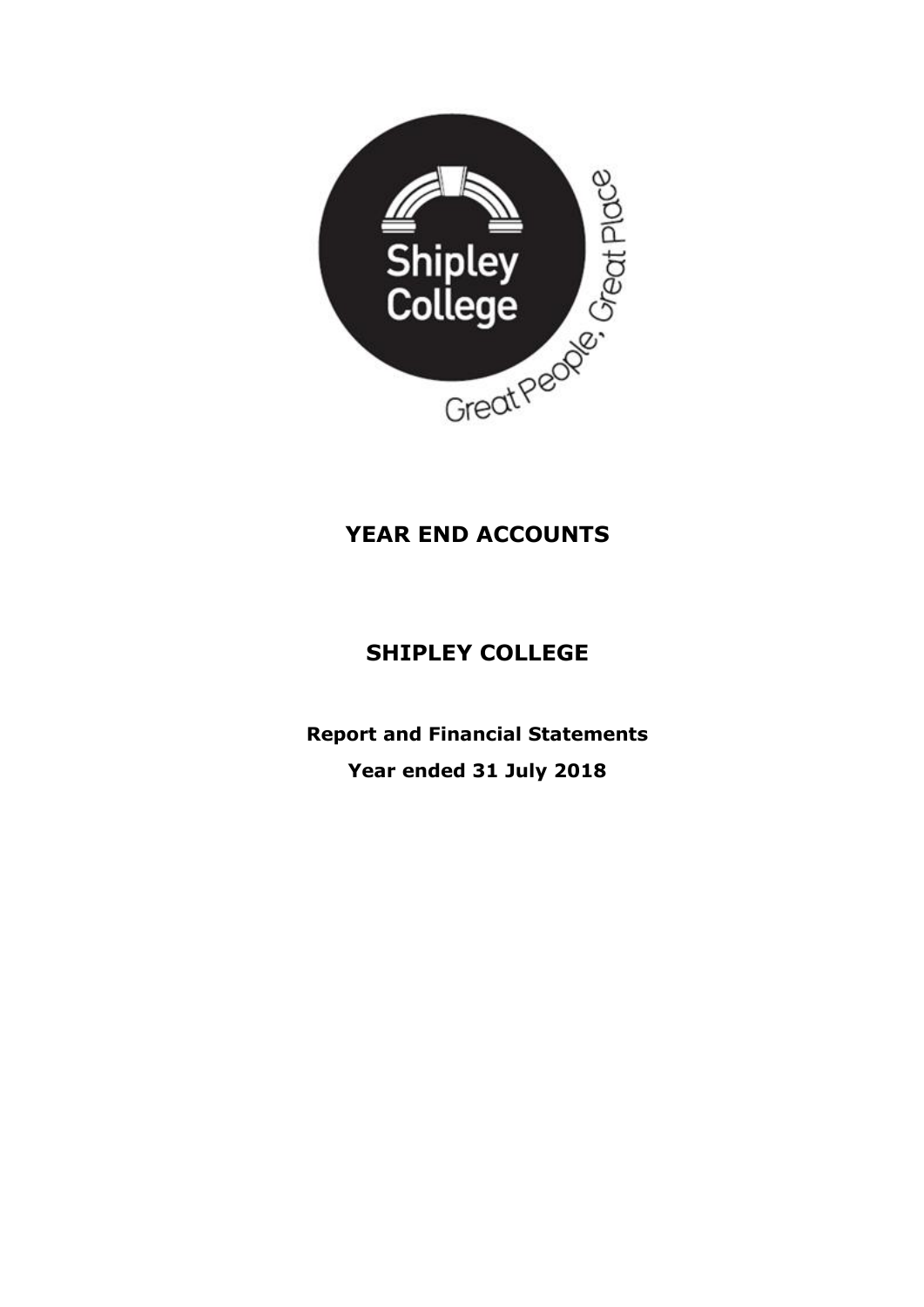## **Key Management Personnel, The Corporation and Professional advisers**

#### **Key management personnel**

Key management personnel are defined as members of the College Leadership Team and were represented by the following in 2017/2018:

| Nav Chohan      | Principal and CEO; Accounting officer |
|-----------------|---------------------------------------|
| Julie Kitcheman | Vice Principal Curriculum             |
| Lorraine Swift  | Vice Principal Finance and Planning   |

#### **The Corporation**

A full list of Governors making up the Corporation body is given on page 13 and 14 of these financial statements.

Mr Jeremy Stott acted as Clerk to the Corporation throughout the period.

The Principal and Clerk to the Corporation are designated as Senior Post holders.

#### **Professional advisers**

#### **BANKERS:-**

Lloyds PLC 67 Park Row Leeds LS1 1NX

#### **SOLICITORS:-**

Rolitts Citadel House, 58 High Street Hull HU1 1QE

#### **FINANCIAL STATEMENTS & REGULARITY AUDITORS:-**

Mazars LLP Park View House 58 The Ropewalk Nottingham NG1 5DW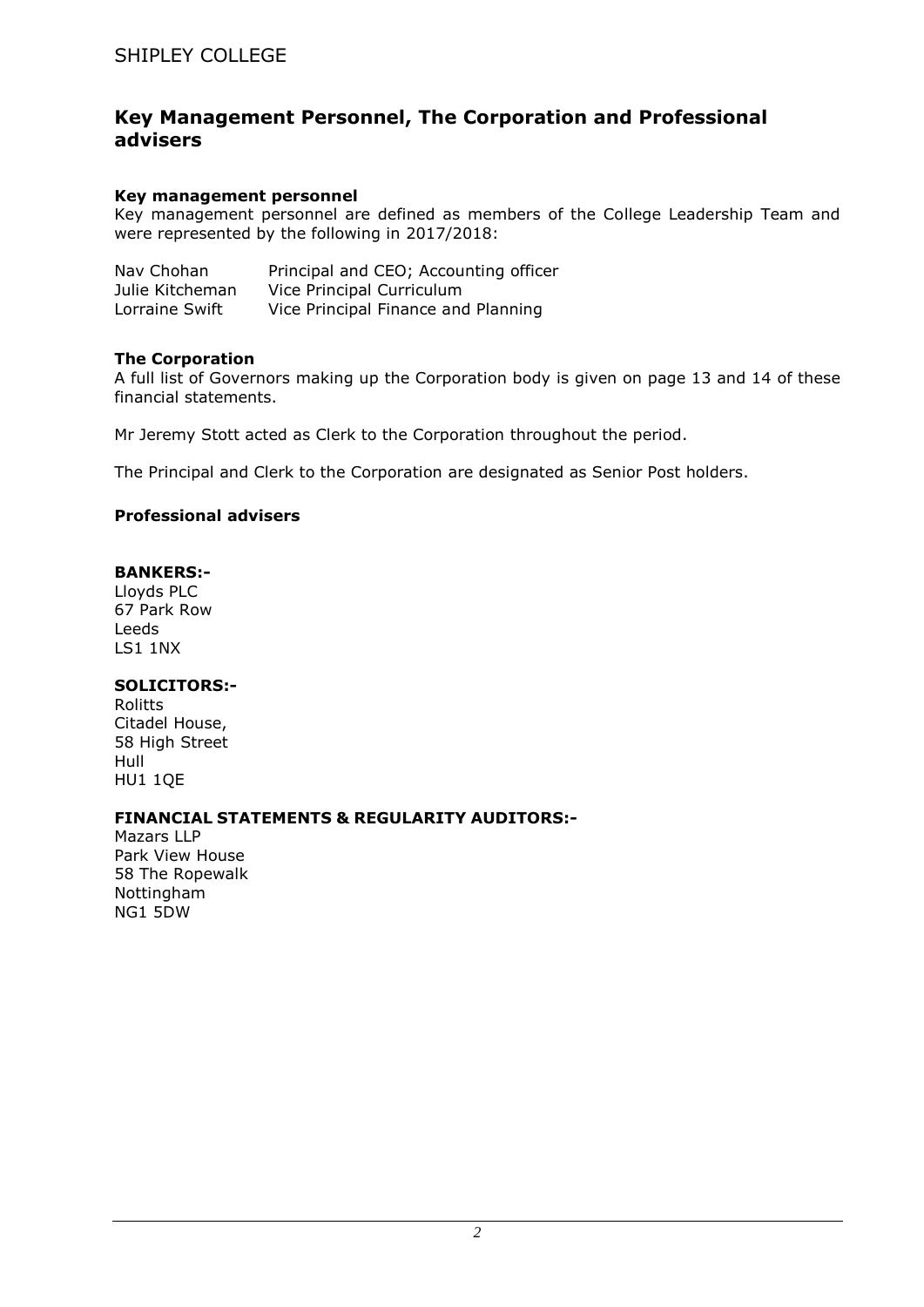## **CONTENTS**

| 1.  | <b>Strategic Report</b>                                                                             | Page 4-12  |
|-----|-----------------------------------------------------------------------------------------------------|------------|
| 2.  | Statement of Corporate Governance and Internal Control                                              | Page 13-21 |
| 3.  | Statement of regularity, propriety and compliance                                                   | Page 22    |
| 4.  | Statement of the Responsibilities of the Members of the Corporation for<br>the Financial Statements | Page 23-24 |
| 5.  | Independent Auditor's Report to the Corporation of Shipley College                                  | Page 25-26 |
| 6.  | Independent Reporting Accountant's Assurance Report on Regularity                                   | Page 27-28 |
| 7.  | Statement of Comprehensive Income                                                                   | Page 29    |
| 8.  | Statement of Changes in Reserves                                                                    | Page 30    |
| 9.  | Balance Sheet as at 31 July                                                                         | Page 31    |
| 10. | <b>Statement of Cash Flows</b>                                                                      | Page 32    |
| 11. | Notes to the Accounts                                                                               | Page 33-51 |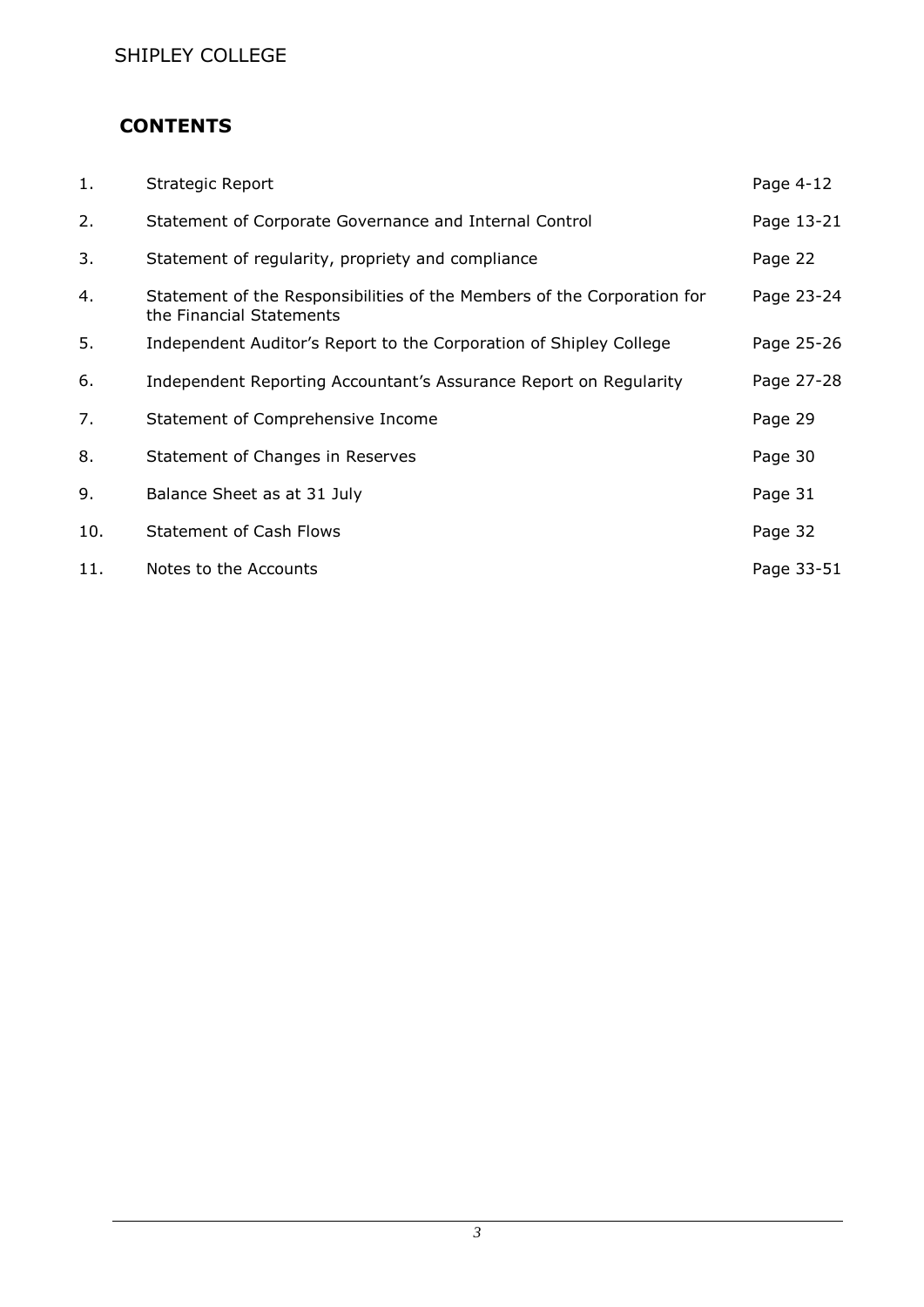## **STRATEGIC REPORT**

#### **NATURE, OBJECTIVES AND STRATEGIES**

The members present their report and the audited financial statements for the year ended 31 July 2018.

#### **LEGAL STATUS**

The Corporation was established under the Further and Higher Education Act 1992 for the purpose of conducting Shipley College. The College is an exempt charity for the purposes of Part 3 of the Charities Act 2011.

#### **MISSION**

"To provide high quality, inspirational education and training that meets the ambitions of individuals, businesses and communities."

#### **PUBLIC BENEFIT**

Shipley College is an exempt charity under the Part 3 of the Charities Act 2011 and following the Machinery of Government changes in July 2016, is regulated by the Secretary of State for Education as Principal Regulator for all FE Corporations in England. The members of the Corporation, who are trustees of the charity, are disclosed on page 13 and 14.

In setting and reviewing the College's strategic objectives, the Corporation has had due regard for the Charity Commission's guidance on public benefit and particularly upon its supplementary guidance on the advancement of education. The guidance sets out the requirement that all organisations wishing to be recognised as charities must demonstrate, explicitly, that their aims are for the public benefit.

In delivering its mission, the College provides the following identifiable public benefits through the advancement of education:

- High-quality teaching
- Widening participation and tackling social exclusion
- Excellent employment record for students
- Strong student support systems
- Links with employers, industry and commerce
- Links with Local Enterprise Partnerships (LEPs)

### **IMPLEMENTATION OF THE STRATEGIC PLAN**

The College is working under a Strategic Plan for the period to 2020. The main Strategic Drivers are:

- 1. Support for the Regional Economy
- 2. Maximise student achievement and progression
- 3. Develop Opportunities for Personal Growth
- 4. Achieving a surplus to invest in the student experience

Progress on the Strategic Drivers is reviewed annually with operational plans prepared for each academic year concerning new developments, quality improvement, finance, human resources and employer responsiveness.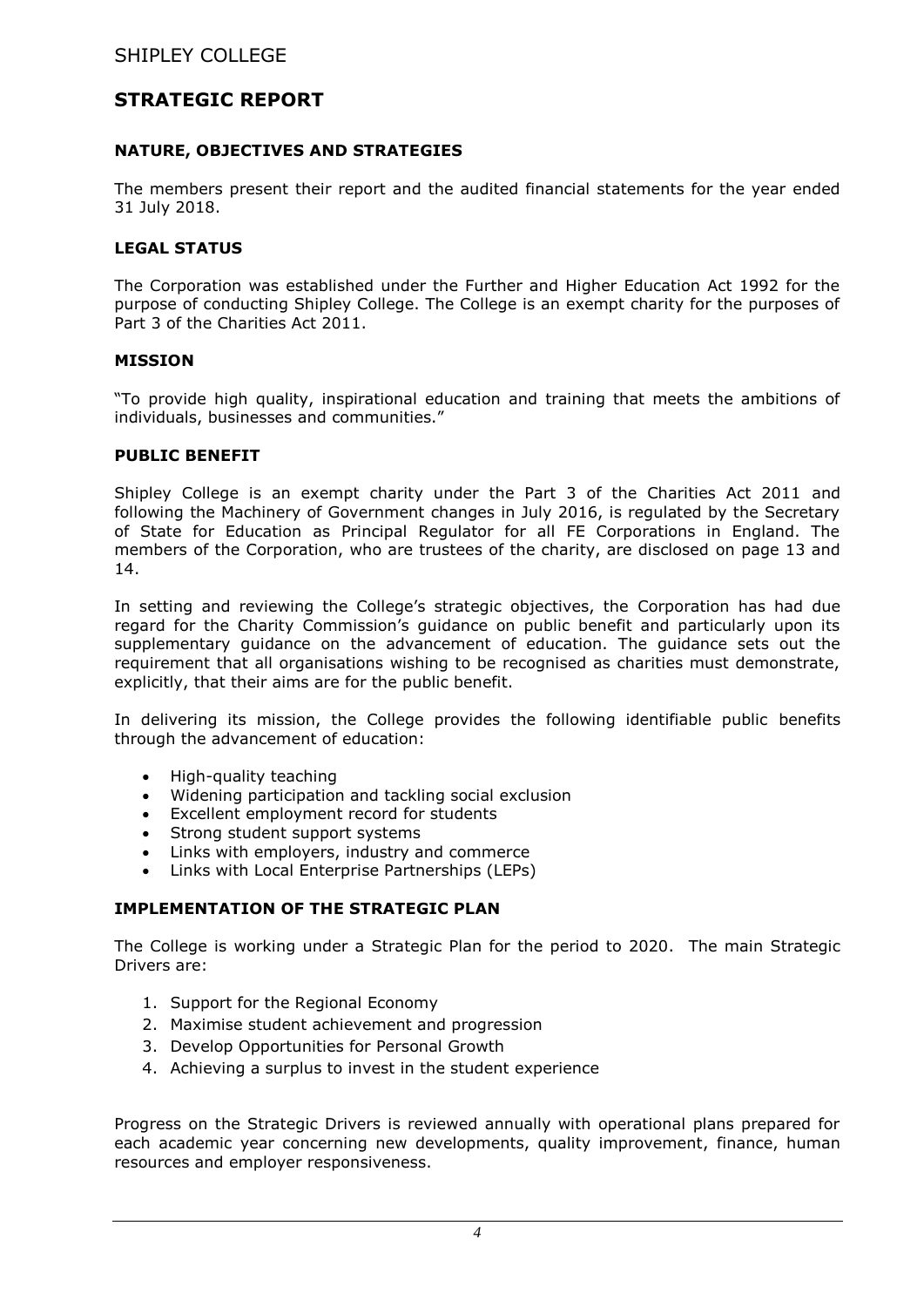The Corporation monitors the performance of the College against these plans which are reviewed and updated each year. The College recognises it operates in a very competitive and challenging environment and will maintain a vigorous response to these challenges. It recognises the national priority placed on collaborative activity with other agencies, community groups and employers to support national priorities. The College will continue to take a leading role in 14-19 developments in the district and proactively engage with employers to ensure responsiveness to business needs. The College will also continue to work with others to widen participation, increase achievement and contribute to Airedale regeneration and district – wide initiatives.

#### **FINANCIAL OBJECTIVES**

The Finance Plan supports the Corporation's three year strategic plan. The fulfilment of this strategy and plan is monitored systematically by the Corporation, as is the risk assessment which is also a part of the Corporation's strategic plan.

In addition to supporting the strategic plan of the College the Corporation has 3 financial objectives:-

- To maintain good financial management and reporting which records the achievement of the agreed quantitative performance indicators
- To maintain good financial management systems which maintains the confidence of funding bodies, suppliers and professional advisers
- To reduce non pay expenditure but maintain a high standard of College accommodation and equipment

The College's financial strategy includes a series of performance indicators which have been agreed to monitor the successful implementation of the policies.

| <b>Key performance Indicator</b>                                | <b>Measure/Target</b>                                                                         | <b>Actual for 2017/18</b>                                                                                                                                       |
|-----------------------------------------------------------------|-----------------------------------------------------------------------------------------------|-----------------------------------------------------------------------------------------------------------------------------------------------------------------|
| <b>Financial Health Score</b>                                   | Good                                                                                          | <b>Achieved</b>                                                                                                                                                 |
| Earnings before interest, tax,<br>depreciation and amortisation | Above 3% of income                                                                            | Achieved<br>3.33%                                                                                                                                               |
| Pay increase is actioned                                        | 1% increase                                                                                   | <b>Achieved</b><br>1% implemented $-$ with<br>minimum increase of £250<br>per Full Time Equivalent                                                              |
| Cash flow                                                       | <b>Bank Balance</b><br>supports Capital<br>requirements and<br>year end balance<br>increases. | <b>Not Achieved</b><br>Cash decreased by £16k<br>after capital spend of £142k<br>Operating surplus less than<br>targeted due to the impact<br>of lagged funding |

#### **PERFORMANCE INDICATORS**

The College's Strategic Drivers are underpinned by the following Key Performance Indicators

- Retention and achievement
- Progress against income targets
- Major Programme Attendance
- Quality of Teaching, Learning and Assessment
- Sector Contributions
- Performance against contract values for 16-18, 19+ and Employer Responsive provision.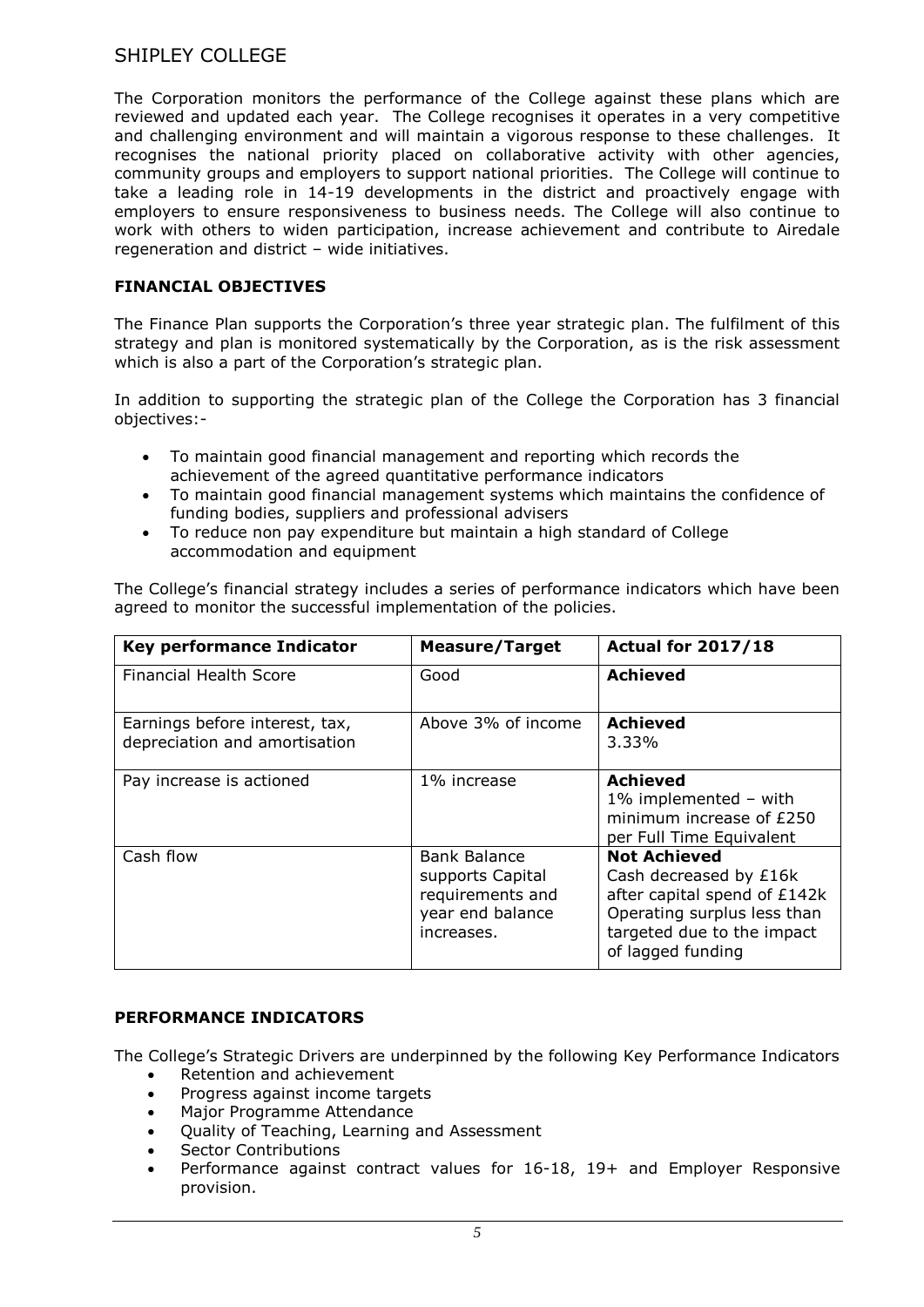The Principal reports to the Corporation on progress in relation to these indicators. Retention and achievement performance is reported at every Corporation meeting. Other indicators are presented as appropriate.

The College is committed to observing the importance of sector measures and indicators and uses the FE Choices website which looks at measures such as achievement rates.

The College is required to complete the annual Finance Record for the Education and Skills Funding Agency. The Finance Record produces a financial health grading. The current rating of Good meets the College's target.

In November 2016 the College received a Short Inspection from Ofsted and continues to be judged as 'Good'.

#### **FINANCIAL POSITION**

#### **Financial Results for the Year**

The College generated an operating surplus of £126k, before the cost of the Defined Benefit Scheme adjustments. The effect of these adjustments are detailed below:-

|                                                         | 2017/18 |       | 2016/17 |       |
|---------------------------------------------------------|---------|-------|---------|-------|
|                                                         | £'000   | £'000 | £'000   | £'000 |
| Operating surplus before pension reserve<br>adjustments |         | 126   |         | 253   |
| Pension reserve adjustments:-                           |         |       |         |       |
| Pension cost - note 6                                   | 316     |       | 349     |       |
| Pension Finance cost - note 9                           | 86      | (402) | 124     | (473) |
|                                                         |         |       |         |       |
| Deficit for the year $-$ Page 29                        |         | (276) |         | (220) |
|                                                         |         |       |         |       |

The College generated a deficit before other gains and losses in the year of £276k (2016/17 £220k), with a total comprehensive surplus of £473k (2016/17 surplus of £2,081k).

The main sources of income upon which the College depends, in addition to the funds provided by the funding bodies which represents 85% of income, are Other grant funded schemes and Fee income and Advanced Learner loans. These additional sources represent 15% (2016/17 15%) of total operating income. The College continues to seek opportunities to increase additional non funding body income in future years with new provision in Advanced Learning Loans and full cost work as well as maximising opportunities arising from the Apprenticeship Levy.

The College has two subsidiary companies Shipley College Developments Limited and Shipley College Services Limited. The principal activity of Shipley College Developments Limited was acting as a Design and Build agent which handled the building of the College's new Jonathan Silver Building. Shipley College Services Limited is a dormant company with no trading since incorporation. In the current year the deficit generated in Shipley College Developments Limited was £2k.

Consolidated accounts have not been prepared for the year to 31 July 2018 as the results of Shipley College Developments Limited are not considered to be material.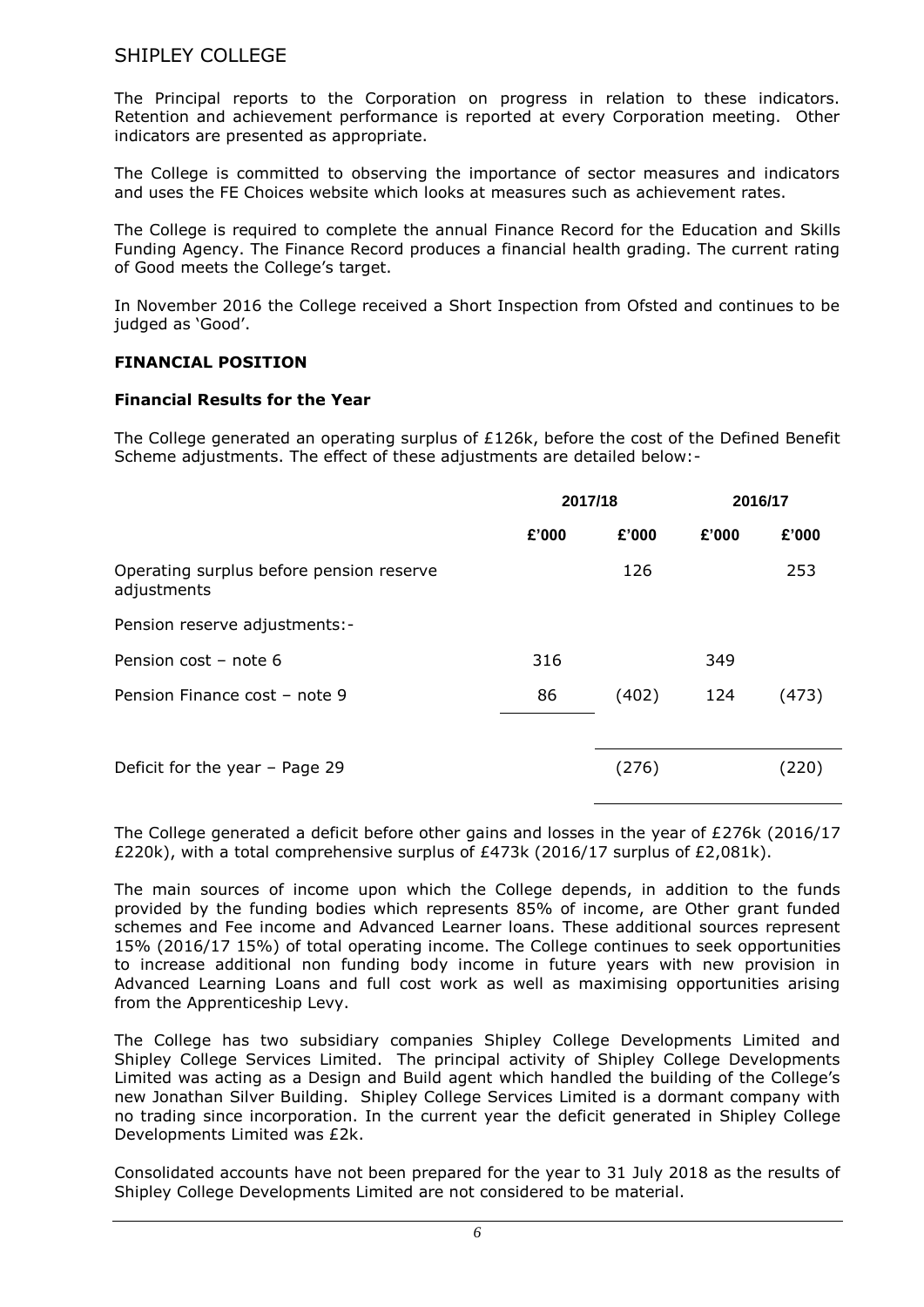### **Treasury policies and objectives**

Treasury management is the management of the College's cash flows, its banking, money market and capital market transactions; the effective control of the risks associated with those activities; and the pursuit of optimum performance consistent with those risks.

The College has a treasury management policy in place as part of the annexes to the Financial Regulations. This is reviewed by the Finance and General Purposes committee on behalf of the Corporation.

Short term borrowing for temporary revenue purposes is authorised by the Accounting Officer. All other borrowing requires the authorisation of the Corporation and shall comply with the requirements of the Financial Memorandum.

#### **Cash flows and liquidity**

The College had cash reserves at the year end of  $£455k$  (2016/17  $£471k$ ). There was a small operating cash outflow during the year. The College has no loans at the current time or in the previous year.

#### **Reserves Policy**

The College currently has no formal Reserves Policy, but recognises the importance of reserves in the financial stability of an organisation, whilst ensuring that adequate resources are provided for the College's core business. The College currently holds no restricted reserves. The College has accumulated general reserves excluding the Pension deficit/liability, as stated in note 20, page 50 of  $£1,758k$  (2016/17  $£1,629k$ ) and cash balances of £455k (2016/17 £471k). The College wishes to continue to accumulate reserves and cash in order to create a contingency fund.

#### **CURRENT AND FUTURE DEVELOPMENT AND PERFORMANCE**

#### **Student Numbers**

Adult learner responsive targets were met in 2017/18. Numbers for 16-18 year olds were 9% above contract.

Early indications for 2018/19 suggest:-

- 16-18 numbers will increase by at least 5%;
- apprenticeship enrolments are likely to increase over the year; and
- adult enrolments will comfortably meet contract targets;

#### **Student Achievement**

Student achievement rates for Learner Responsive and apprenticeship provision are above national averages and have been stable over the last 3 years in accordance with the changing curriculum balance.

#### **Curriculum Developments**

The College plans to:-

- provide a good, balanced range of choices in the context of the district's 14-19 Strategy, including introduction of the new post 16 'T Level' courses;
- make an active contribution to local regeneration through community based provision and support for local companies;
- play an active role in a range of Leeds City Region Partnerships;
- through effective coordination with Job Centre Plus, provide effective provision for the unemployed;
- ensure the effectiveness of the College's contribution to the funding agencies and District targets in line with the national, regional and district priorities.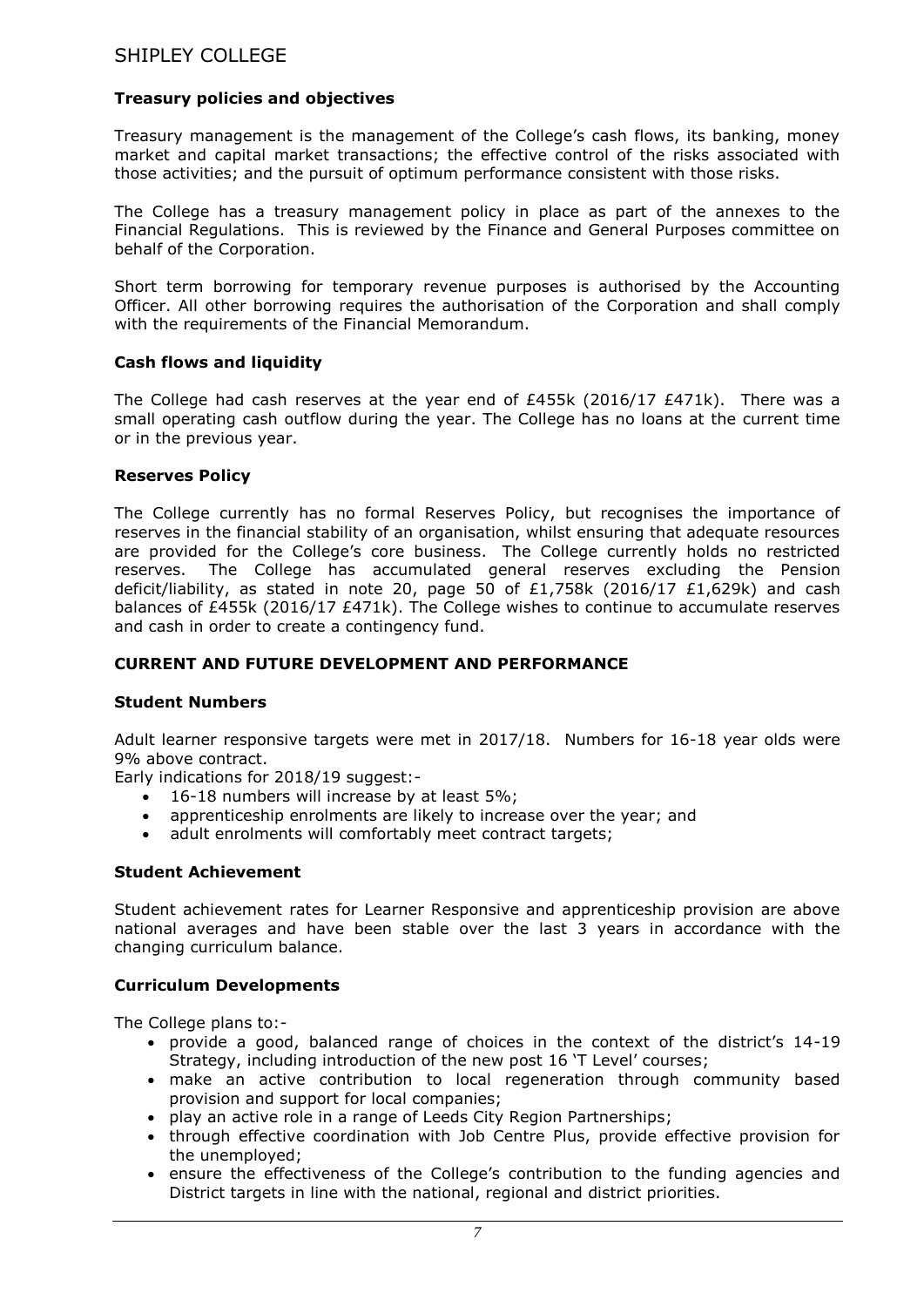### **Payment Performance**

The Late Payment of Commercial Debts (Interest) Act 1998, which came into force on 1 November 1998, requires Colleges, in the absence of agreement to the contrary, to make payments to suppliers within 30 days of either the provision of goods or services or the date on which the invoice was received. The target set by the Treasury for payment to suppliers within 30 days is 95 per cent. During the accounting period 1 August 2017 to 31 July 2018, the College paid 84 per cent of its invoices within 30 days. A further 8% were paid within 30 days of resolution of a query or payment of an invoice received significantly after the invoice date. The College incurred no interest charges in respect of late payment for this period.

#### **Trade union facility time**

The Trade Union (Facility Time Publication Requirements) Regulations 2017 require the College to publish information on facility time arrangements for trade union officials at the College. 1 Employee (0.7 FTE), was given Trade union facility time in the year. This represented 1% of that employees paid time and cost £115.

### **Events after the end of the reporting period**

There have been no post balance sheet events requiring disclosure.

#### **Future developments**

The College is under Plan Led Funding and hence income for 2018/19 has been confirmed by the Education and Skills Funding Agency at £4,138k for 16-19 allocation and £1,811k for Adult Education.

#### **Going Concern**

Although the balance sheet shows a total net liability of  $E1270k$ , excluding the pension liability the College has net assets of £1,875k. Of the total pension liability of £3,145k, only the agreed schedule of pension contributions is due for payment within twelve months from the date of signing the financial statements.

The funding for 2017/18 increased in line with the lagged funding methodology and is expected to increase further in future years in line with the increase in current enrolments. The College has generated an operating surplus of £126k, before the cost of the Defined Benefit Scheme adjustments, thus improving the net assets and maintaining the cash reserves.

As at 31 July 2018 the College had net current liabilities of  $£183k$ . This includes  $£208k$ holiday pay accrual and £89k deferred income from Government capital grants in line with the requirements of FRS102. The holiday pay accrual will be released as part of the normal salary payment in August and the capital grant release to income over the next twelve months so these do not affect the cashflows of the College. The College has in place an overdraft facility of £100k which was not utilised at year end but can be utilised to fund short term cash requirements.

The College has prepared 4 year financial forecasts and 2 year cashflow statements and has successfully secured new income sources in this period. Based on this, the Corporation is confident that the College will generate sufficient cash flows to meet its obligations as they fall due for payment. For this reason, it continues to adopt the going concern basis in preparing these financial statements.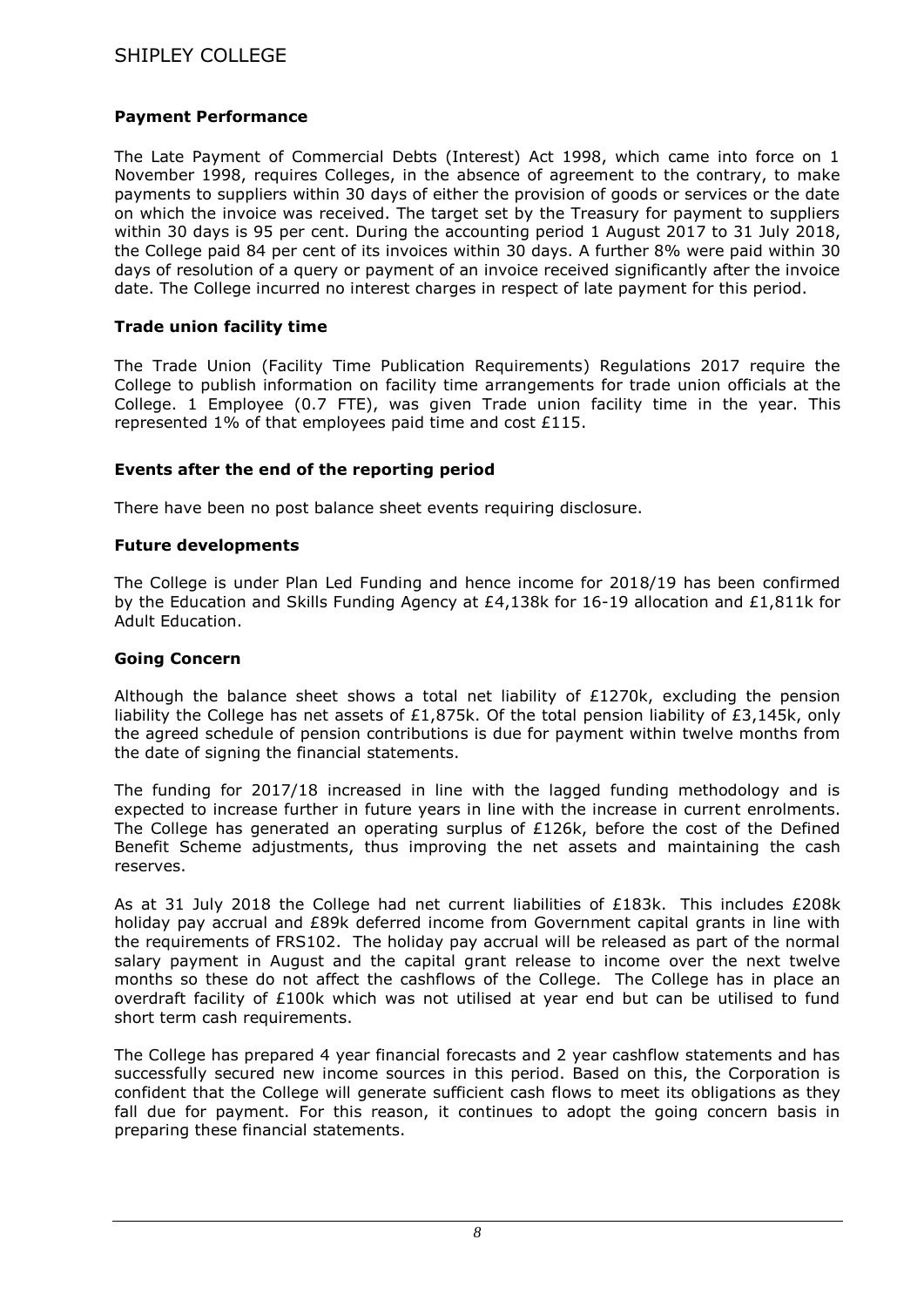### **RESOURCES**

The College has various resources that it can deploy in pursuit of its strategic objectives.

Tangible resources include the freehold of the Mill Building and Leasehold improvements on the Salt and Exhibition and Jonathan Silver Buildings within the Saltaire campus. The operating leases of the Salt and Exhibition Buildings and gardens (where the Jonathan Silver Building is now situated) were extended for 105 years in 2014 to assist in securing resources for the College. The Jonathan Silver Building was completed on the Exhibition Gardens in 2015 and opened in September 2015. Matched funding was secured for refurbishment of the College's Salt Building which means that the College's estate is now secure for the foreseeable future.

#### *Financial*

The College has £183k of net current liabilities, this includes £208k holiday pay accrual and £89k deferred income from Government capital grants in line with the requirements of FRS102. The holiday pay accrual will be released as part of the normal salary payment in August and the capital grant released to income over the next twelve months so these do not affect the cashflows of the College.

#### *People*

As at 31 July 2018 the College employed 173 people (expressed as full time equivalents), of whom 119 have a direct teaching role. This represents 266 staff, of which 187 have a direct teaching role.

### *Reputation*

The College has a good reputation locally. Maintaining a quality brand is essential for the College's success at attracting students and for promoting external relationships.

#### **PRINCIPAL RISKS AND UNCERTAINTIES:**

The College has maintained its Risk Management arrangements throughout the year. The College has continued to develop and embed systems of internal control, including financial, operational and risk management, which are designed to protect the College's assets and reputation.

As set out in the College's Risk Management arrangements, the Risk Management Group regularly reviews the risks to which the College is exposed. They identify systems and procedures, including specific preventable actions which should mitigate any potential impact on the College. The internal controls are then implemented and the subsequent year's appraisal will review their effectiveness and progress against risk mitigation actions. In addition to the annual review, the Principal and the Risk Management Group also consider any risks which may arise as a result of a new area of work being undertaken by the College.

The risk register is maintained at College level and is reviewed annually by the full Corporation and more frequently by Audit committee and The Finance and General Purposes committee. The risk register identifies the key risks, the likelihood of those risks occurring, their potential impact on the College and the actions being taken to reduce and mitigate the risks. Risks are prioritised using a consistent scoring system.

The Risk Register incorporates the Risk Management Plan which supports the principal risk factors. Other key items of College documentation, such as the Sector/Service Development plans, embed awareness of risk into College processes.

Outlined below is a description of the principal risk factors that are covered in the College's Risk Management Plan. Not all the factors are within the College's control. Other factors besides those listed below may also adversely affect the College.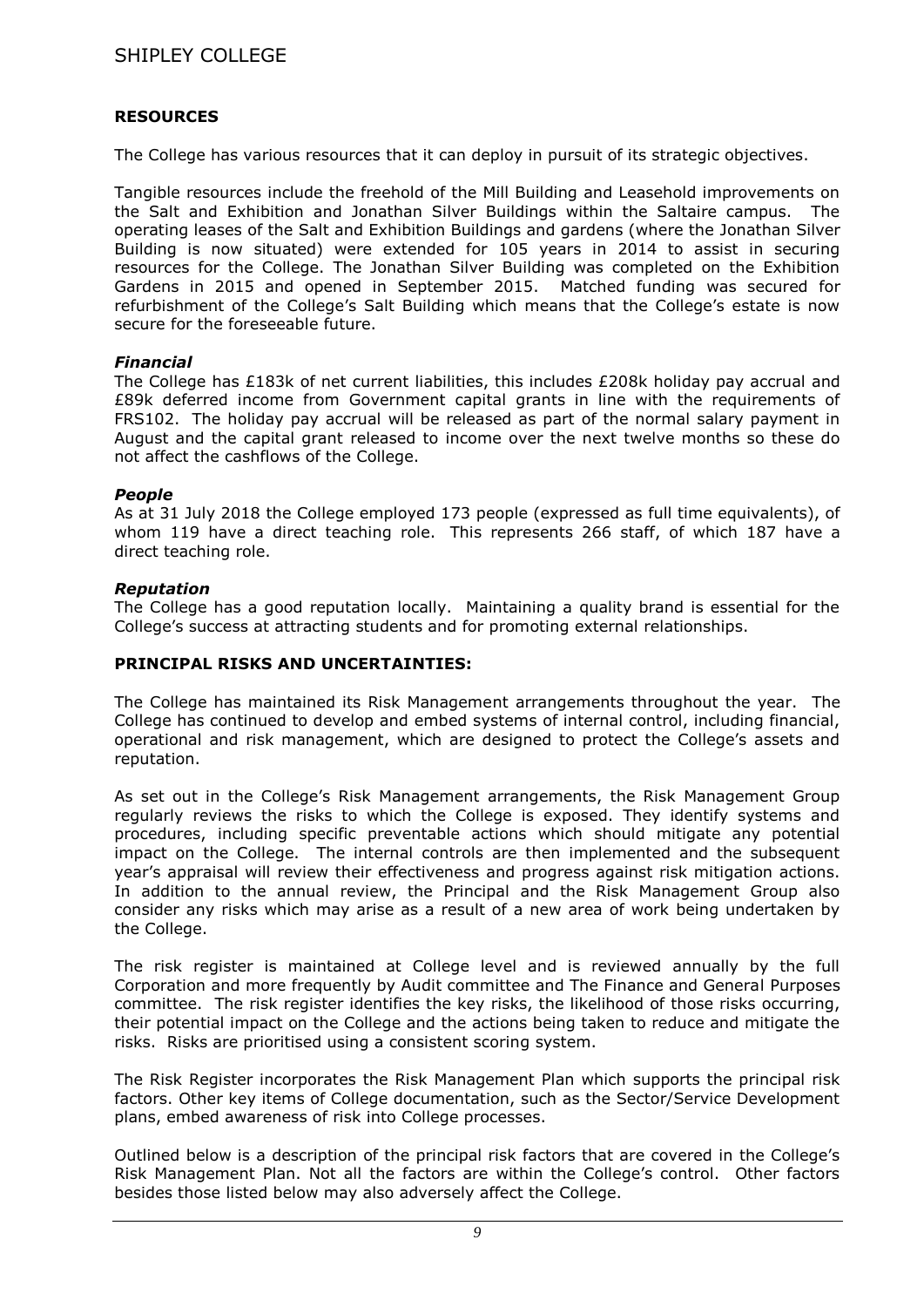### **1. Government funding**

The College has considerable reliance on continued government funding through the further education sector funding bodies. In 2017/18, 85% of the College's revenue was ultimately public funded and this level of requirement is expected to continue. There can be no assurance that government policy or practice will remain the same or that public funding will continue at the same levels or on the same terms.

The College is aware of several issues which may impact on future funding:

- The College, in conjunction with its key stakeholders, is developing a strategy for growth in response to the devolution agenda and to the apprenticeships reform.
- It is recognised that the apprenticeship levy and new apprenticeship standards are significantly affecting the marketplace, though the full implications are not yet known as government policy continues to develop.
- There is considerable competition for full time student numbers in the local area with the majority of secondary schools operating a sixth form. Bradford demographics show a key issue will be severe shortage of spaces in the longer term. If the College can maintain/improve recruitment in the medium term, enrolments and therefore income, should be healthy into the next decade.
- Number of apprenticeship places. The College is keen to expand apprenticeships and achieved a 12% increase in new starts in 2017/18.

The College has entered into a 'Delivery Agreement' with the Local Enterprise Partnership of the Leeds City Region to ensure that local agency support will be forthcoming if skills budgets are devolved from the Education and Skills Funding Agency.

#### **2. Tuition fee policy**

Ministers have confirmed that the fee assumption remains at 50%. In line with the majority of other colleges, Shipley College will seek to increase tuition fees in accordance with the fee assumptions. The price elasticity of adult learning for the College is not yet fully understood. The risk for the College is that demand falls off as fees increase. This will impact on the growth strategy of the College.

This risk is mitigated in a number of ways:

- By ensuring the College is rigorous in delivering high quality education and training, thus ensuring value for money for students
- Close monitoring of the demand for courses as prices change

#### **3. Maintain adequate funding of pension liabilities**

The financial statements report the share of the Local Government Pension Scheme deficit on the College's balance sheet in line with the requirements of FRS 102. This risk is mitigated by the payment of additional contributions as advised by the pension actuaries. The current agreement is for £45,300 payable over the 3 years to March 2020.

#### **4. Failure to maintain the financial viability of the College**

The College's current financial health grade is classified as "Good" as described above. The continuing challenge to the College's financial position remains the constraint on further education funding arising from the ongoing cuts in public sector spending whilst maintaining the student experience. This risk is mitigated in a number of ways:

- By rigorous budget setting procedures and sensitivity analysis
- Regular in year budget monitoring
- Robust financial controls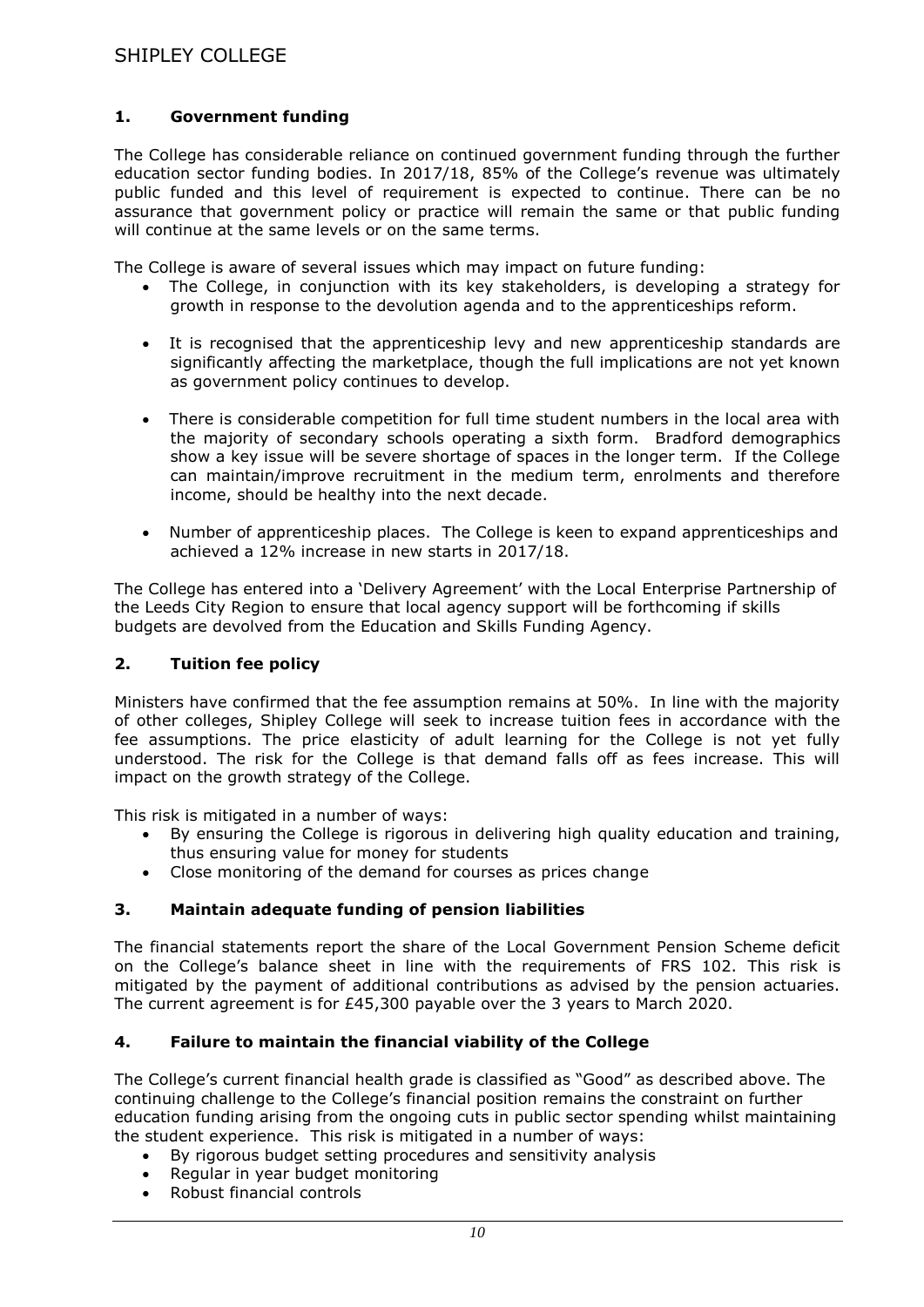#### Exploring ongoing procurement efficiencies **STAKEHOLDER RELATIONSHIPS**

In line with other colleges and with universities, Shipley College has many stakeholders. These include:

- Students;
- Staff;
- the Education Skills Funding Agency;
- the Local Authority;
- the Department for Education;
- **-** local employers (with specific links);
- the local community;
- other Further Education institutions;
- **Trade unions:**
- Local Enterprise Partnerships (LEPs);
- West Yorkshire Combined Authority; and
- **Professional bodies.**

The College recognises the importance of these relationships and engages in regular communication with them through a variety of means.

### **EQUAL OPPORTUNITIES AND EMPLOYMENT OF DISABLED PERSONS**

#### **Equal Opportunities**

The College respects and values the social and cultural diversity of its learners and employees by seeking to ensure that all have the opportunity to participate fully and achieve their potential irrespective of any of the following Equality Act 2010 'protected characteristics':

- age,
- disability,
- gender reassignment,
- marriage and civil partnership,
- pregnancy and maternity,
- race, religion
- belief, sex, and sexual orientation.

In achieving this objective, Shipley College is committed to promoting the Public Sector Duty and has in the performance of its corporate responsibilities due regard to the need to;

- Eliminate unlawful discrimination, harassment and victimisation and any other conduct prohibited by the Equality Act 2010
- Advance Equality of Opportunity and foster good relations between people who share a protected characteristic and people who do not share it.

The College achieves the aims of the Public Sector Duty by:

- Providing a learning and work environment which is inclusive
- Ensuring all policies, procedures and the design and delivery of the College services are free from discrimination and are appropriately monitored to respond to the diverse needs of all learners, employees and the wider community.

The College considers all applications from disabled persons, bearing in mind the aptitudes of the individuals concerned. Where an existing employee becomes disabled, every effort is made to ensure that employment with the College continues. The College's policy is to provide training, career development and opportunities for promotion which are, as far as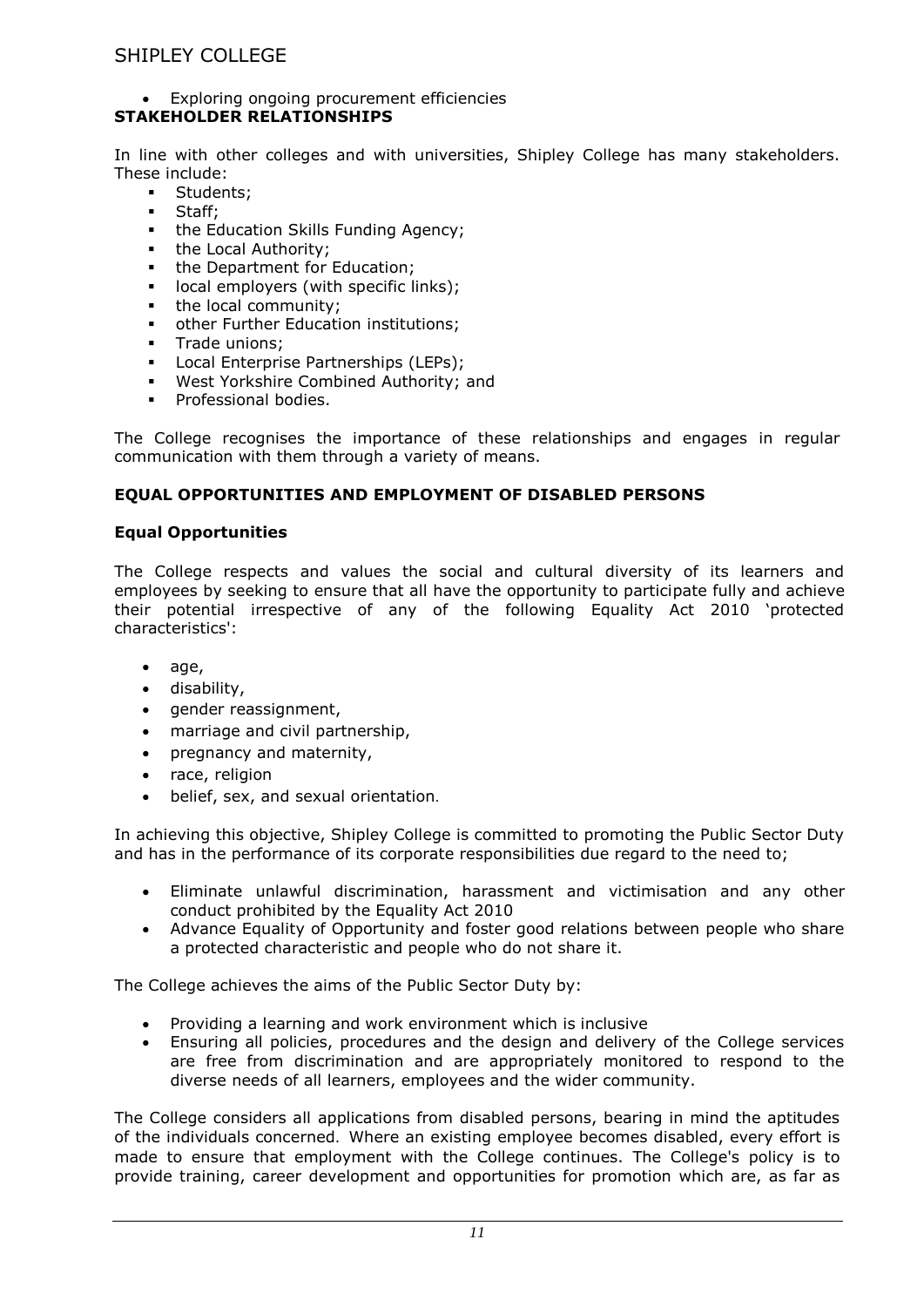possible, identical to those for other employees. The Equality and Diversity Plan is updated each year and monitored by managers and governors.

#### **Disability Statement**

The College seeks to achieve the objectives set down in the Equality Act 2010:

a) All College adaptations and building works are undertaken in accordance with Part M (Access to and Use of Buildings) of the Building Regulations. The College's new building (the Jonathan Silver Building) which was opened in September 2015, is designed to meet the needs of high needs learners and contains specialist areas and equipment.

b) The College has appointed a Head of Learning Support, who provides information, advice and arranges support where necessary for students with disabilities

c) There is a list of specialist equipment, such as a Deaf Call system and portable induction loops, which the College can make available for use by students and a range of assistive technology is available in the Learning Resource Centre.

d) The Admissions Policy for all students is described in the College Prospectus. Appeals against a decision not to offer a place are dealt with under the Compliments and Complaints Policy.

e) The College has made a significant investment in the appointment of specialist lecturers to support students with learning difficulties and/or disabilities. There are a number of Learning Support Assistants who can provide a variety of support for learning. There is an ongoing programme of staff development to ensure the provision of a high level of appropriate support for students who have learning difficulties and/or disabilities.

f) Specialist programmes are described in College prospectuses, and achievements and destinations are recorded and published.

g) Pastoral support and welfare services are described in the 'Student Handbook', which is issued to students at induction with instructions on how to access support.

#### **DISCLOSURE OF INFORMATION TO AUDITORS**

The members who held office at the date of the approval of this report confirm that, so far as they are each aware, there is no relevant audit information of which the College's auditor is unaware; and each member has taken all the steps that he or she ought to have taken to be aware of the relevant audit information and to establish that the College's auditor is aware of that information.

The report of the Members of the Corporation was approved by the members on 11 December 2018 and signed on its behalf by:-

**Joanne Beaumont, Chair of the Corporation 11 December 2018**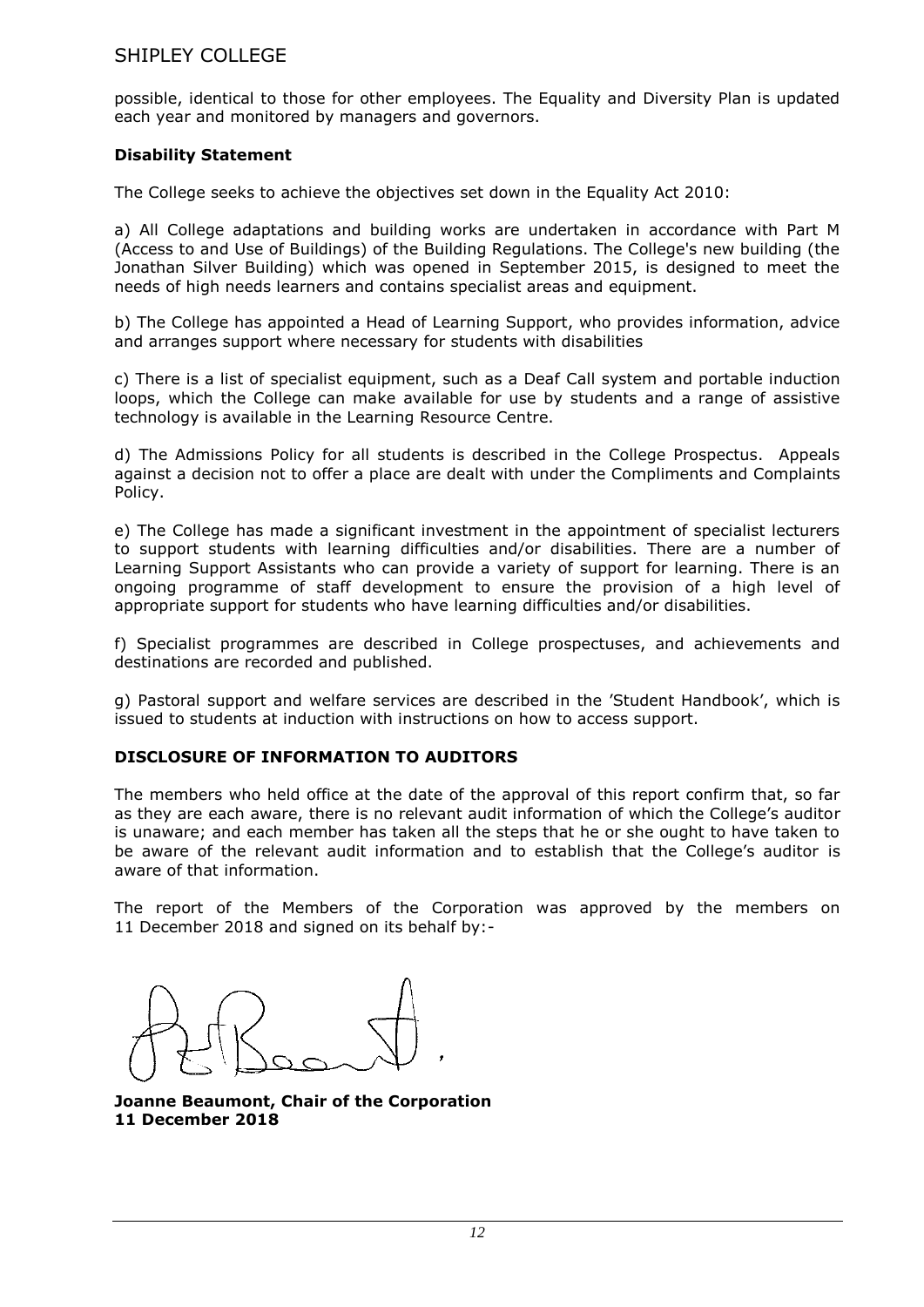## **STATEMENT OF CORPORATE GOVERNANCE AND INTERNAL CONTROL**

The following statement is provided to enable readers of the annual report and accounts of the College to obtain a better understanding of its governance and legal structure.

This statement covers the period from 1 August 2017 to 31 July 2018 and up to the date of approval of the annual report and financial statements.

The College endeavours to conduct its business:

- i. in accordance with the seven principles identified by the Committee on Standards in Public Life (selflessness, integrity, objectivity, accountability, openness, honesty and leadership);
- ii. in full accordance with the guidance to colleges from the Association of Colleges in the Code of Good Governance for English Colleges ("the Code");

In the opinion of the Governors, the College complies with all the provisions of the Code, and it has complied throughout the year ended 31 July 2018. The Governing Body recognises that, as a body entrusted with both public and private funds, it has a particular duty to observe the highest standards of corporate governance at all times. In carrying out its responsibilities, it takes full account of The Code of Good Governance for English Colleges issued by the Association of Colleges in March 2015, which it formally adopted on 14 July 2015.

The College is an exempt charity within the meaning of Part 3 of the Charities Act 2011. The Governors, who are also the Trustees for the purposes of the Charities Act 2011, confirm that they have had due regard for the Charity Commission's guidance on public benefit and that the required statements appear elsewhere in these financial statements.

| <b>Name</b>        | Date of<br>appointment                       | <b>Term</b><br><b>of</b><br>office | Date of<br>resignation | <b>Status of</b><br>appoint-<br>ment  | <b>Attendance</b><br>at Full<br>Corporation | <b>Committees</b><br>served and<br>attendance                                             |
|--------------------|----------------------------------------------|------------------------------------|------------------------|---------------------------------------|---------------------------------------------|-------------------------------------------------------------------------------------------|
| Mr P Brown         | January 2005<br>Reappointed<br>June 2017     | 3<br>years                         |                        | Member                                | 3/3                                         | F&GP (3/4);<br>Remuneration<br>(2/2)                                                      |
| Mr N<br>Hainsworth | <b>July 2007</b><br>Reappointed<br>July 2017 | 3<br>years                         |                        | Member                                | 3/3                                         | Chair: Audit (2/2)                                                                        |
| Mr J Egan          | November<br>2009<br>Reappointed<br>Nov 2016  | 3<br>years                         |                        | Member                                | 2/3                                         | Audit (2/2),<br>Remuneration<br>(2/2)<br>Chair C&Q (3/3)                                  |
| Mr N S<br>Chohan   | July 2009                                    | N/a                                |                        | Principal<br>(Accountin<br>g Officer) | 3/3                                         | F & GP (4/4);<br>Search $(1/1)$ ;<br>Curriculum &<br>Quality (3/3)                        |
| Mr S Desai         | Dec 2010<br>Reappointed<br>Dec 2017          | 3<br>years                         |                        | <b>Staff</b><br>Member                | 3/3                                         | Audit (1/1),<br>C&Q(3/3)                                                                  |
| Mr A Podesta       | Dec 2011<br>Reappointed<br>Oct 2015          | 3<br>years                         |                        | Member                                | 2/3                                         | Chair of F&GP<br>$(4/4)$ ,                                                                |
| Ms J<br>Beaumont   | Oct 2012<br>Reappointed<br>Oct 2016          | 3<br>years                         |                        | Member                                | 3/3                                         | Chair: Corporation<br>C&Q (2/3), F&GP<br>$(3/4)$ ,<br>Remuneration<br>(2/2), Search (1/1) |

#### **Governors serving on the College Board during 2017/2018 and up to the date of signature of this report**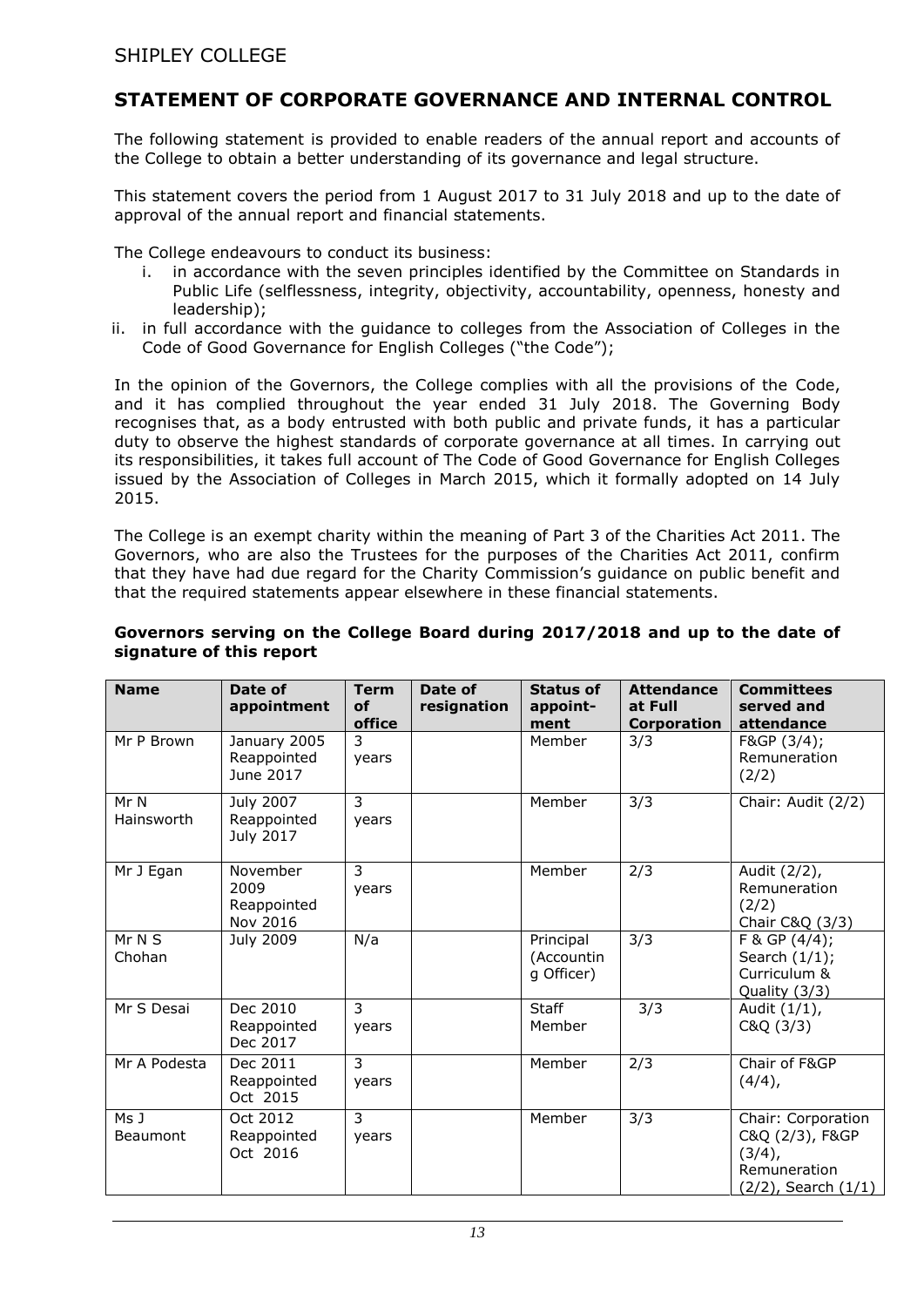| <b>Name</b>                             | Date of<br>appointment                                 | <b>Term</b><br>оf<br>office | Date of<br>resignation | <b>Status of</b><br>appoint-<br>ment | <b>Attendance</b><br>at Full<br>Corporation | <b>Committees</b><br>served                                               |
|-----------------------------------------|--------------------------------------------------------|-----------------------------|------------------------|--------------------------------------|---------------------------------------------|---------------------------------------------------------------------------|
| Mr P Webley                             | Oct 2012<br>Reappointed<br>Oct 2016                    | 3<br>years                  | Oct 2018               | Member                               | 2/3                                         | Audit (1/2), C&Q<br>$(1/3)$ , Search $(1/1)$<br>Vice Chair<br>Corporation |
| Mr D Butcher                            | Apr 2015<br>Reappointed<br>April 2016                  | 3<br>years                  |                        | Member                               | $\overline{3/3}$                            | F&GP (4/4)                                                                |
| Ms S Khan                               | Apr 2015<br>Reappointed<br>April 2016                  | $\overline{3}$<br>years     |                        | Member                               | 3/3                                         | C&Q (2/3)                                                                 |
| Mr J Parker                             | Apr 2015<br>Reappointed<br>April 2016                  | $\overline{3}$<br>years     |                        | Member                               | 3/3                                         | Audit (2/2)<br>C&Q(3/3)                                                   |
| Ms L Ware                               | Apr 2015<br>Reappointed<br>April 2016                  | 3<br>years                  | Sept 2018              | Member                               | 2/3                                         | C&Q (3/3)                                                                 |
| Ms W Rowan                              | Dec 2015<br>Reappointed<br>Dec 2017                    | $\overline{3}$<br>Years     |                        | <b>Staff</b><br>Member               | 3/3                                         | F&GP (3/4),                                                               |
| Miss Z Shah                             | Dec 2016<br>Reappointed<br>Dec 2017                    | 1 Year                      | <b>July 2017</b>       | Student                              | 3/3                                         |                                                                           |
| Mr C Forrest                            | Dec 2016<br>Reappointed<br>Dec 2017                    | $\overline{3}$<br>years     |                        | Member                               | 3/3                                         | C&Q 3/3<br>Audit 2/2                                                      |
| Mrs R<br>Howarth                        | Dec 2016<br>Reappointed<br>Dec 2017                    | 3<br>years                  |                        | Member                               | 2/3                                         | C&Q 3/3                                                                   |
| Mr P Hunter                             | Dec 2016<br>Reappointed<br>Dec 2017                    | $\overline{3}$<br>years     |                        | Member                               | 2/3                                         | C&Q 1/3                                                                   |
| Miss M<br>Trutwein                      | Dec 2017                                               | $\overline{2}$<br>Years     |                        | Student                              | 1/3                                         |                                                                           |
|                                         | Vacancies: 3 (2 external members and 1 student member) |                             |                        |                                      |                                             |                                                                           |
| Clerk to the Corporation:<br>Mr J Stott |                                                        |                             |                        |                                      |                                             |                                                                           |

#### **Non Corporation Members co-opted to serve on College committees during 2017/2018**

| <b>Name</b>  | Date of<br>appointment                | <b>Term of</b><br>office | Date of<br>resignation | <b>Committees served</b> |
|--------------|---------------------------------------|--------------------------|------------------------|--------------------------|
| Mr M Brannan | March 2008<br>Reappointed<br>Mar 2017 | 3 yrs                    |                        | Audit (1/2)              |
|              | Oct 2011<br>Reappointed<br>Oct 2015   | 4 yrs                    |                        | Search $(1/1)$           |

It is the Corporation's responsibility to bring independent judgement to bear on issues of strategy, performance, resources and standards of conduct.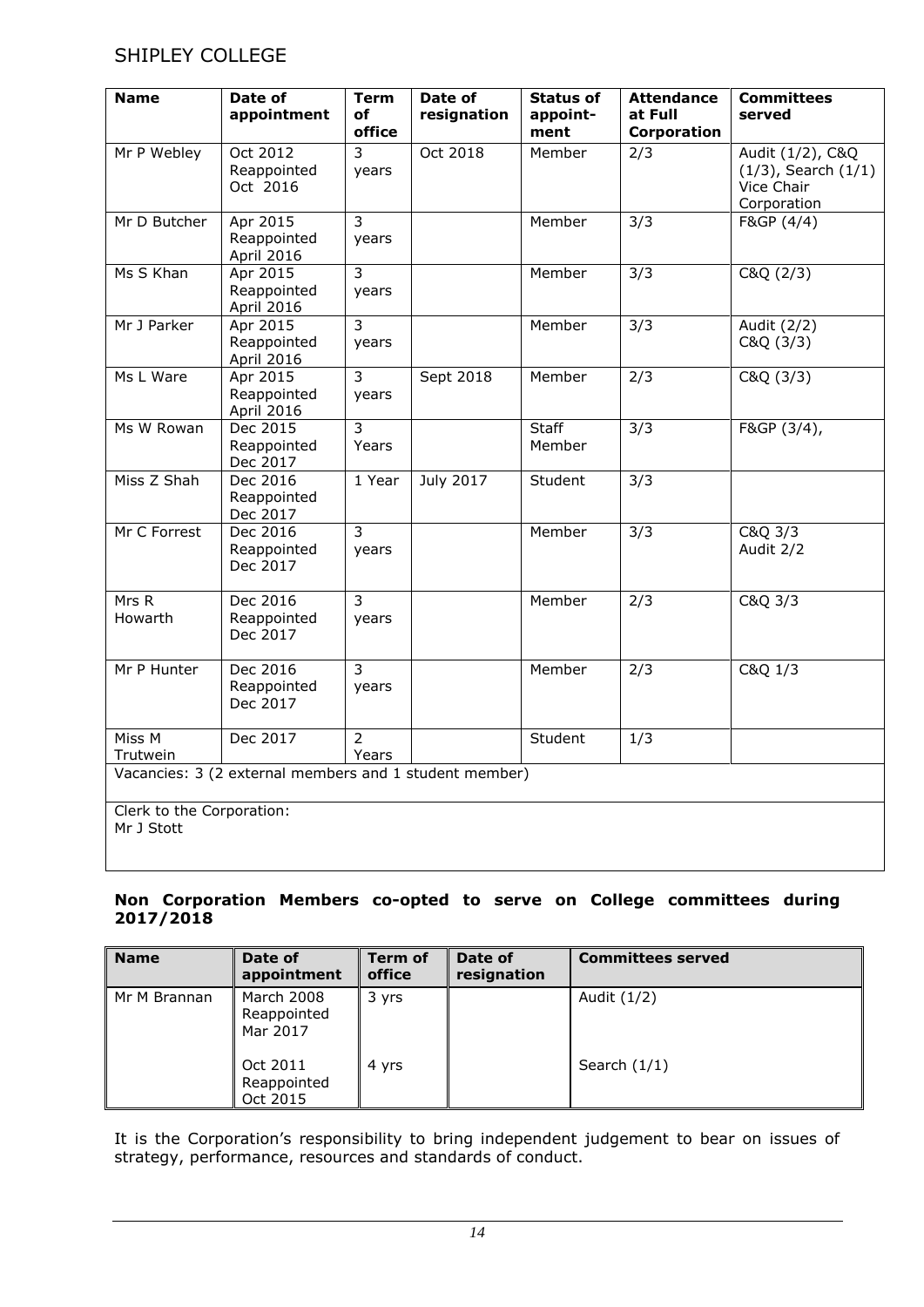The Corporation is provided with regular and timely information on the overall financial performance of the College together with other information such as performance against funding targets, proposed capital expenditure, quality matters and personnel related matters such as health and safety, equality and diversity and environmental issues. The Corporation meets each term.

The Corporation conducts its business through a number of committees. Each committee has terms of reference, which have been approved by the full Corporation. These committees are:-

- Finance and General Purposes; renamed Finance and Resources for 2018/19
- Search
- Remuneration
- Curriculum and Quality; and
- Audit.

The Corporation, Finance and General Purposes, and Curriculum & Quality committees convene termly. The Audit Committee meets twice and the Search and Remuneration committees are convened at least once a year.

Full approved minutes of all meetings, except those deemed to be confidential by the Corporation, are available on the College's website at [www.shipley.ac.uk](http://www.shipley.ac.uk/) or from the Clerk to the Corporation at:-

Shipley College Victoria Road **Shipley** BD18 3LQ

The Clerk to the Corporation maintains a register of financial and personal interests of the members of the Corporation. The register is available for inspection at the above address.

All members of the Corporation are able to take independent professional advice in furtherance of their duties at the College's expense and have access to the Clerk of the Corporation, who is responsible to the Board for ensuring compliance with all applicable procedures and regulations. The appointment and removal of the Clerk are matters for the Corporation as a whole.

Formal agendas, papers and reports are supplied to the Corporation in a timely manner, prior to Corporation meetings. Briefings are also provided on an ad-hoc basis.

The Corporation has a strong and independent non-executive element and no individual or group dominates its decision making process. The Corporation considers that each of its non-executive members is independent of management and free from any business or other relationship which could materially interfere with the exercise of their independent judgement.

There is a clear division of responsibility in that the roles of the Chair of the Corporation and Principal are separate.

#### **Appointments to the Corporation**

Any new appointments to the Corporation are a matter for the consideration of the Corporation as a whole. The Corporation has a Search Committee consisting of three members of the Corporation plus an independent external co-opted member, which is responsible for the selection and nomination of any new member for the Corporation's consideration. The Corporation is responsible for ensuring that appropriate training is provided as required.

Members of the Corporation are appointed for a term of office not exceeding 4 years.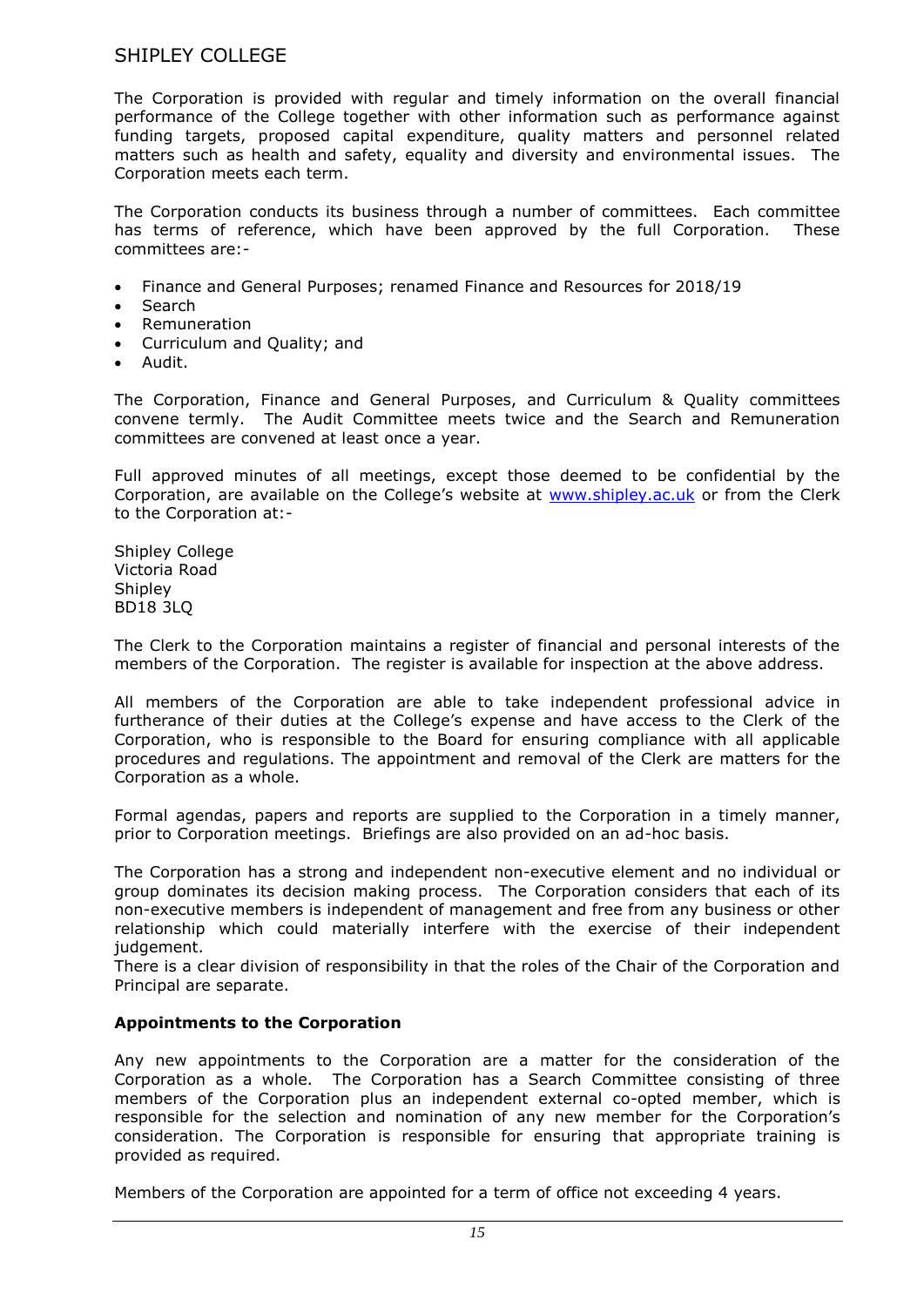### **Corporation performance**

Self Assessed Key Strengths and Areas for Improvement for the Corporation (2016/17) as identified in the whole College SAR were Considered by the Corporation on 12 December 2017 as:

#### **Strengths**:

- ➢ **College SAR**:
	- During 2016/17 individual governor attendance at Corporation and Committee meetings was excellent at 89%; well above the sector average of 81%.
	- The Corporation actively and professionally entered into the Area Review process and subsequent discussions resulting from the recommendation for a 3 college merger, with the outcome still to be decided.
	- Very positive outcomes from Governors' self assessment review carried out in Summer 2017, rating all key questions between 4 & 4.9 (5 being highest) bar 'Corporation members fully and positively participate in discussions' at 3.9, due to a few governors who have less verbal interaction. As a result of the self assessment review a number of changes have been agreed to improve the performance of the Corporation.
	- Regular training and updates for staff and Corporation members takes place, which includes training to keep all informed about the Government duties placed on colleges for safeguarding; including Prevent and promoting of British Values, SEND and health & safety.
	- Leaders, managers and governors of the College are very ambitious and work continually to consistently improve outcomes for all learners.
	- Governors have a very good range of skills and are enthusiastic and committed in their support of the College. Their oversight of finance, estates, audit and IT is outstanding and they contribute fully to the strategy for the future direction of the College's curriculum.
	- Some governors have an educational background and training activities for all governors related to teaching & learning ensures continuous development of governors' understanding and skills in challenging learners' achievements and weaknesses in the quality of provision.
	- Governors hold senior leaders to account in regular meetings for all aspects of the College's performance across all groups of learners to ensure none is disadvantaged or underachieve.
	- There is a Liaison governor for Equality & Diversity and 1 Safeguarding Liaison governor
	- 4 governors participated in the 3 Learning Walks this year, following an agreed set of protocols.

#### ➢ **Ofsted Inspection**:

- The role of governors is effectively challenging senior leaders about learners' outcomes and teaching and learning
- Leaders, governors and managers have ensured that safeguarding arrangements are fit for purpose and that action is taken to safeguard learners.
- Governors show a secure understanding of safeguarding and the central importance it has within the College'.
- Governors now have a comprehensive knowledge of the College and a greater involvement in college life, particularly with teaching, learning and assessment. They have improved their knowledge base by upskilling existing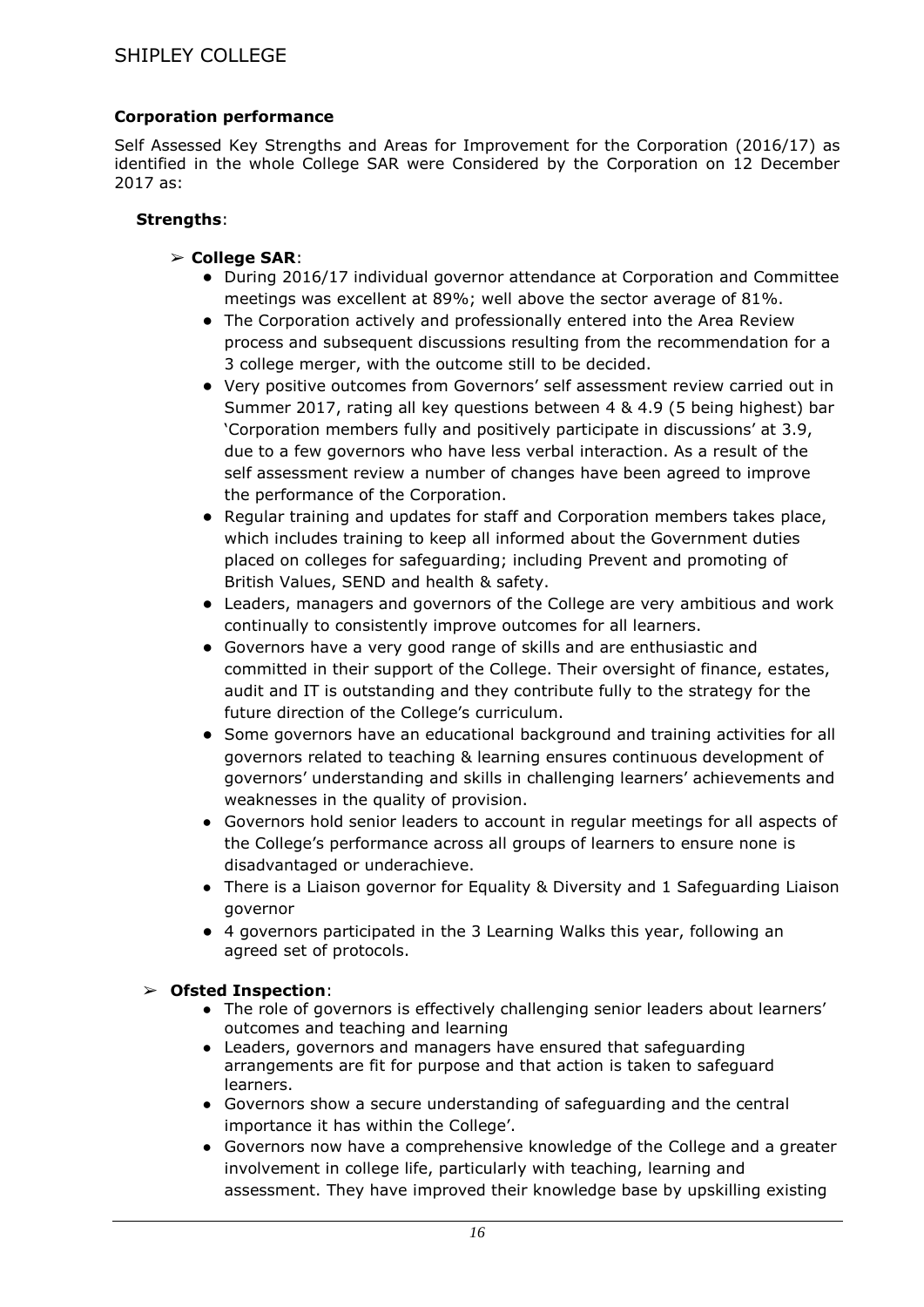governors and appointing new governors who have an education background. They carry out learning walks with senior managers and are linked with heads of sector. Governors use the knowledge and skills gained from their training and increased involvement to ask highly pertinent questions at their meetings, providing more effective challenge for senior managers on these aspects of provision'.

• Senior Managers and Governors have worked successfully to develop a culture of high aspirations within the College'.

### **Areas for Improvement**:

Monitor the progress of Senior Leaders in achieving the areas for improvement identified in the whole College SAR, namely:

### ➢ **College SAR**:

- Achievement for the few underperforming Vocational & Apprenticeship courses
- High grades (value added) for 19 learners on Subsidiary Diplomas; for small numbers on Diplomas in Art/Design, IT, Music and Creative Media; for Diploma in Sport
- Some Maths & English outcomes; Functional Skills Maths for L1 & small numbers of L2 learners; small numbers of L2 English 19+ & study programmes learners; small numbers on L3 Core Maths, & with Maths and English attendance still not equal to vocational classes

### **Remuneration Committee**

Throughout the year ended 31 July 2018, the College's remuneration committee comprised of three members of the Corporation. The committee's responsibilities are to make recommendations to the Board on the remuneration and benefits of the Principal and other senior postholders.

Details of remuneration for the year ended 31 July 2018 are set out in note 6 to the financial statements.

## **Audit Committee**

The Audit Committee is comprised of up to six members of the Corporation (excluding the Principal, Chair of the Corporation, staff members and Members of the F&GP Committee) plus one co-opted non-member of the Corporation; this latter member provides independence and experience to the committee. The committee operates in accordance with written terms of reference approved by the Corporation. Its purpose is to advise the Corporation on the adequacy and effectiveness of the College's system of internal control and its arrangements for risk management, control and governance processes.

The Audit Committee meets twice a year and provides a forum for reporting by the College's internal and external auditors, who have access to the Committee for independent discussion, without the presence of College management. The Committee also receives and considers reports from the Funding Body as they affect the College's business.

The College appoints specialist services to review the systems of internal control; risk management controls and governance processes in accordance with an agreed plan of assurance and report their findings to management and the Audit Committee. Management are responsible for the implementation of agreed recommendations and Audit committee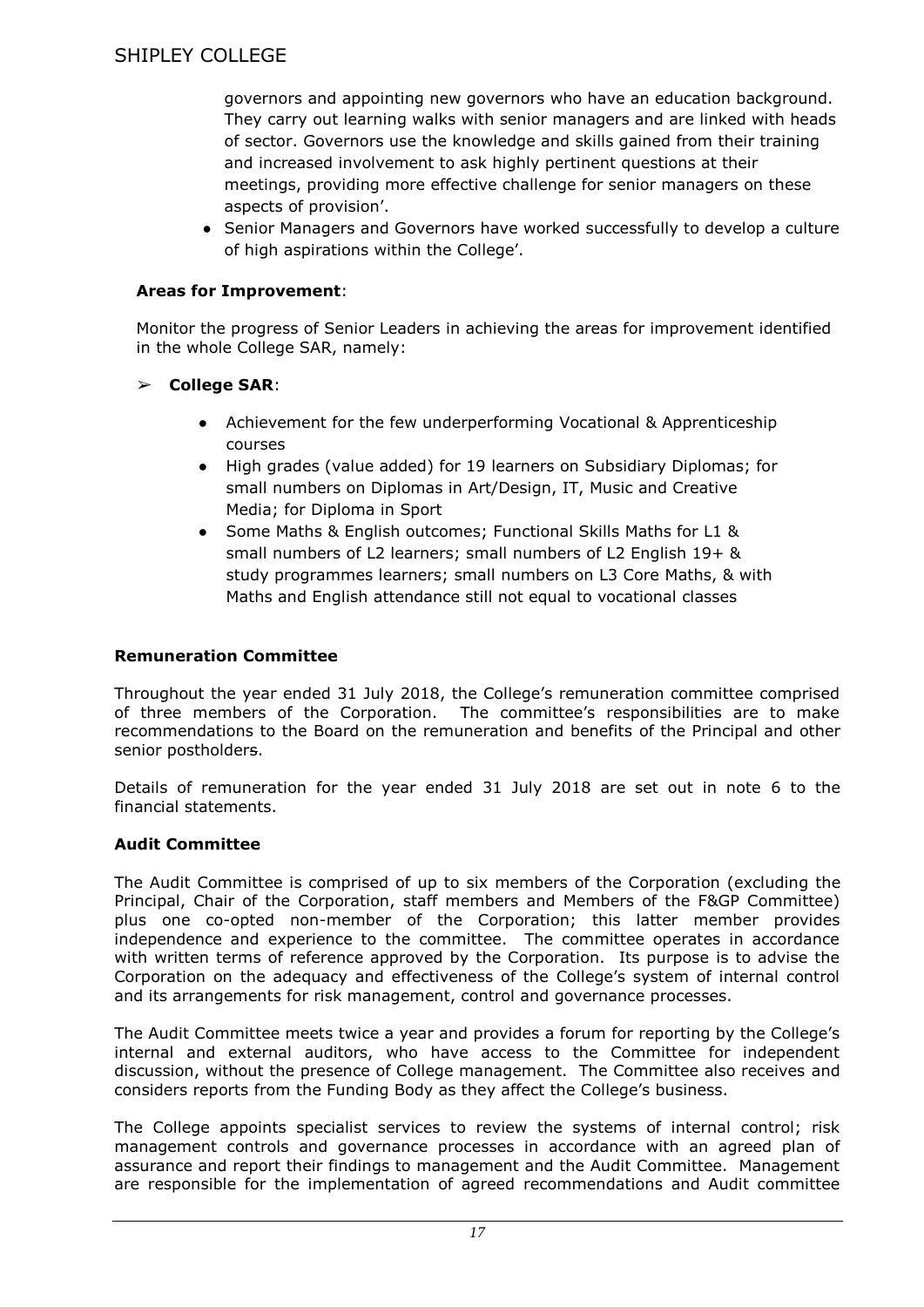undertake periodic follow up reviews to ensure such recommendations have been implemented.

The Audit Committee also advises the Corporation on the appointment of Internal, Regularity and Financial statement auditors and their remuneration for both audit and nonaudit work as well as reporting annually to the Corporation.

### **Finance & General Purposes Committee**

The F&GP Committee comprises 6 members of the Corporation (excluding members of the Audit Committee). The committee operates in accordance with written terms of reference approved by the Corporation. Its main responsibilities are:

- To monitor the implementation of the College's Financial Strategy
- To recommend annual estimates of income and expenditure for approval by the Corporation
- To regularly monitor:
	- o the 3 year financial forecasts of the College
	- o the annual budget updates
	- o the cashflow forecasts
	- o the management accounts and end of year accounts
	- o a range of budget ratios
- To evaluate and advise the Corporation on major financial proposals and major capital projects.

The committee will be known as the Finance and Resources Committee following the July 2018 meeting.

### **Curriculum and Quality Committee**

The C&Q Committee comprises up to 12 members of the Corporation. The committee operates in accordance with written terms of reference approved by the Corporation. Its main responsibilities are:

- To consider and recommend to the Corporation the College's Annual Self-Assessment Report and advice the Corporation on the College's arrangements for monitoring the College Quality Improvement plan (QIP) arising from the report.
- To consider and recommend to the Corporation the College's Development Plan and advise the Corporation on the College's arrangements for monitoring the plan.
- To consider the Quality Policy and annual Quality Cycle including supporting data sources for the College and make recommendations to the Corporation on assessing quality and ensuring continuous improvement.
- To undertake an annual review of the educational character of the College and maintain an overview of the College's curriculum and programme developments, making recommendations to the Corporation, as appropriate.
	- To monitor and review for presentation to the Corporation:
		- o Student end of year achievement rates compared to relevant national averages.
		- o Student achievement of aspirational target grades.
- To receive an annual report and recommend to the Corporation the College performance management, training and development process for observation of teaching, learning and assessment (OTLA).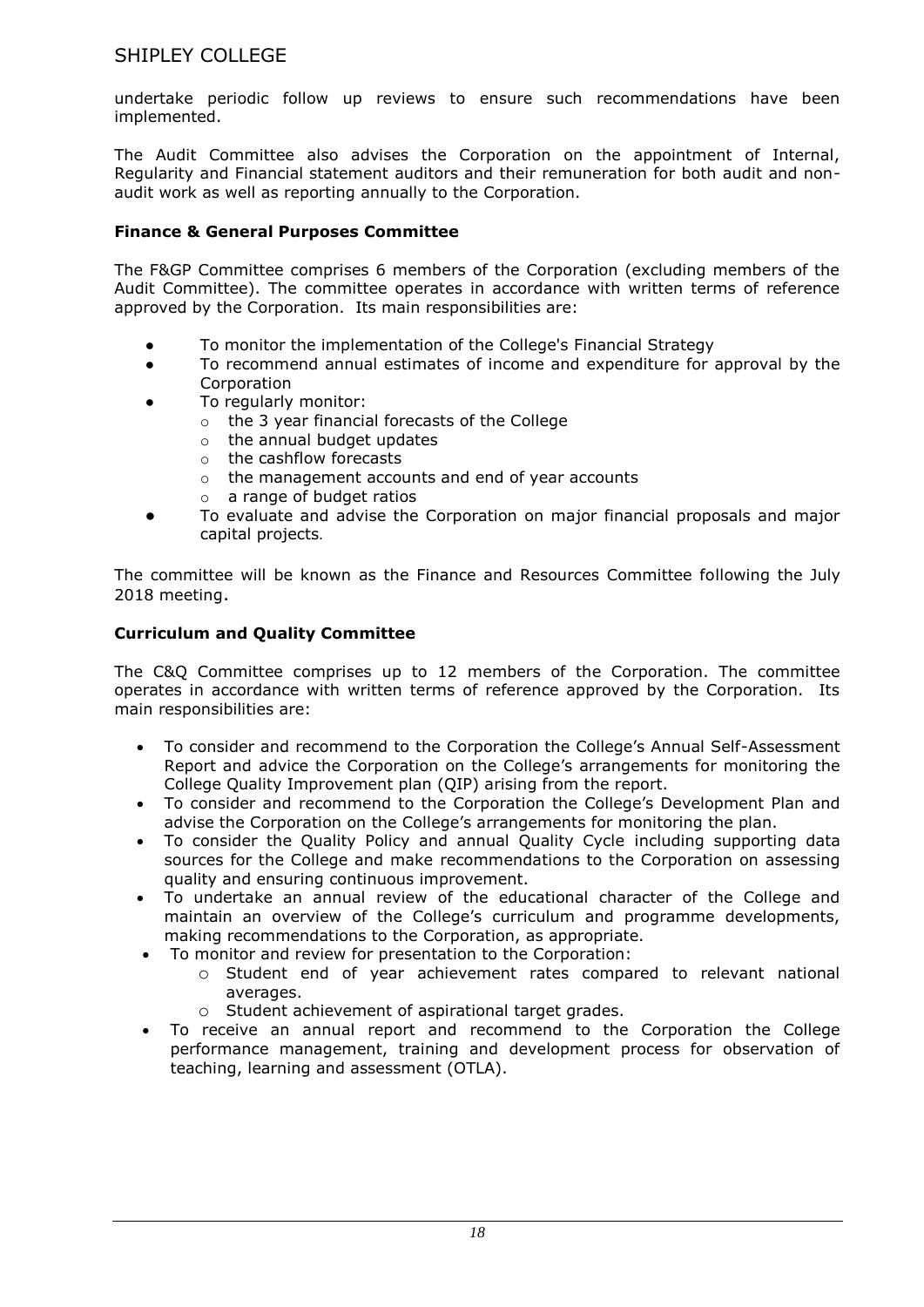### **Search Committee**

The Corporation has a Search Committee consisting of three members of the Corporation plus an independent external co-opted member. The committee operates in accordance with written terms of reference approved by the Corporation. Its main responsibilities are:

- Advising on the appointment of Members (other than as a Staff or Student Member) of the Corporation and such other matters relating to membership and appointments as the Corporation may remit to the Committee.
- Gathering, screening and short listing nominations in respect of vacancies on the Corporation.
- Considering and making recommendations to the Corporation on the composition and balance of the Corporation and its Committees.
- For advising the Corporation on the reappointment of members on the expiry of their term of office.

#### **Internal Control**

#### **Scope of responsibility**

The Corporation is ultimately responsible for the College's system of internal control and for reviewing its effectiveness. However, such a system is designed to manage rather than eliminate the risk of failure to achieve business objectives, and can provide only reasonable and not absolute assurance against material misstatement or loss.

The Corporation has delegated the day-to-day responsibility to the Principal, as Accounting Officer, for maintaining a sound system of internal control that supports the achievement of the College's policies, aims and objectives whilst safeguarding the public funds and assets for which he is personally responsible, in accordance with the responsibilities assigned to him in the Financial Memorandum between the College and the funding bodies. He is also responsible for reporting to the Corporation any material weaknesses or break-downs in internal control.

#### **The purpose of the system of internal control**

The system of internal control is designed to manage risk to a reasonable level rather than to eliminate all risk of failure to achieve policies, aims and objectives; it can therefore only provide reasonable and not absolute assurance of effectiveness. The system of internal control is based on an ongoing process designed to identify and prioritise the risks to the achievement of College policies, aims and objectives, to evaluate the likelihood of those risks being realised and the impact should they be realised, and to manage them efficiently, effectively and economically. The system of internal control has been in place in the College for the year ended 31 July 2018 and up to the date of approval of the annual report and financial statements.

#### **Capacity to handle risk**

The Corporation has reviewed the key risks to which the College is exposed, together with the operating, financial and compliance controls that have been implemented to mitigate those risks. The Corporation is of the view that there is a formal ongoing process for identifying, evaluating and managing the College's significant risks that has been in place for the year ended 31 July 2018 and up to the date of approval of the annual report and financial statements. This process is regularly reviewed by the Corporation.

#### **The risk and control framework**

The system of internal control is based on a framework of regular management information, administration procedures including the segregation of duties, and a system of delegation and accountability. In particular, it includes: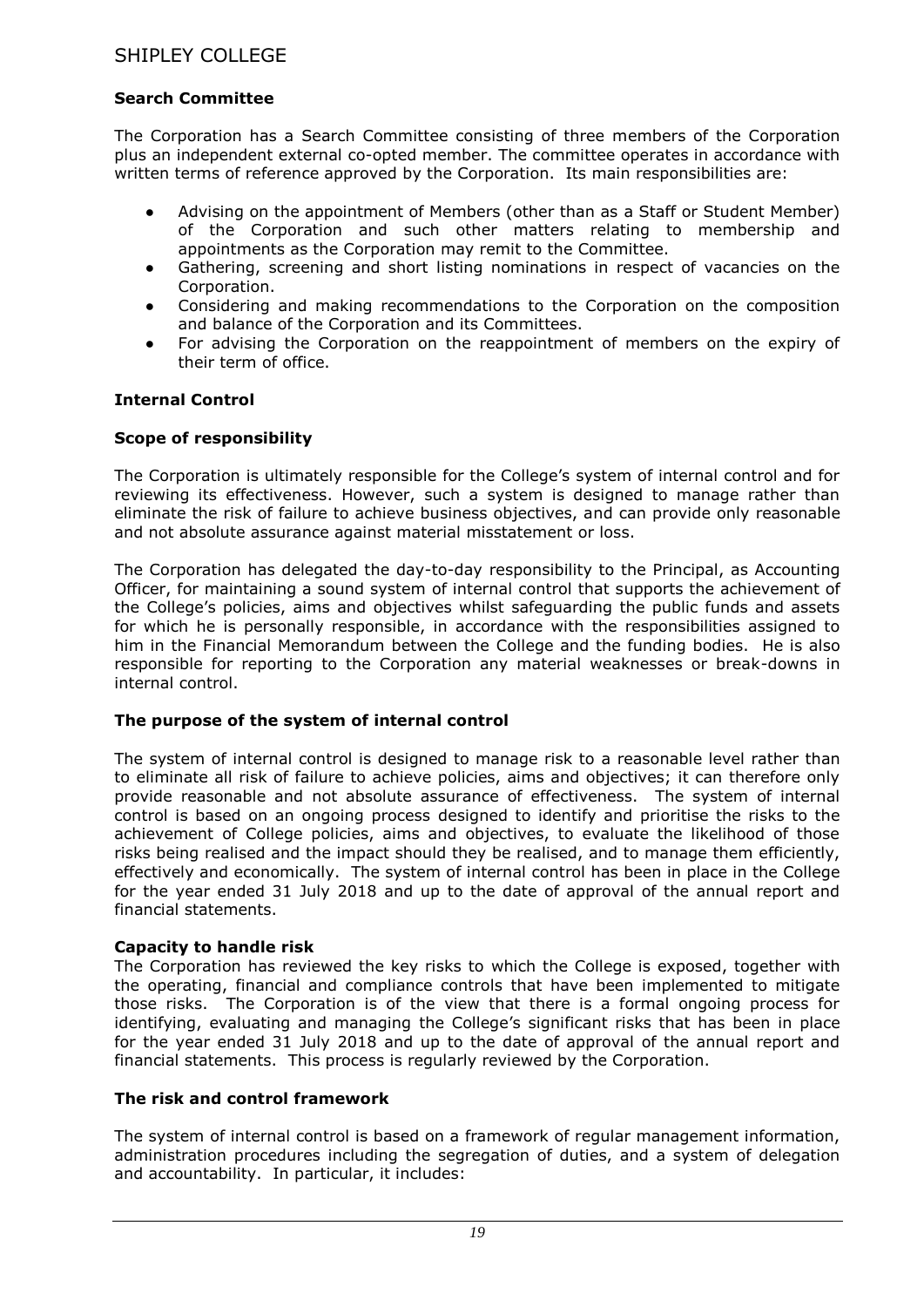- Comprehensive budgeting systems with an annual budget, which is reviewed and agreed by the Corporation
- Regular reviews by the Corporation of periodic and annual financial reports which indicate financial performance against forecasts
- Setting targets to measure financial and other performance
- Clearly defined capital investment control guidelines
- The adoption of formal project management disciplines, where appropriate

The College has not appointed an internal audit service for the year ended 31st July 2018. For that year, the College management and Governors have assessed the internal controls and developed a Board Assurance Framework, clearly showing the mapping of assurance sources against the risks identified.

The College analysed the risks to which it was exposed and a programme of assurance was agreed with the Audit Committee with work appointed to specialist auditors where further assurance was identified as being required. The Committee was provided with regular reports on this assurance activity in the College which included a follow up on the previous recommendations.

#### **Review of effectiveness**

As Accounting Officer, the Principal has responsibility for reviewing the effectiveness of the system of internal control. The Accounting Officer's review of the effectiveness of the system of internal control is informed by:

- The work of the specialist auditors appointed for specific assurance
- The work of the executive managers within the College who have responsibility for the development and maintenance of the internal control framework
- Comments made by the College's financial statements auditors and the regularity auditors in their management letters and other reports.

The Accounting Officer has been advised on the implications of the result of his review of the effectiveness of the system of internal control by the Audit Committee which oversees the work of internal audit assurance providers, and a plan to address weaknesses and ensure continuous improvement of the system is in place.

The Accounting Officer and Senior Management Team receive reports setting out key performance and risk indicators and considers possible control issues brought to their attention by early warning mechanisms, which are embedded within the departments. The Principal and Senior Management Team and Audit Committee also receive regular reports internal audit assurance providers, which include recommendations for improvement. The Audit Committee's role in this area is confined to a high-level review of the arrangements for internal control. The Corporation's agenda includes a regular item for consideration of risk and control and receives reports thereon from the Accounting Officer and the Audit Committee. The emphasis is on obtaining the relevant degree of assurance and not merely reporting by exception. At its July 2018 meeting, the Corporation carried out the annual assessment for the year ended 31 July 2018.

Based on the advice of the Audit Committee and the Accounting Officer, the Corporation is of the opinion that the College has an adequate and effective framework for governance, risk management and control, and has fulfilled its statutory responsibility for "the effective and efficient use of resources, the solvency of the institution and the body and the safeguarding of their assets".

#### **Going Concern**

Although the balance sheet shows a total net liability of  $E1270k$ , excluding the pension liability the College has net assets of £1,875k. Of the total pension liability of £3,145k, only the agreed schedule of pension contributions is due for payment within twelve months from the date of signing the financial statements.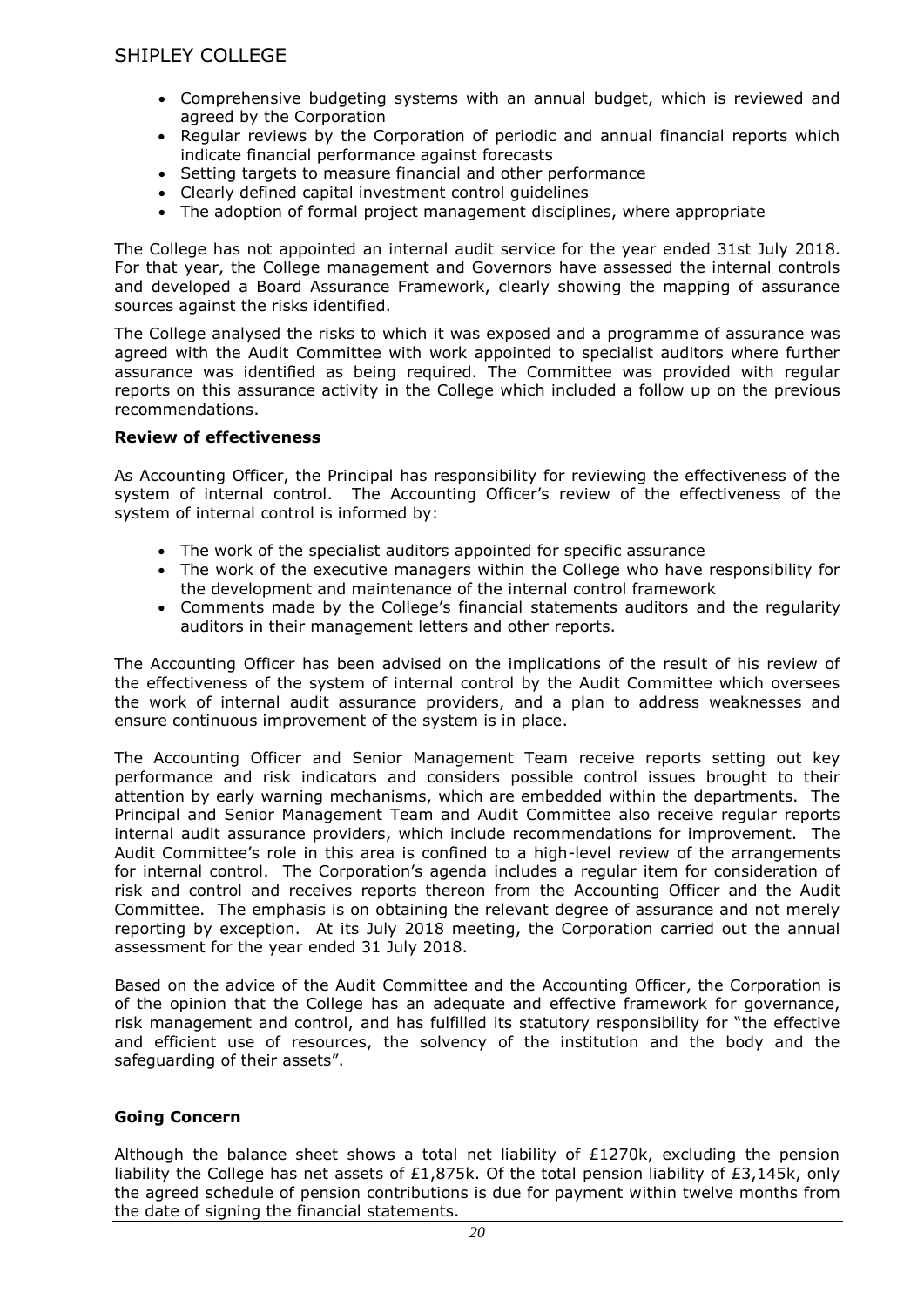The funding for 2017/18 increased in line with the lagged funding methodology and is expected to increase further in future years in line with the increase in current enrolments. The College has generated an operating surplus of £126k, before the cost of the Defined Benefit Scheme adjustments, thus improving the net assets and maintaining the cash reserves.

As at 31 July 2018 the College had net current liabilities of  $E183k$ . This includes  $E208k$ holiday pay accrual and £89k deferred income from Government capital grants in line with the requirements of FRS102. The holiday pay accrual will be released as part of the normal salary payment in August and the capital grant release to income over the next twelve months so these do not affect the cashflows of the College. The College has in place an overdraft facility of £100k which was not utilised at year end but can be utilised to fund short term cash requirements.

The College has prepared 4 year financial forecasts and 2 year cashflow statements and has successfully secured new income sources in this period. Based on this, the Corporation is confident that the College will generate sufficient cash flows to meet its obligations as they fall due for payment. For this reason, it continues to adopt the going concern basis in preparing these financial statements.

Approved by order of the members of the Corporation on 11 December 2018 and signed on its behalf by:-

**Joanne Beaumont Mr N Chohan 11 December 2018**

**Chair of the Corporation Principal & Accounting Officer**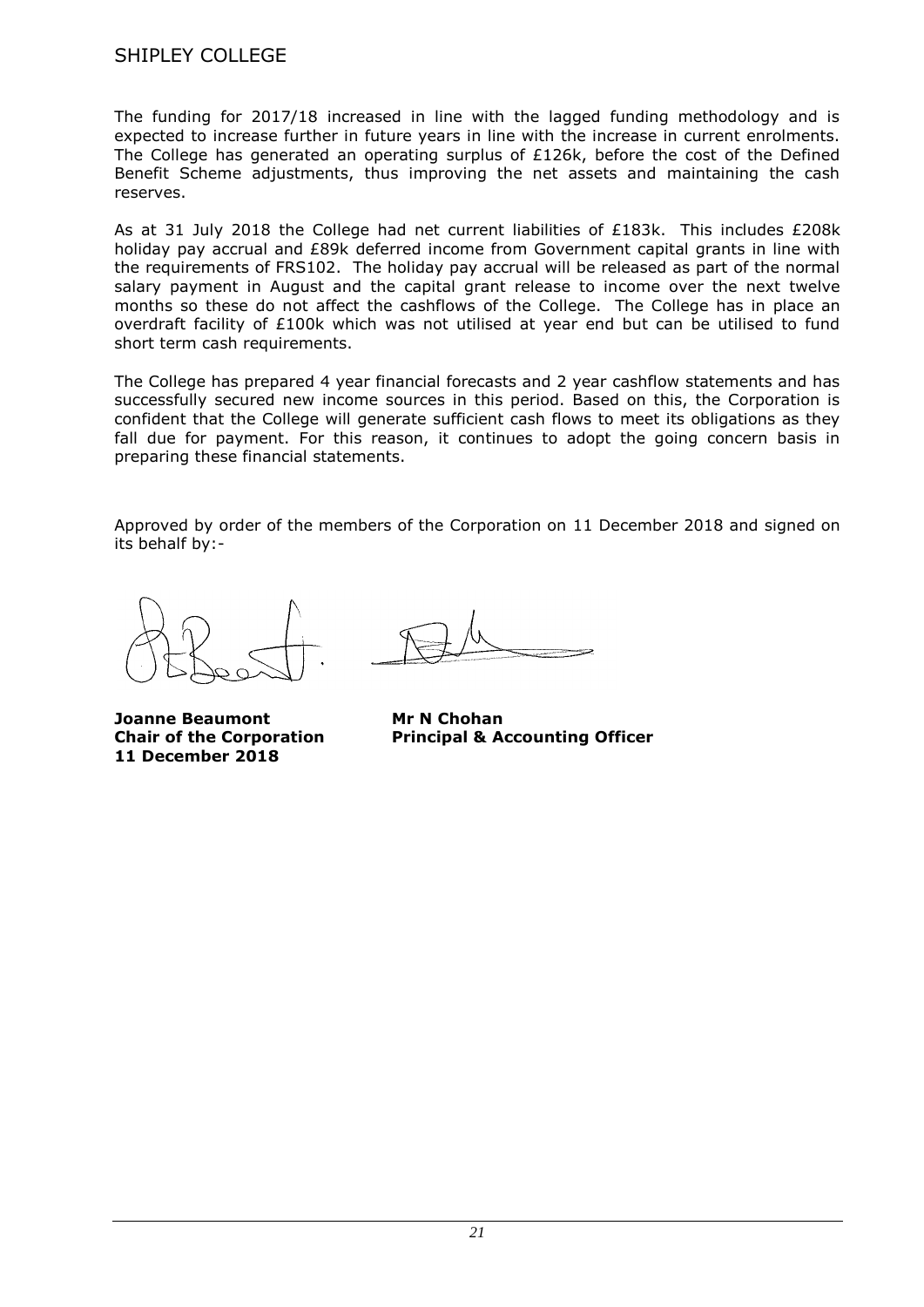## **STATEMENT OF REGULARITY, PROPRIETY AND COMPLIANCE**

The Corporation has considered its responsibility to notify the Education and Skills Funding Agency (ESFA) of material irregularity, impropriety and non-compliance with terms and conditions of funding, under the College's grant funding agreement and contracts with ESFA. As part of our consideration we have had due regard to the requirements of the grant funding agreements and contracts with ESFA.

We confirm on behalf of the Corporation, that after due enquiry, and to the best of our knowledge, we are able to identify any material irregular or improper use of funds by the College, or material non-compliance with the terms and conditions of funding under the College's grant funding agreements and contract with ESFA.

We confirm that no instances of material irregularity, impropriety or funding non-compliance have been discovered to date. If any instances are identified after the date of this statement, these will be notified to the ESFA.

**Joanne Beaumont Mr N Chohan 11 December 2018**

**Chair of the Corporation Principal & Accounting Officer**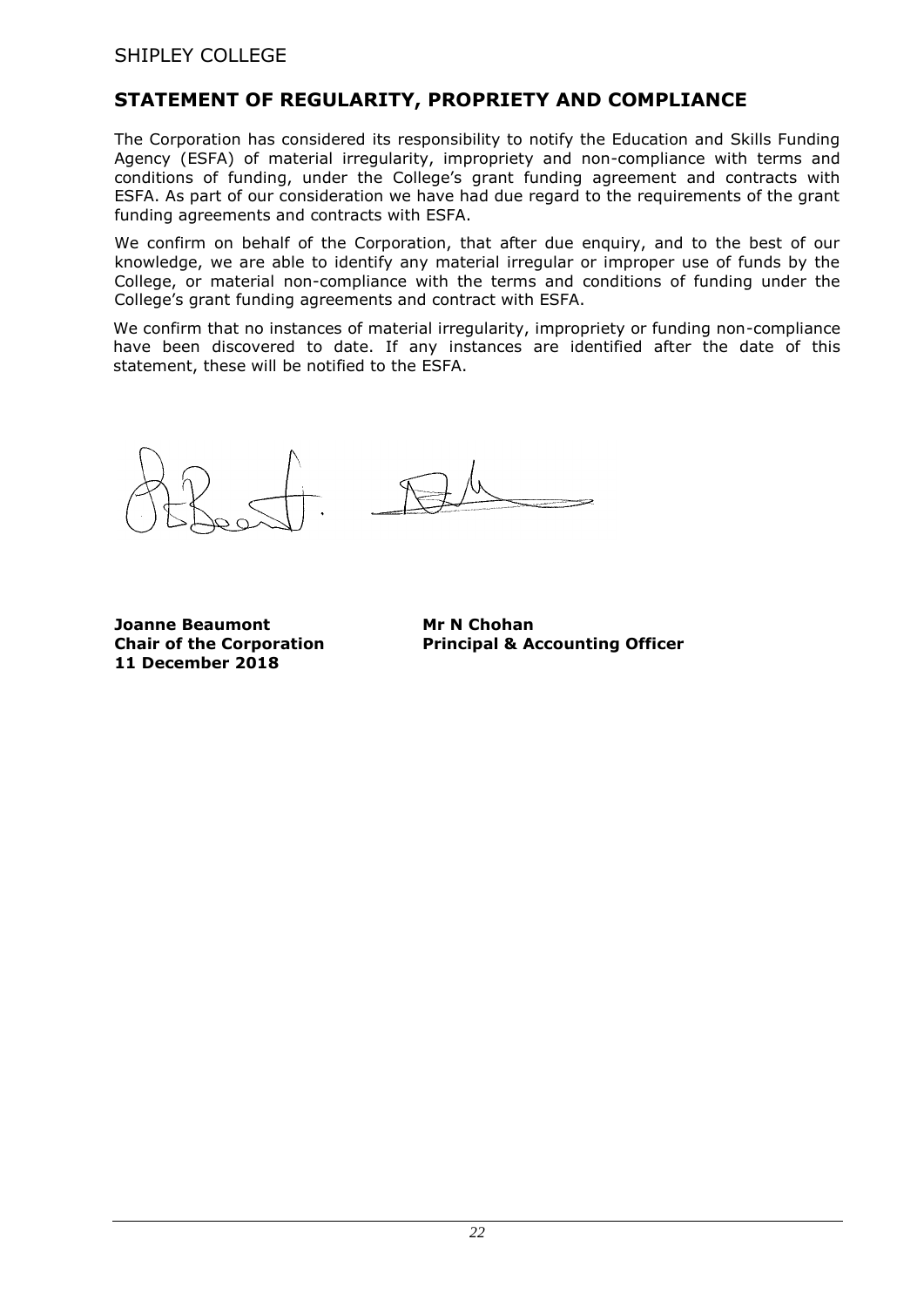## **STATEMENT OF THE RESPONSIBILITIES OF THE MEMBERS OF THE CORPORATION FOR THE FINANCIAL STATEMENTS**

The members of the Corporation, as charity trustees, are required to present audited financial statements for each financial year.

Within the terms and conditions of the College's grant funding agreements and contracts with ESFA, the Corporation – through its accounting officer – is required to prepare financial statements and an operating and financial review for each financial year in accordance with the 2015 Statement of Recommended Practice – Accounting for Further and Higher Education, ESFA's college accounts direction and the UK's Generally Accepted Accounting Practice, and which give a true and fair view of the state of affairs of the college and its surplus / deficit of income over expenditure for that period.

In preparing the financial statements, the Corporation is required to:

- select suitable accounting policies and apply them consistently
- make judgements and estimates that are reasonable and prudent
- state whether applicable Accounting Standards have been followed, subject to any material departures disclosed and explained in the financial statements
- prepare financial statements on the going concern basis, unless it is inappropriate to assume that the College will continue in operation.

The Corporation is also required to prepare a Members' Report which describes what it is trying to do and how it is going about it, including information about the legal and administrative status of the College.

The Corporation is responsible for keeping proper accounting records which disclose, with reasonable accuracy at any time, the financial position of the College and which enable it to ensure that the financial statements are prepared in accordance with relevant legislation including the Further and Higher Education Act 1992 and Charities Act 2011, and relevant accounting standards. It is responsible for taking steps that are reasonably open to it to safeguard its assets and to prevent and detect fraud and other irregularities.

The Corporation is responsible for the maintenance and integrity of the College's website; the work carried out by auditors does not involve consideration of these matters and, accordingly, the auditors accept no responsibility for any changes that may have occurred to the financial statements since they were initially presented on the website. Legislation in the United Kingdom governing the preparation and dissemination of financial statements may differ from legislation in other jurisdictions.

Members of the Corporation are responsible for ensuring that expenditure and income are applied for the purposes intended by Parliament and that the financial transactions conform to the authorities that govern them. In addition, they are responsible for ensuring that funds from ESFA are used only in accordance with ESFA's grant funding agreements and contracts and any other conditions that may be prescribed from time to time. Members of the Corporation must ensure that there are appropriate financial and management controls in place to safeguard public and other funds and ensure they are used properly. In addition, members of the Corporation are responsible for securing economical, efficient and effective management of the College's resources and expenditure so that the benefits that should be derived from the application of public funds from ESFA are not put at risk.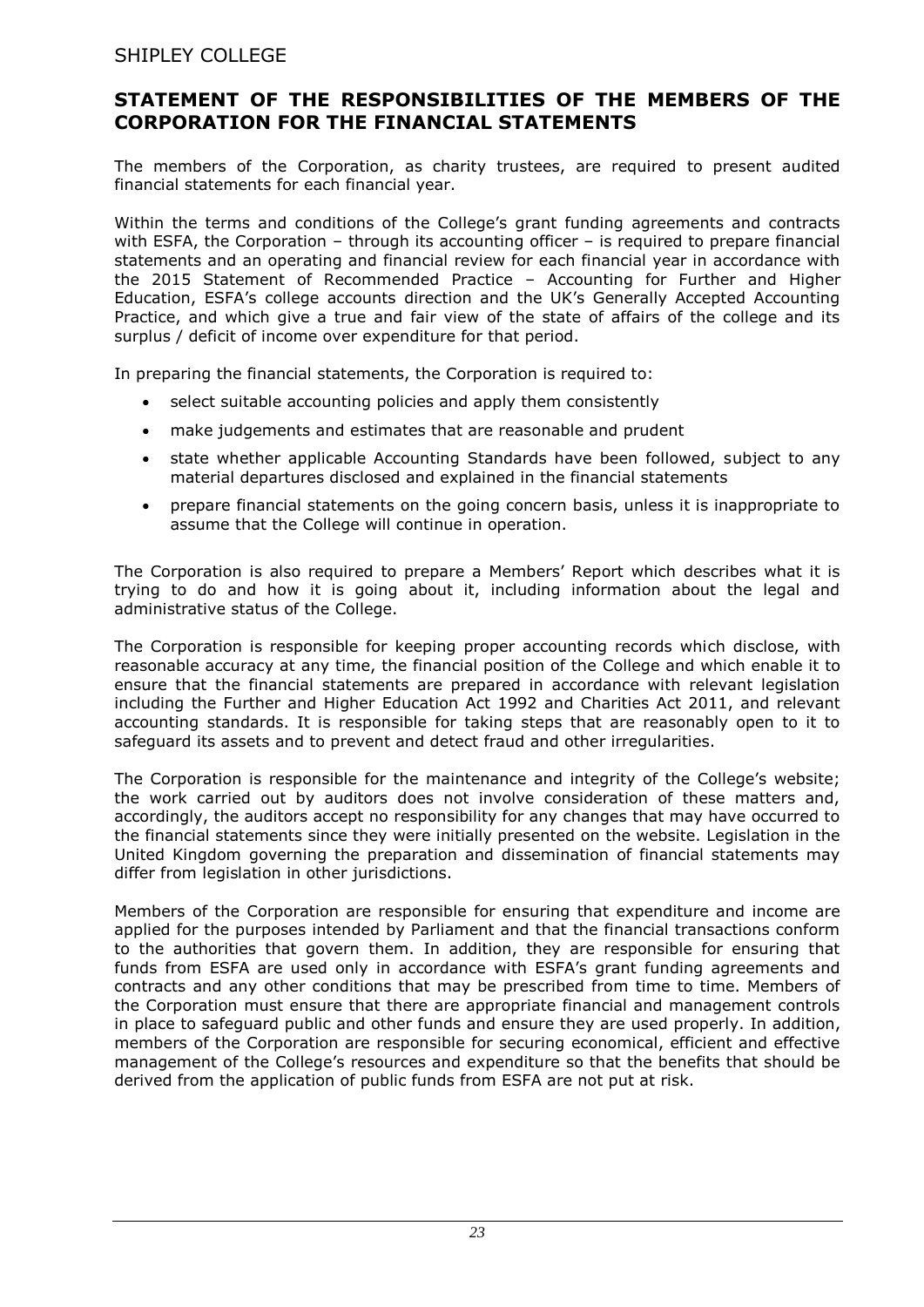Approved by order of the Members of the Corporation on 11 December 2018 and signed on its behalf by:-

**Joanne Beaumont Chair of the Corporation 11 December 2018**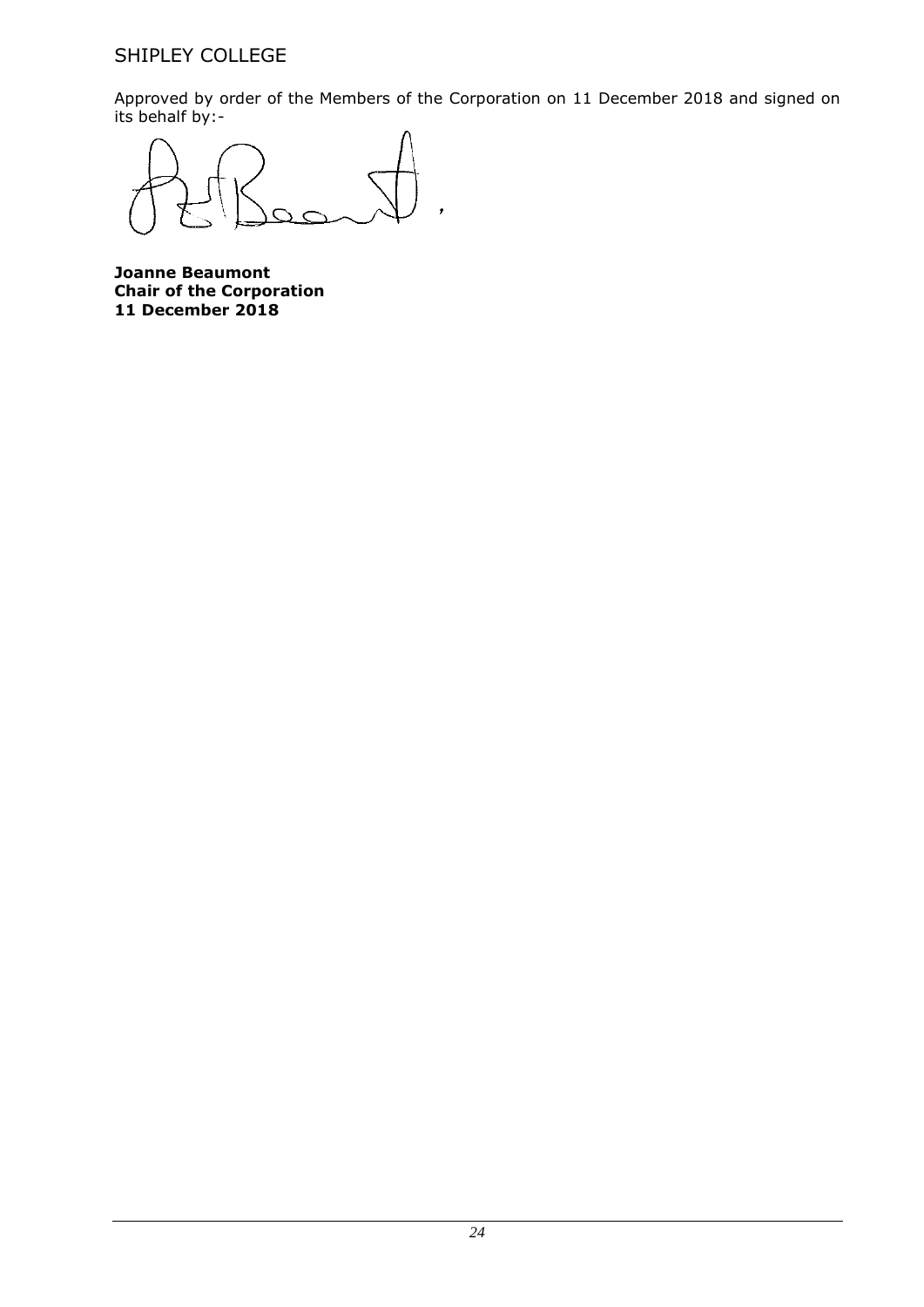

## **INDEPENDENT AUDITOR'S REPORT TO THE MEMBERS OF THE CORPORATION OF SHIPLEY COLLEGE**

#### **Opinion**

We have audited the financial statements of Shipley College (the 'College') for the year ended 31 July 2018 which comprise the Statement of Comprehensive Income, the Statement of Changes in Reserves, the Balance Sheet, the Statement of Cash Flows and notes to the financial statements, including a summary of significant accounting policies. The financial reporting framework that has been applied in their preparation is applicable law and United Kingdom Accounting Standards, including FRS 102 'the Financial Reporting Standard applicable in the UK and Republic of Ireland' (United Kingdom Generally Accepted Accounting Practice).

In our opinion, the financial statements:

- give a true and fair view of the state of the College's affairs as at 31 July 2018 and of the College's deficit of income over expenditure for the year then ended; and
- have been properly prepared in accordance with United Kingdom Generally Accepted Accounting Practice.

#### **Basis for opinion**

We conducted our audit in accordance with International Standards on Auditing (UK) (ISAs (UK)) and applicable law. Our responsibilities under those standards are further described in the Auditor's responsibilities for the audit of the financial statements section of our report. We are independent of the company in accordance with the ethical requirements that are relevant to our audit of the financial statements in the UK, including the FRC's Ethical Standard and we have fulfilled our other ethical responsibilities in accordance with these requirements. We believe that the audit evidence we have obtained is sufficient and appropriate to provide a basis for our opinion.

#### **Conclusions relating to going concern**

We have nothing to report in respect of the following matters in relation to which the ISAs (UK) require us to report to you where:

- the Corporation's use of the going concern basis of accounting in the preparation of the financial statements is not appropriate; or
- the Corporation have not disclosed in the financial statements any identified material uncertainties that may cast significant doubt about the College's ability to continue to adopt the going concern basis of accounting for a period of at least twelve months from the date when the financial statements are authorised for issue.

#### **Other information**

The Corporation is responsible for the other information. The other information comprises the information included in the report other than the financial statements and our auditor's report thereon. Our opinion on the financial statements does not cover the other information and, except to the extent otherwise explicitly stated in our report, we do not express any form of assurance conclusion thereon.

In connection with our audit of the financial statements, our responsibility is to read the other information and, in doing so, consider whether the other information is materially inconsistent with the financial statements or our knowledge obtained in the audit or otherwise appears to be materially misstated. If we identify such material inconsistencies or apparent material misstatements, we are required to determine whether there is a material misstatement in the financial statements or a material misstatement of the other information. If, based on the work we have performed, we conclude that there is a material misstatement of this other information, we are required to report that fact. We have nothing to report in this regard.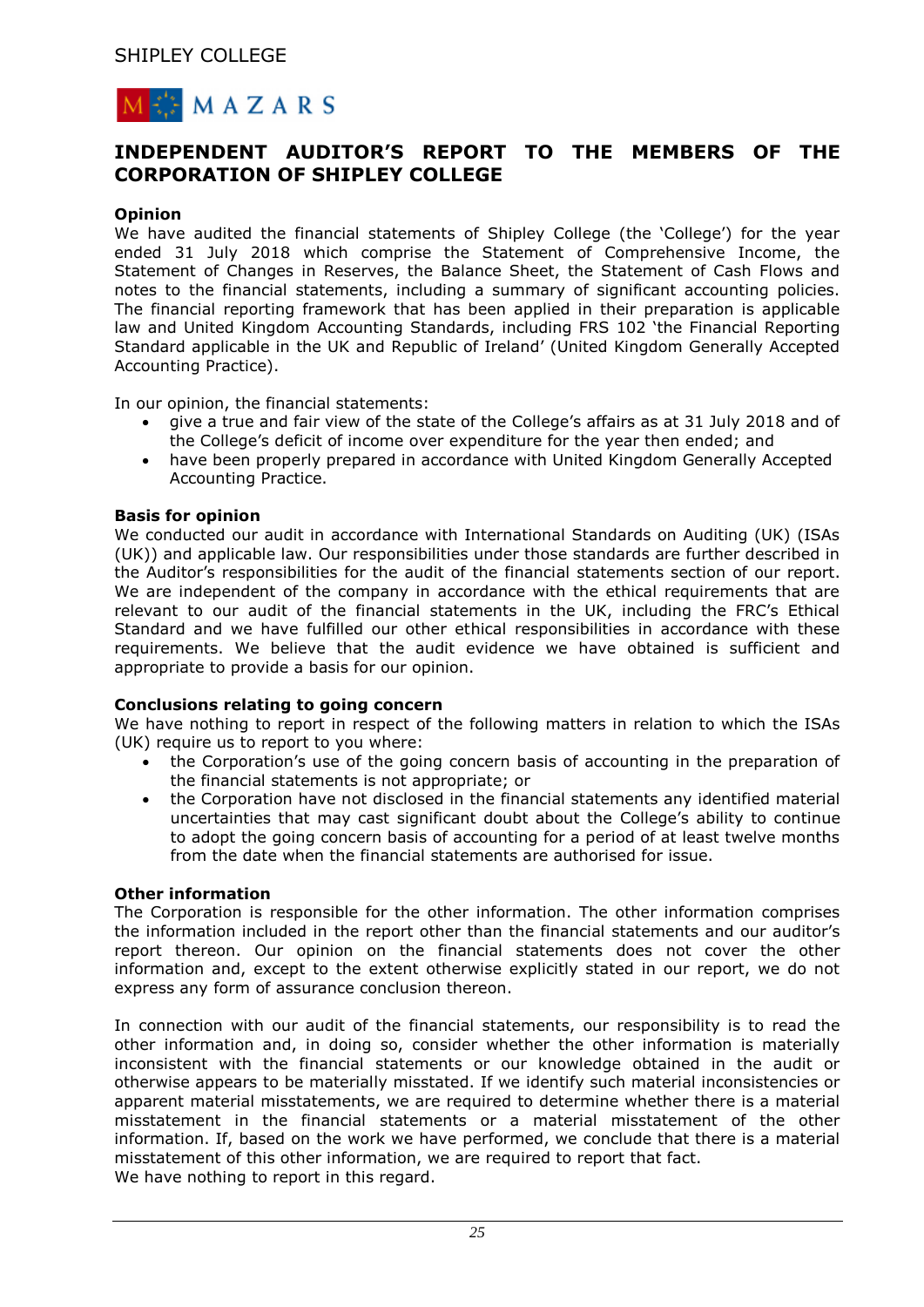#### **Matters on which we are required to report by exception**

We have nothing to report in respect of the following matters where the Post 16 Audit Code of Practice issued by the Education and Skills Funding Agency requires us to report to you if, in our opinion:

- adequate accounting records have not been kept; or
- the financial statements are not in agreement with the accounting records and returns; or
- the information given in the Strategic Report, including the operating and financial review and Statement of Corporate Governance and Internal Control, is inconsistent with the financial statements; and
- we have not received all the information and explanations we require for our audit.

### **Responsibilities of the Corporation**

As explained more fully in the Statement of the Responsibilities of the Members of the Corporation set out on pages 23-24, the Corporation is responsible for the preparation of the financial statements and for being satisfied that they give a true and fair view and for such internal control as the Corporation determines is necessary to enable the preparation of financial statements that are free from material misstatement, whether due to fraud or error.

In preparing the financial statements, the Corporation is responsible for assessing the College's ability to continue as a going concern, disclosing, as applicable, matters related to going concern and using the going concern basis of accounting unless the Corporation intends to cease operations, or have no realistic alternative but to do so.

#### **Auditor's responsibilities for the audit of the financial statements**

Our objectives are to obtain reasonable assurance about whether the financial statements as a whole are free from material misstatement, whether due to fraud or error, and to issue an auditor's report that includes our opinion. Reasonable assurance is a high level of assurance, but is not a guarantee that an audit conducted in accordance with ISAs (UK) will always detect a material misstatement when it exists. Misstatements can arise from fraud or error and are considered material if, individually or in the aggregate, they could reasonably be expected to influence the economic decisions of users taken on the basis of these financial statements.

A further description of our responsibilities for the audit of the financial statements is located on the Financial Reporting Council's website at www.frc.org.uk/auditorsresponsibilities. This description forms part of our auditor's report.

#### **Use of the audit report**

Our responsibility is to audit and express an opinion on the financial statements in accordance with applicable law and International Standards on Auditing (UK). Those standards require us to comply with the Financial Reporting Council's Ethical Standard. This report is made solely to the Corporation as a body, in accordance with Article 22 of the College's Articles of Government. Our audit work has been undertaken so that we might state to the Corporation those matters we are required to state to them in an auditor's report and for no other purpose. To the fullest extent permitted by law, we do not accept or assume responsibility to anyone other than the College and the Corporation, as a body, for our audit work, for this report, or for the opinions we have formed.

 $_{\text{Signed:}}$  Mazco  $\mu$ 

Date:  $11(v)(8)$ 

Chartered Accountants and Statutory Auditor Park View House 58 The Ropewalk Nottingham NG1 5DW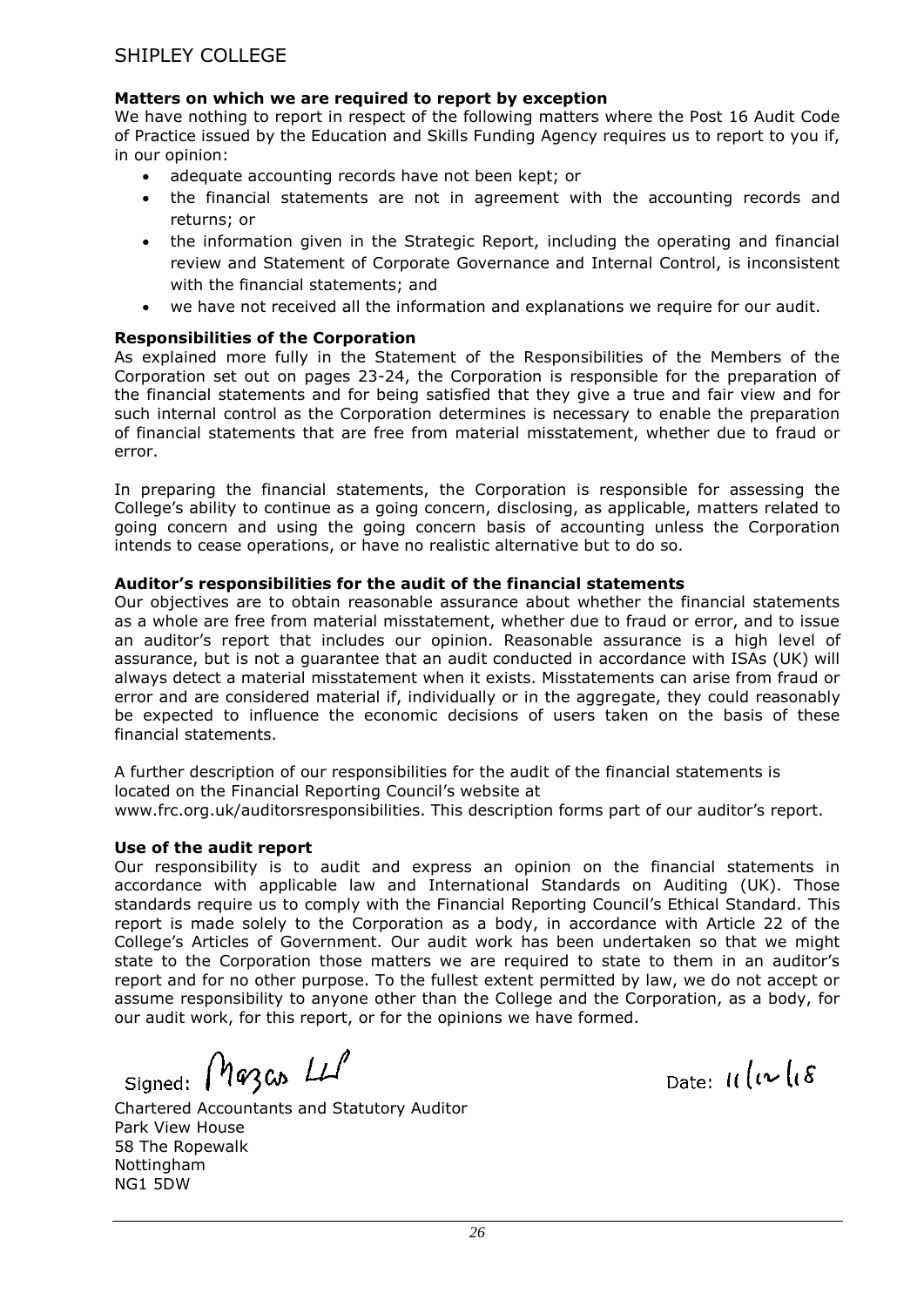

## **TO: THE CORPORATION OF SHIPLEY COLLEGE AND SECRETARY OF STATE FOR EDUCATION ACTING THROUGH THE DEPARTMENT FOR EDUCATION ("THE DEPARTMENT")**

In accordance with the terms of our engagement letter dated 24 September 2018 and further to the requirements of the funding agreement with the Education and Skills Funding Agency we have carried out an engagement to obtain limited assurance about whether anything has come to our attention that would suggest that in all material respects the expenditure disbursed and income received by Shipley College during the period 1 August 2017 to 31 July 2018 have not been applied to the purposes identified by Parliament and the financial transactions do not conform to the authorities which govern them.

The framework that has been applied is set out in the Post 16 Audit Code of Practice ("the Code") issued by the Department. In line with this framework, our work has specifically not considered income received from the main funding grants generated through the Individualised Learner Record (ILR) returns, for which the Department has other assurance arrangements in place.

This report is made solely to the Corporation of Shipley College and the Department in accordance with the terms of our engagement letter. Our work has been undertaken so that we might state to the Corporation of Shipley College and the Department those matters we are required to state in a report and for no other purpose. To the fullest extent permitted by law, we do not accept or assume responsibility to anyone other than the Corporation of Shipley College and the Department for our work, for this report, or for the conclusion we have formed.

#### **Respective responsibilities of Shipley College and the reporting accountant**

The Corporation of Shipley College is responsible, under the requirements of the Further & Higher Education Act 1992, subsequent legislation and related regulations and guidance, for ensuring that expenditure disbursed and income received is applied for the purposes intended by Parliament and the financial transactions conform to the authorities which govern them.

Our responsibilities for this engagement are established in the United Kingdom by our profession's ethical guidance and are to obtain limited assurance and report in accordance with our engagement letter and the requirements of the Code. We report to you whether anything has come to our attention in carrying out our work which suggests that in all material respects, expenditure disbursed and income received during the period 1 August 2017 to 31 July 2018 have not been applied to purposes intended by Parliament or that the financial transactions do not conform to the authorities which govern them.

#### **Approach**

We conducted our engagement in accordance with the Code issued by the Department. We performed a limited assurance engagement as defined in that framework.

The objective of a limited assurance engagement is to perform such procedures as to obtain information and explanations in order to provide us with sufficient appropriate evidence to express a negative conclusion on regularity.

A limited assurance engagement is more limited in scope than a reasonable assurance engagement and consequently does not enable us to obtain assurance that we would become aware of all significant matters that might be identified in a reasonable assurance engagement. Accordingly, we do not express a positive opinion.

Our engagement includes examination, on a test basis, of evidence relevant to the regularity of the College's income and expenditure.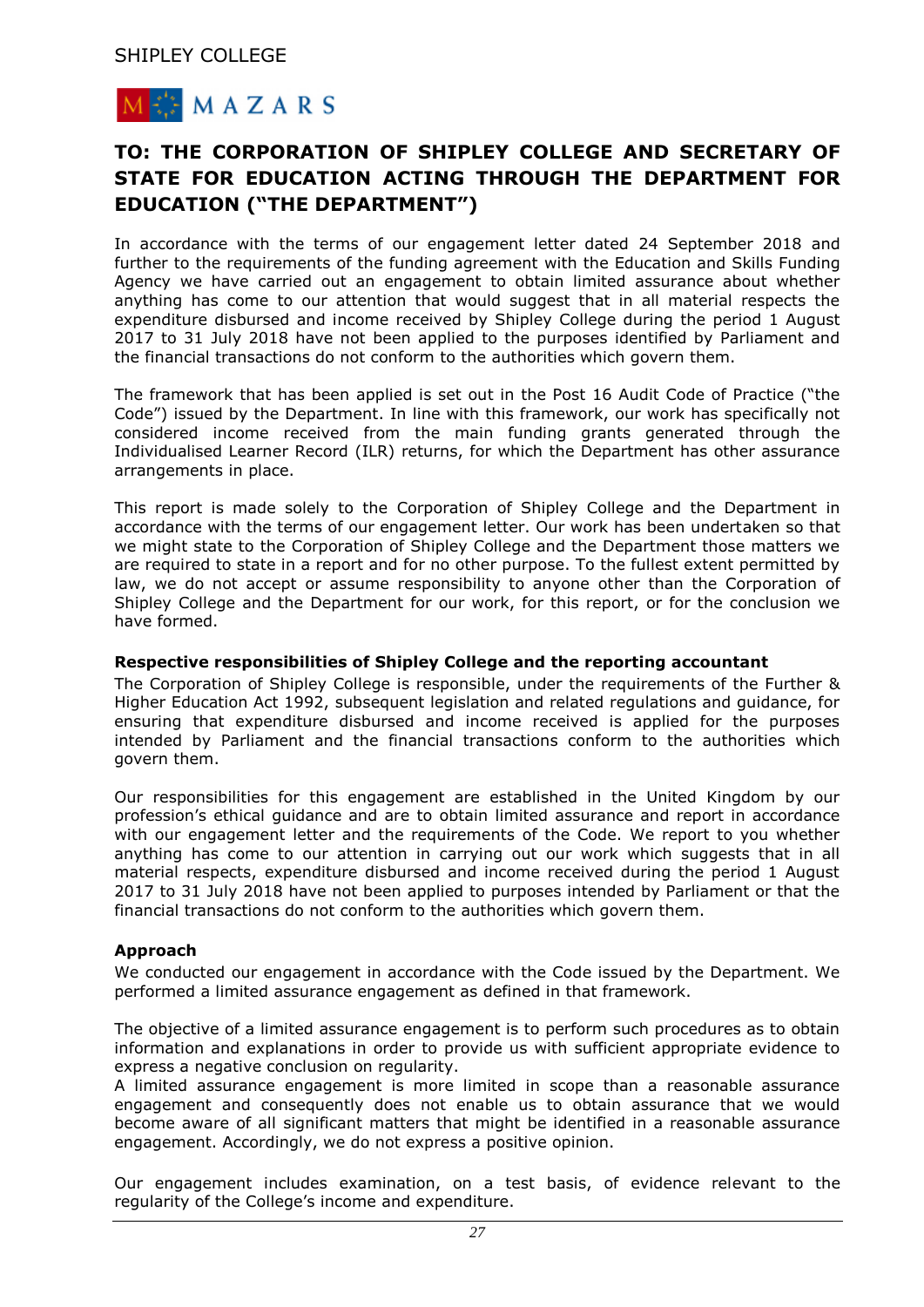The work undertaken to draw to our conclusion includes:

- Reviewed the statement on the College's regularity, propriety and compliance with Funding body terms and conditions of funding.
- Reviewed the College's completed self-assessment questionnaire on regularity.
- Read the financial agreement with the Education and Skills Funding Agency.
- Tested a sample of expenditure disbursed and income received to consider whether they have been applied to purposes intended by Parliament and in accordance with funding agreements where relevant.
- Reviewed all payments to senior post holders on termination of employment or in respect of claims made in the year.
- Reviewed approved policies and procedures operating during the year for each funding stream that has specific terms attached.
- Obtained the policy for personal gifts and/or hospitality.
- Obtained the register of personal interests.
- Obtained the financial regulations/financial procedures.
- Obtained the College's whistle blowing policy.

#### **Conclusion**

In the course of our work, nothing has come to our attention which suggests that in all material respects the expenditure disbursed and income received during the period 1 August 2017 to 31 July 2018 has not been applied to purposes intended by Parliament and the financial transactions do not conform to the authorities which govern them.

Mazas LLP Signed:

Date:  $\iota\iota(\iota\mathcal{L})$ 

Mazars LLP Chartered Accountants and Statutory Auditor Park View House 58 The Ropewalk Nottingham NG1 5DW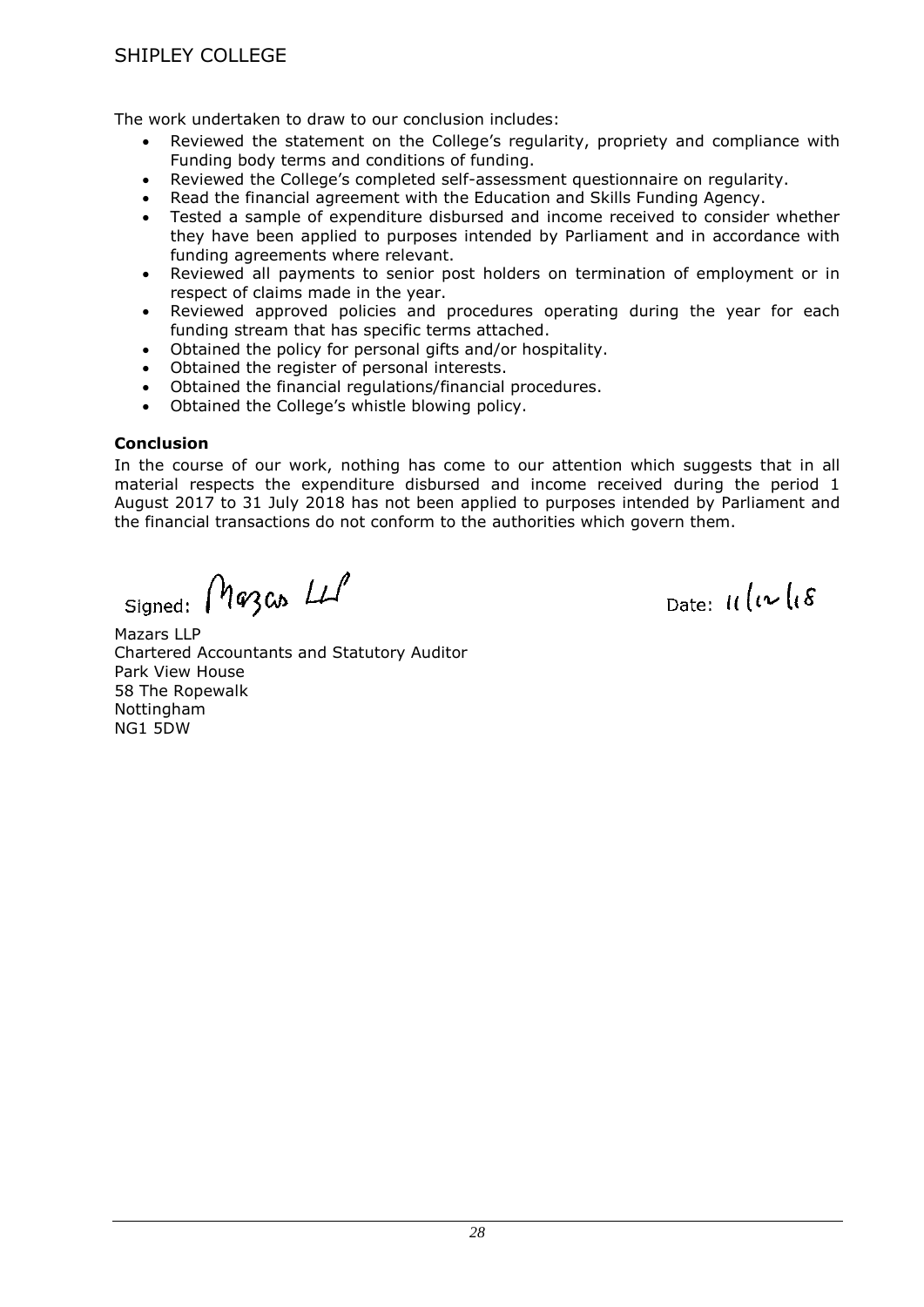## **STATEMENT OF COMPREHENSIVE INCOME**

|                                                    | <b>Note</b> | <b>Year ended</b><br>31 July 2018<br>£'000 | <b>Year ended</b><br>31 July 2017<br>£'000 |
|----------------------------------------------------|-------------|--------------------------------------------|--------------------------------------------|
| <b>INCOME</b>                                      |             |                                            |                                            |
| Funding body grants                                | 2           | 7,088                                      | 7,008                                      |
| Tuition Fees and Education contracts               | 3           | 576                                        | 474                                        |
| Other grants and contracts                         | 4           | 442                                        | 500                                        |
| Other income                                       | 5           | 260                                        | 248                                        |
| <b>Total income</b>                                |             | 8,366                                      | 8,230                                      |
| <b>Expenditure</b>                                 |             |                                            |                                            |
| Staff costs                                        | 6           | 6,258                                      | 5,863                                      |
| Other operating expenses                           | 8           | 2,019                                      | 2,167                                      |
| Depreciation                                       | 11          | 279                                        | 296                                        |
| <b>Interest and Other Finance Costs</b>            | 9           | 86                                         | 124                                        |
| <b>Total expenditure</b>                           |             | 8,642                                      | 8,450                                      |
|                                                    |             |                                            |                                            |
| Deficit before tax                                 |             | (276)                                      | (220)                                      |
| Taxation                                           | 10          |                                            |                                            |
| Deficit for the year                               |             | (276)                                      | (220)                                      |
| Actuarial gain in respect of pension schemes       | 20          | 749                                        | 2,301                                      |
| <b>Total Comprehensive surplus for the</b><br>year |             | 473                                        | 2,081                                      |

The notes on pages 33 to 51 form part of these financial statements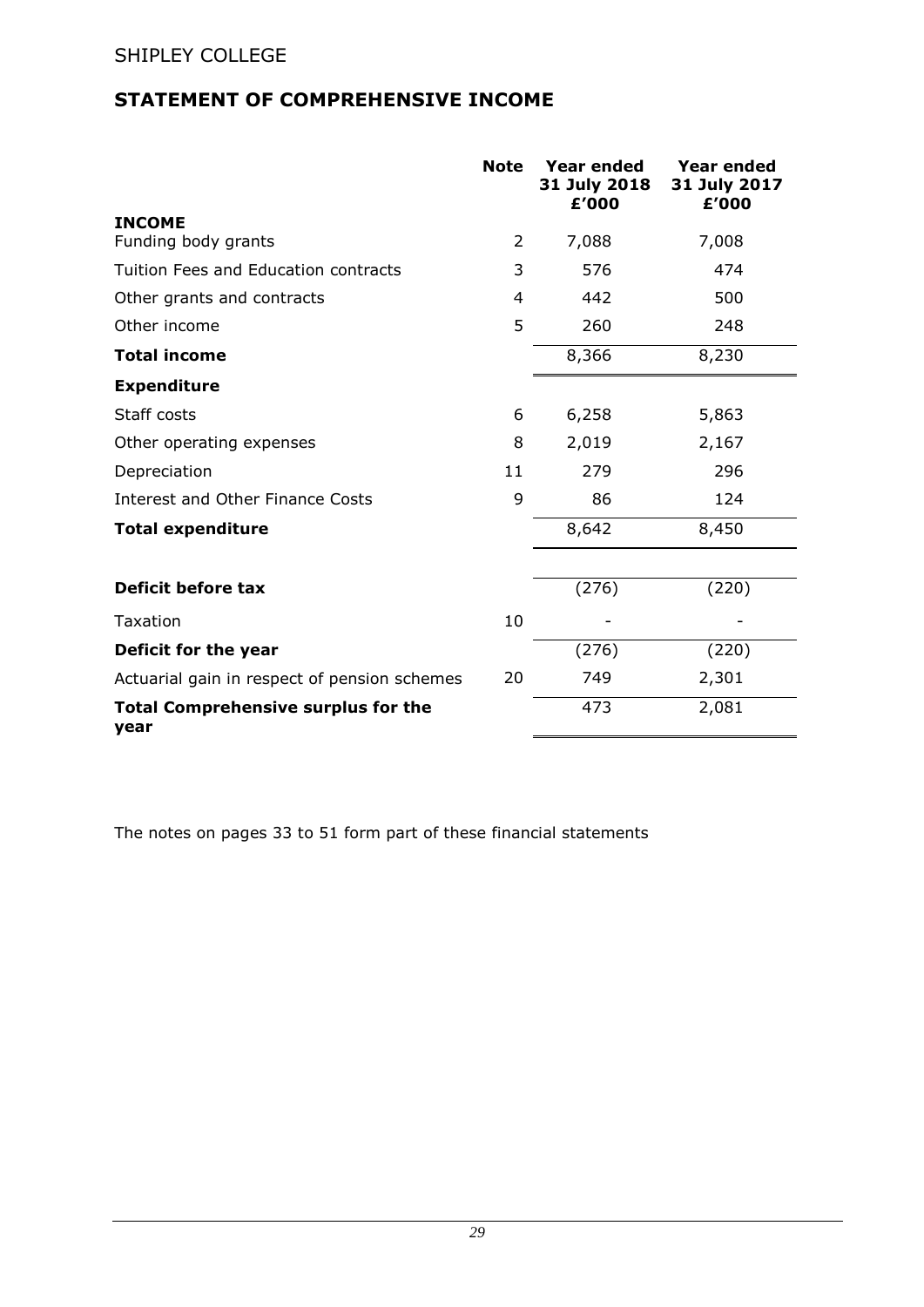## **STATEMENT OF CHANGES IN RESERVES**

|                                                                      | <b>Income and</b><br>expenditure<br>account | <b>Revaluation</b><br>reserve | <b>Total</b> |
|----------------------------------------------------------------------|---------------------------------------------|-------------------------------|--------------|
|                                                                      | £'000                                       | £'000                         | £'000        |
| Balance at 31 <sup>st</sup> July 2016                                | (3,948)                                     | 124                           | (3,824)      |
| Deficit for the year                                                 | (220)                                       |                               | (220)        |
| Other comprehensive expenditure                                      | (2,301)                                     |                               | (2,301)      |
| Total comprehensive deficit for the year                             | (2,081)                                     | $\overline{\phantom{a}}$      | (2,081)      |
| Transfers between revaluation and income and<br>expenditure reserves | 4                                           | (4)                           |              |
| Balance at 31 <sup>st</sup> July 2017                                | (1,863)                                     | 120                           | (1,743)      |
| Deficit for the year                                                 | (276)                                       |                               | (276)        |
| Other comprehensive income                                           | 749                                         |                               | 749          |
| Total comprehensive surplus for the year                             | 473                                         |                               | 473          |
| Transfers between revaluation and income and<br>expenditure reserves | 3                                           | (3)                           |              |
| Balance at 31 July 2018                                              | (1, 387)                                    | 117                           | (1, 270)     |

The notes on pages 33 to 51 form part of these financial statements.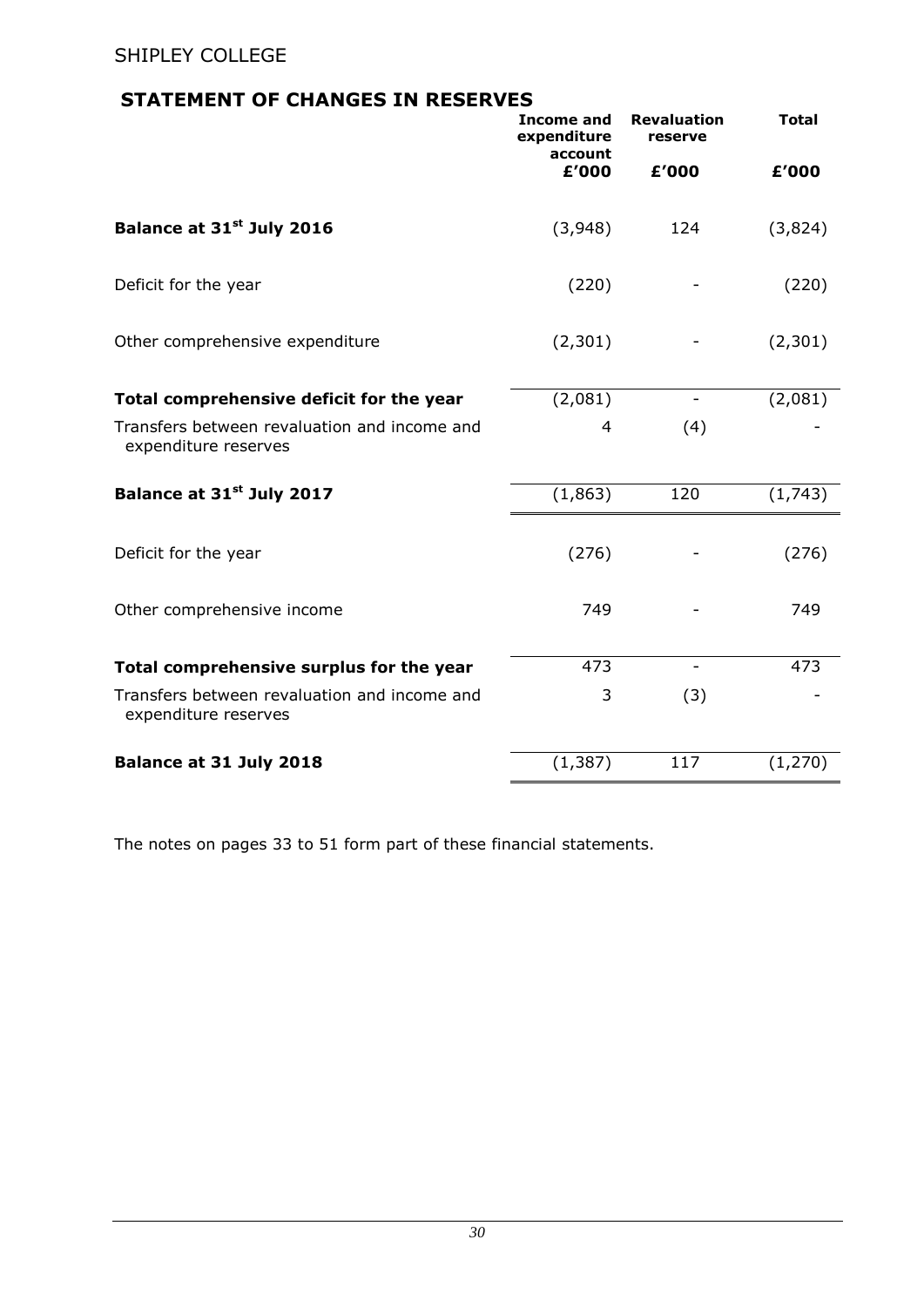## **BALANCE SHEET 31 JULY 2018**

|                                                            | <b>Note</b> | 2018     | 2017     |
|------------------------------------------------------------|-------------|----------|----------|
|                                                            |             | £'000    | £'000    |
| <b>NON CURRENT ASSETS</b>                                  |             |          |          |
| Tangible Fixed Assets                                      | 11          | 5,240    | 5,377    |
| Investments                                                | 12          | 1        | 1        |
|                                                            |             | 5,241    | 5,378    |
| <b>CURRENT ASSETS</b>                                      |             |          |          |
| Trade and other receivables                                | 13          | 416      | 331      |
| Cash and cash equivalents                                  | 14          | 455      | 471      |
| <b>Total current assets</b>                                |             | 871      | 802      |
| Creditors: amounts falling due within one year             | 15          | (1,054)  | (1, 141) |
| <b>Net current liabilities</b>                             |             | (183)    | (339)    |
| <b>Total assets less current liabilities</b>               |             | 5,058    | 5,039    |
| Creditors: amounts falling due after more than<br>one year | 16          | (2,940)  | (3,030)  |
| <b>Provisions</b>                                          |             |          |          |
| Defined benefit obligations                                | 20          | (3, 145) | (3, 492) |
| <b>Other Provisions</b>                                    | 17          | (243)    | (260)    |
| <b>TOTAL NET LIABILITIES</b>                               |             | (1, 270) | (1,743)  |
| <b>UNRESTRICTED RESERVES</b>                               |             |          |          |
| Income and expenditure account                             | 20          | (1, 387) | (1,863)  |
| Revaluation reserve                                        |             | 117      | 120      |
| <b>TOTAL UNRESTRICTED RESERVES</b>                         |             | (1, 270) | (1,743)  |

These financial statements on pages 29-51 were approved and authorised for issue by the Corporation on 11 December 2018 and were signed on its behalf by:

**Joanne Beaumont Mr N Chohan 11 December 2018**

**Chair of the Corporation Principal & Accounting Officer**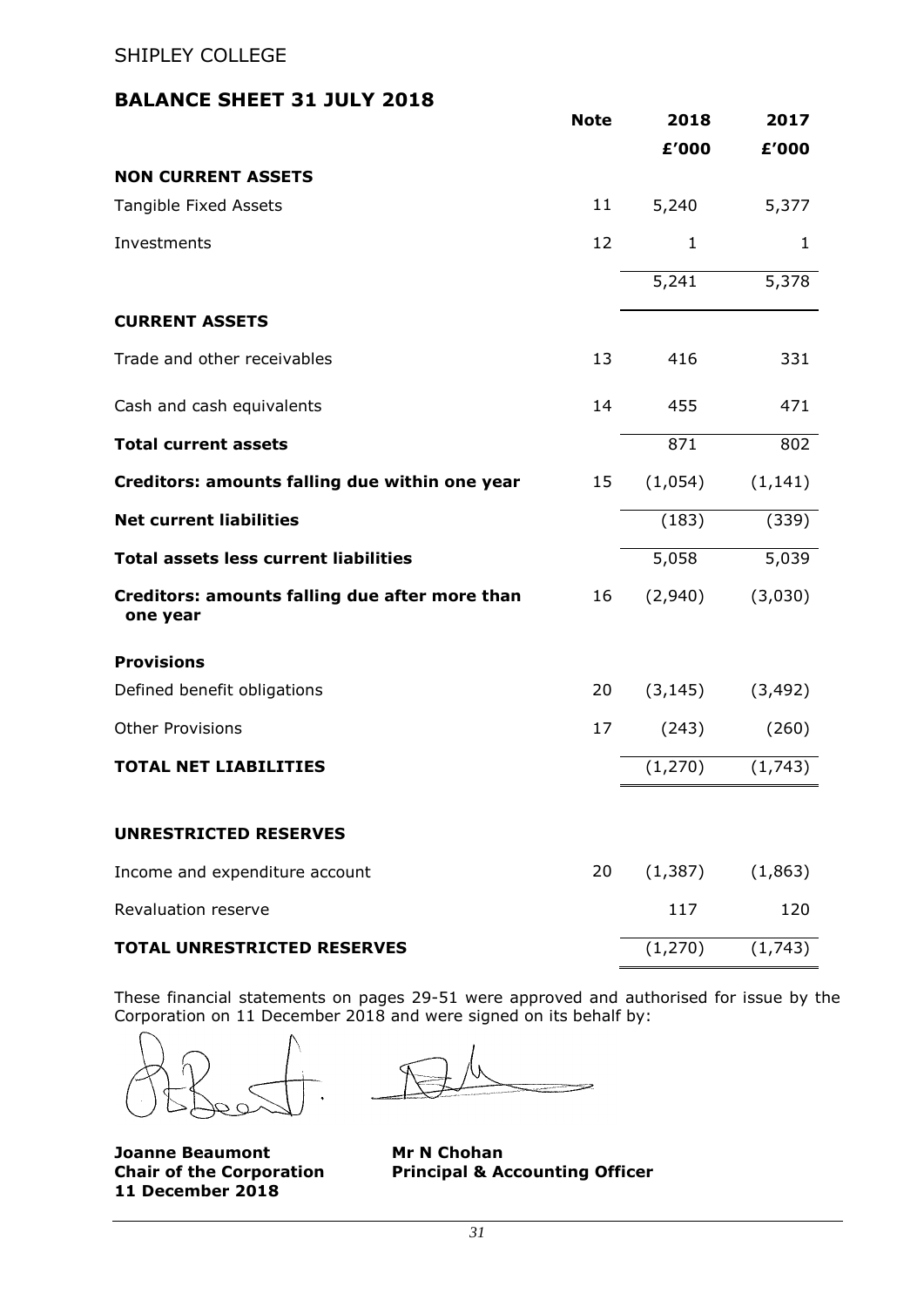## **STATEMENT OF CASH FLOWS YEAR ENDED 31 JULY 2018**

|                                                                   | <b>Notes</b> | 2018  | 2017  |
|-------------------------------------------------------------------|--------------|-------|-------|
|                                                                   |              | £'000 | £'000 |
| Cash flow from operating activities                               |              |       |       |
| Deficit for the year                                              |              | (276) | (220) |
| Adjustment for non cash items                                     |              |       |       |
| Depreciation                                                      |              | 279   | 296   |
| Loss on disposals of fixed assets                                 |              |       | 2     |
| Deferred capital grants released to income                        |              | (131) | (130) |
| Defined benefit pension scheme cost less contributions<br>payable |              | 316   | 349   |
| Decrease in trade debtors                                         |              | 9     | 21    |
| Decrease/(Increase) in prepayments and accrued<br>income          |              | 4     | (74)  |
| (Increase)/Decrease in other debtors                              |              | (104) | 176   |
| Decrease/(Increase) in amounts due from/to subsidiary             |              | 6     | (40)  |
| (Decrease)/Increase in trade creditors                            |              | (14)  | 7     |
| Increase/(Decrease) in taxation and social security               |              | 9     | (3)   |
| (Decrease)/Increase in other creditors                            |              | (9)   | 9     |
| Decrease in accruals and deferred income                          |              | (38)  | (33)  |
| Decrease in provisions                                            |              | (17)  | (17)  |
| Increase in holiday pay accrual                                   |              | 6     | 27    |
| Adjustment for investing and financing activities                 |              |       |       |
| Pension finance cost                                              |              | 86    | 124   |
| Net cash inflow from operating activities                         |              | 126   | 494   |
| Cash flow from investing activities                               |              |       |       |
| Payments made to acquire fixed assets                             |              | (142) | (158) |
| Net cash outflow from investing activities                        |              | (142) | (158) |
| (Decrease)/increase in cash and cash equivalents                  |              | (16)  | 336   |
| in the year<br>Cash and cash equivalents at beginning of the year | 14           | 471   | 135   |
| Cash and cash equivalents at end of the year                      | 14           | 455   | 471   |

The notes on pages 33 to 51 form part of these financial statements.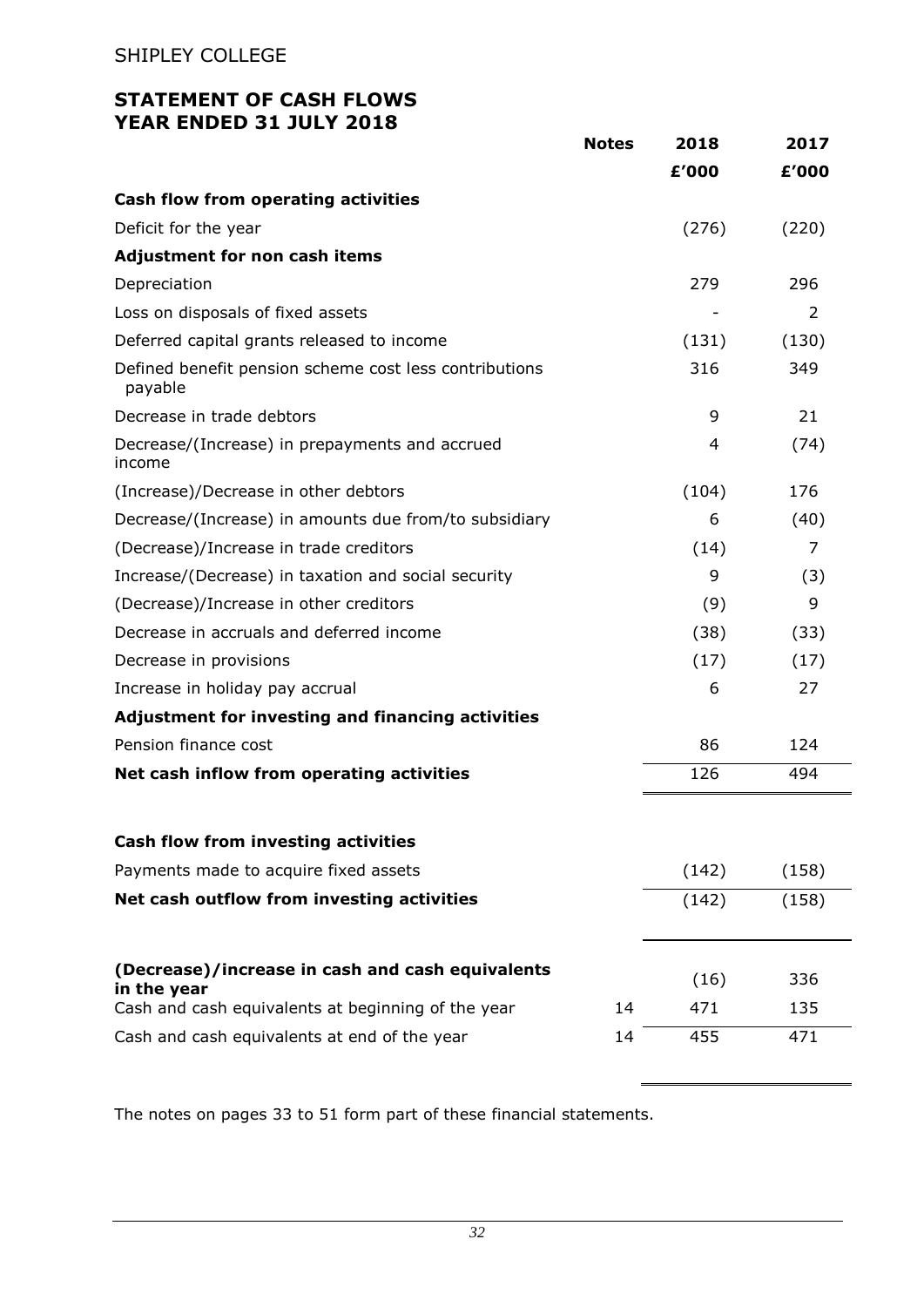### **1. ACCOUNTING POLICIES**

#### **Statement of accounting policies**

The following accounting policies have been applied consistently in dealing with items which are considered material in relation to the financial statements.

#### **Basis of preparation**

These financial statements have been prepared in accordance with the *Statement of Recommended Practice: Accounting for Further and Higher Education 2015* (the 2015 FE HE SORP), the *College Accounts Direction for 2017 to 2018* and in accordance with Financial Reporting Standard 102 – *"The Financial Reporting Standard applicable in the United Kingdom and Republic of Ireland"* (FRS 102). The College is a public benefit entity and has therefore applied the relevant public benefit requirements of FRS 102.

The preparation of financial statements in compliance with FRS 102 requires the use of certain critical accounting estimates. It also requires management to exercise judgement in applying the College's accounting policies.

### **Basis of accounting**

The financial statements are prepared in accordance with the historical cost convention as modified by the use of previous valuations as deemed cost at transition for certain noncurrent assets.

#### **Basis of consolidation**

The College's financial statements do not consolidate the results of Shipley College Services Limited or Shipley College Developments Limited on the grounds that the subsidiaries undertakings are dormant or not considered material to the financial statements.

#### **Going Concern**

Although the balance sheet shows a total net liability of  $£1270k$ , excluding the pension liability the College has net assets of £1,875k. Of the total pension liability of £3,145k, only the agreed schedule of pension contributions is due for payment within twelve months from the date of signing the financial statements.

The funding for 2017/18 increased in line with the lagged funding methodology and is expected to increase further in future years in line with the increase in current enrolments. The College has generated an operating surplus of £126k, before the cost of the Defined Benefit Scheme adjustments, thus improving the net assets and maintaining the cash reserves.

As at 31 July 2018 the College had net current liabilities of £183k. This includes £208k holiday pay accrual and £89k deferred income from Government capital grants in line with the requirements of FRS102. The holiday pay accrual will be released as part of the normal salary payment in August and the capital grant release to income over the next twelve months so these do not affect the cashflows of the College. The College has in place an overdraft facility of £100k which was not utilised at year end but can be utilised to fund short term cash requirements.

The College has prepared 4 year financial forecasts and 2 year cashflow statements and has successfully secured new income sources in this period. Based on this, the Corporation is confident that the College will generate sufficient cash flows to meet its obligations as they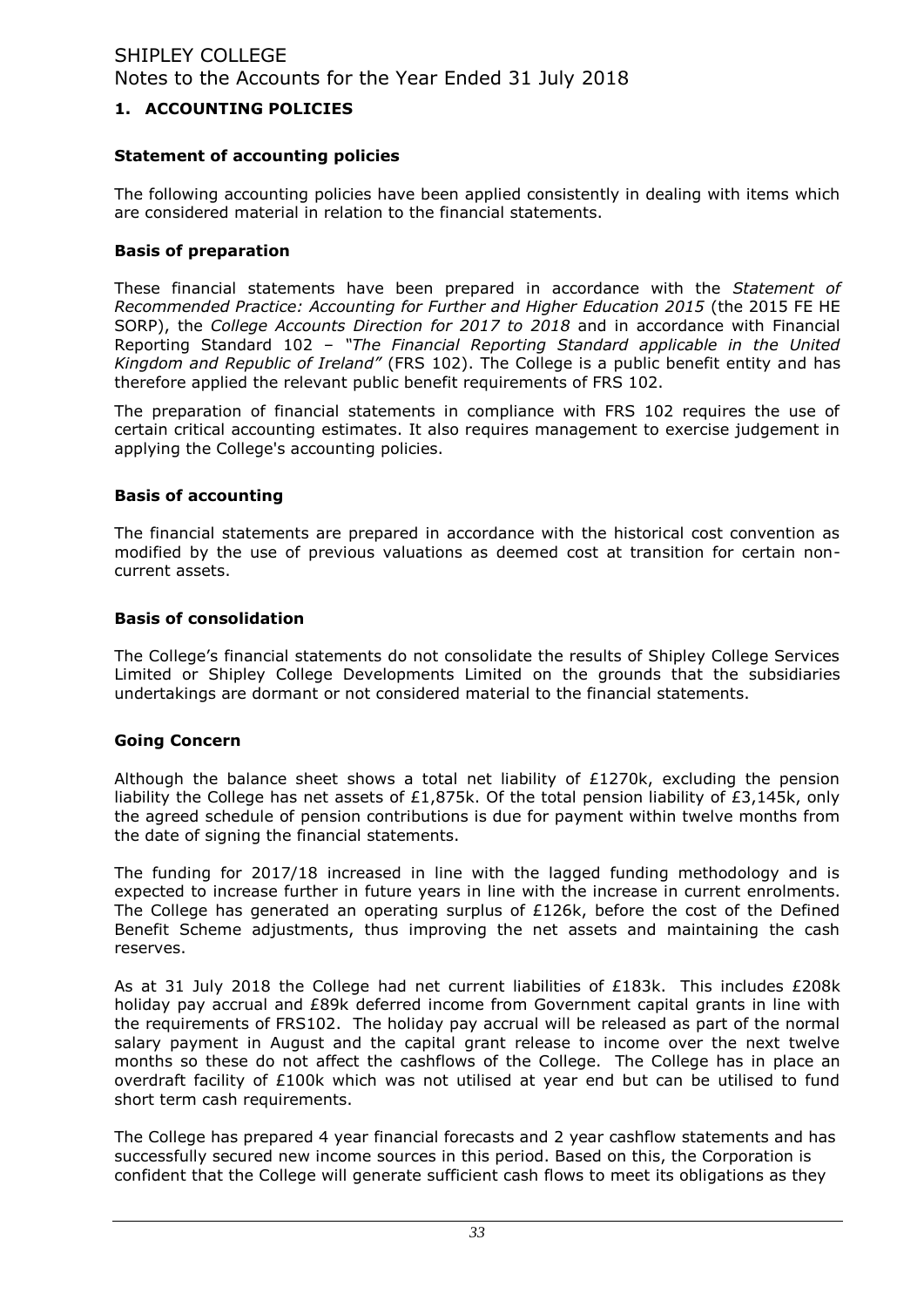### **1. ACCOUNTING POLICIES (CONTINUED)**

fall due for payment. For this reason, it continues to adopt the going concern basis in preparing these financial statements.

#### **Recognition of income**

### *Revenue Grant funding*

Government revenue grants include funding body recurrent grants and other grants and are accounted for under the accrual model as permitted by FRS 102. Funding body recurrent grants are measured in line with best estimates for the period of what is receivable and depend on the particular income stream involved. Any under achievement for the Adult Education Budget is adjusted for and reflected in the level of recurrent grant recognised in the income and expenditure account. The final grant income is normally determined with the conclusion of the year end reconciliation process with the funding body following the year end, and the results of any funding audits. 16-18 learner-responsive funding is not normally subject to reconciliation and is therefore not subject to contract adjustments.

Grants (including research grants) from non-government sources are recognised in income when the College is entitled to the income and performance related conditions have been met. Income received in advance of performance related conditions being met is recognised as deferred income within creditors on the balance sheet and released to income as the conditions are met.

#### *Capital Grant funding*

Government capital grants are capitalised, held as deferred income and recognised in income over the expected useful life of the asset, under the accrual model as permitted by FRS102. Other, non government capital grants are recognised in income when the College is entitled to the funds subject to any performance related conditions being met. Income received in advance of performance related conditions being met is recognised as deferred income within creditors on the Balance Sheet and released to income as conditions are met.

#### *Fee Income*

Income from tuition fees is stated gross of any expenditure which is not a discount and is recognised in the period for which it is received.

#### *Investment Income*

All income from short-term deposits is credited to the income and expenditure account in the period in which it is earned on a receivable basis.

#### **Agency arrangements**

The College acts as an agent in the collection and payment of certain discretionary support funds. Related payments received from the funding bodies and subsequent disbursements to students are excluded from the income and expenditure of the College where the College is exposed to minimal risk or enjoys minimal economic benefit related to the transaction. These transactions are shown separately in note 22, except for 5% of the grant which is available to the College to cover administration costs relating to the grant.

#### **Accounting for Post retirement benefits**

Retirement benefits for employees of the College are provided by the Teachers' Pension Scheme (TPS) and the West Yorkshire Pension Fund (WYPF). These are defined benefit schemes which are externally funded and contracted out of the State Second Pension.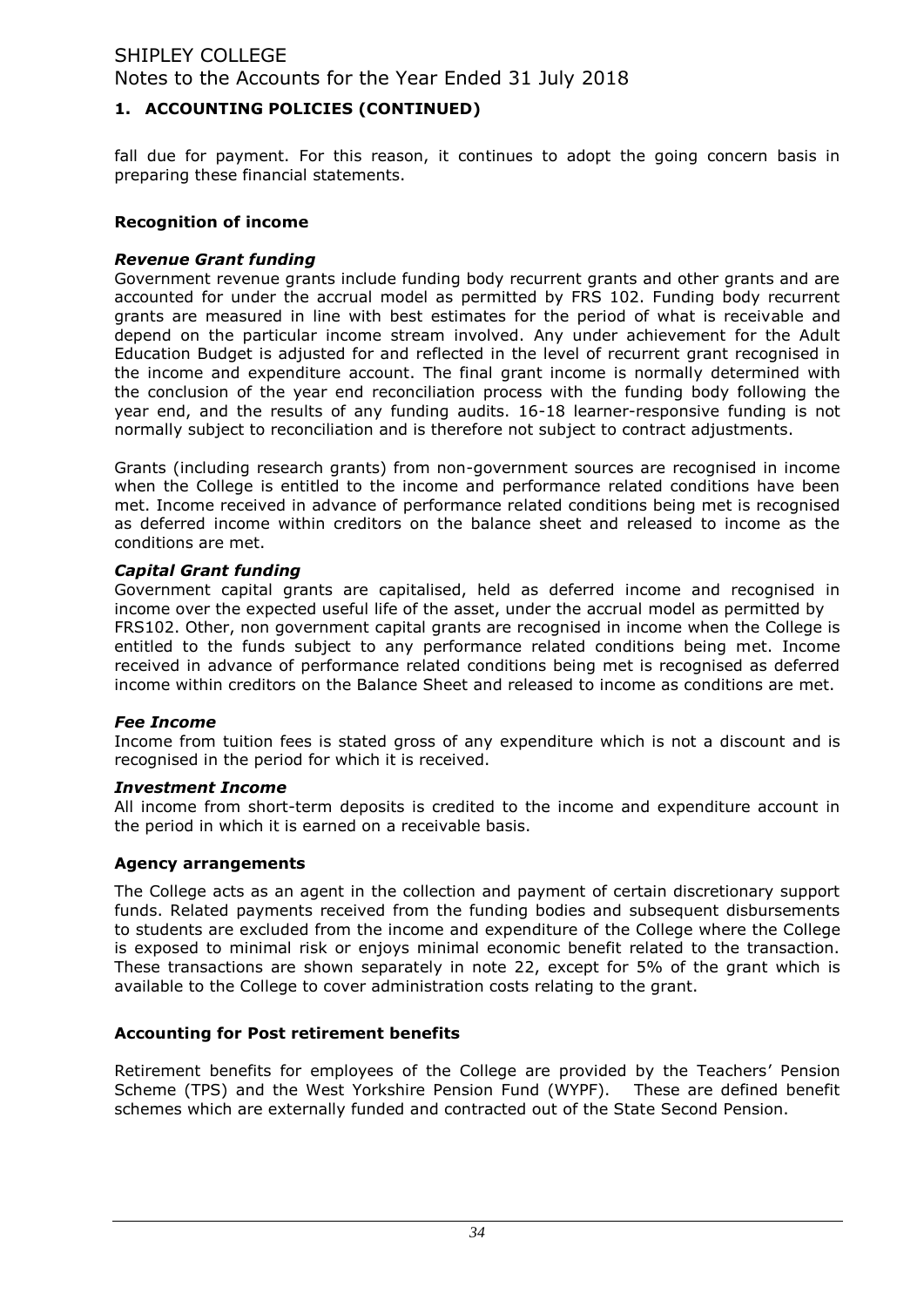### **1. ACCOUNTING POLICIES (CONTINUED)**

#### *Teachers' Pension Scheme (TPS)*

The TPS is an unfunded scheme. Contributions to the TPS are calculated so as to spread the cost of pensions over employees' working lives with the College in such a way that the pension cost is a substantially level percentage of current and future pensionable payroll. The contributions are determined by qualified actuaries on the basis of valuations using a prospective benefit method.

As stated in Note 20, the TPS is a multi employer scheme and the College is unable to identify its share of the underlying assets and liabilities of the scheme on a consistent and reasonable basis. The TPS is therefore treated as a defined contribution scheme and the contributions recognised as an expense in the income statement in the periods during which services are rendered by employees.

### *West Yorkshire Pension Scheme (WYPF)*

The WYPF is a funded scheme and the assets are held separately from those of the College in separate trustee administered funds. The WYPF liabilities are measured using the projected unit credit method and discounted at the current rate of return on a high quality corporate bond of equivalent term and currency to the liabilities. The actuarial valuations are obtained at least triennially and are updated at each balance sheet date. The amounts charged to the operating surplus are the current service costs and the costs of scheme introductions, benefit changes, settlements and curtailments. They are included as part of staff costs as incurred.

Net interest on the net defined benefit liability/asset is also recognised in the Statement of Comprehensive Income and comprises the interest cost on the defined benefit obligation and interest income on the scheme assets, calculated by multiplying the fair value of the scheme assets at the beginning of the period by the rate used to discount the benefit obligations. The difference between the interest income on the scheme assets and the actual return on the scheme assets is recognised in other comprehensive income.

Actuarial gains and losses are recognised immediately in actuarial gains and losses.

### **Short term Employment benefits**

Short term employment benefits such as salaries and compensated absences (holiday pay) are recognised as an expense in the year in which the employees render service to the College. Any unused benefits are accrued and measured as the additional amount the College expects to pay as a result of the unused entitlement.

#### **Enhanced pensions**

The actual cost of any enhanced ongoing pension to a former member of staff is paid by the College annually. An estimate of the expected future cost of any enhancement to the ongoing pension of a former member of staff is charged in full to the College's income and expenditure account in the year that the member of staff retires. In subsequent years a charge is made to provisions in the balance sheet using the enhanced pension spreadsheet provided by the funding bodies.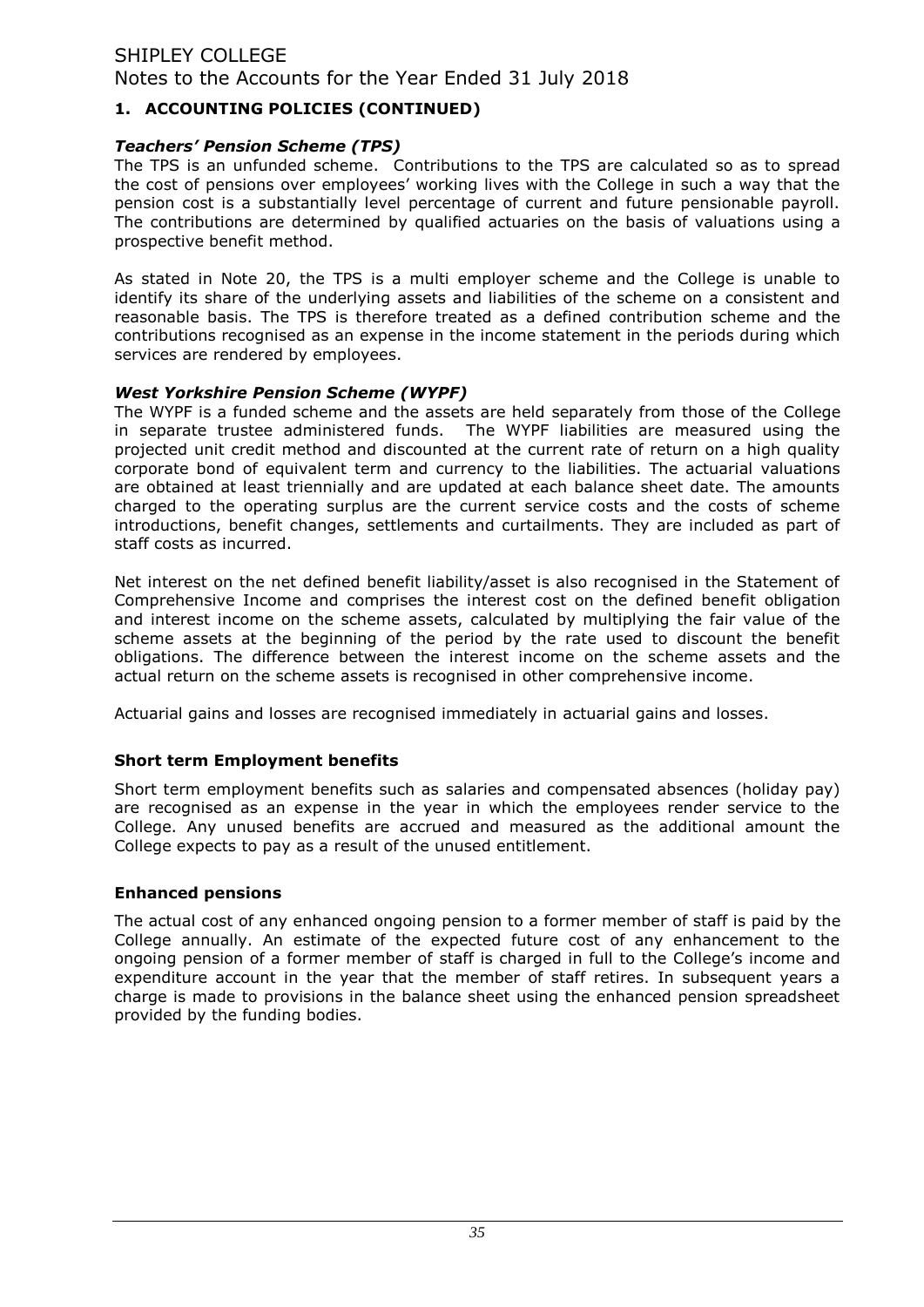### **1. ACCOUNTING POLICIES (CONTINUED)**

#### **Non Current Assets - Tangible fixed assets**

Tangible fixed assets are stated at deemed cost less accumulated depreciation and accumulated impairment losses. Certain items of fixed assets that had been revalued to fair value on or prior to the date of transition to the 2015 FE HE SORP, are measured on the basis of deemed cost, being the revalued amount at the date of that revaluation.

#### *Freehold Land and buildings*

Land and Buildings inherited from the Local Education Authority are stated in the balance sheet at valuation, the associated credit is included in the revaluation reserve. The difference between depreciation charged on the historic cost of the assets and the actual charge for the year calculated on the revalued amount is released to the income and expenditure account on an annual basis.

Building improvements made since the valuation are included in the balance sheet at cost. Freehold land is not depreciated as it is considered to have an infinite useful life. Freehold buildings are depreciated over the expected useful economic life to the College of 50 years.

Where land and buildings are acquired with the aid of specific grants, they are capitalised and depreciated as above. The related grants are credited to a deferred capital grant account and are released to the income and expenditure account over the expected useful economic life of the related asset on a basis consistent with the depreciation policy.

A review for impairment of a fixed asset is carried out if events or changes in circumstances indicate that the carrying amount of the fixed asset may not be recoverable. Shortfalls between the carrying value of fixed assets and their recoverable amounts are recognised as impairments. Impairment losses are recognised in the Statement of Comprehensive Income and Expenditure.

On adoption of FRS 102, the College followed the transitional provision to retain the book value of land and buildings, which were revalued in 1996, as deemed cost but not to adopt a policy of revaluations of these properties in the future.

#### *Leasehold property Improvements*

Building improvements made to existing buildings held under operating leases are included in the balance sheet at cost and depreciated over the expected useful economic life to the College of 50 years or period of the lease if shorter than 50 years.

#### *Subsequent expenditure on existing fixed assets*

Where significant expenditure is incurred on tangible fixed assets it is charged to the income and expenditure account in the period it is incurred, unless it meets one of the following criteria, in which case it is capitalised and depreciated on the relevant basis:

- Market value of the fixed asset has subsequently improved;
- Assets capacity increases; or
- Substantial improvement in the quality of output or reduction in operating costs; or
- Significant extension of the assets life beyond that conferred by repairs and maintenance.

#### *Buildings owned by third parties*

Where land and buildings are used, but the legal rights are held by a third party (for example a charitable trust), they are only capitalised if the College has rights or access to ongoing future economic benefit.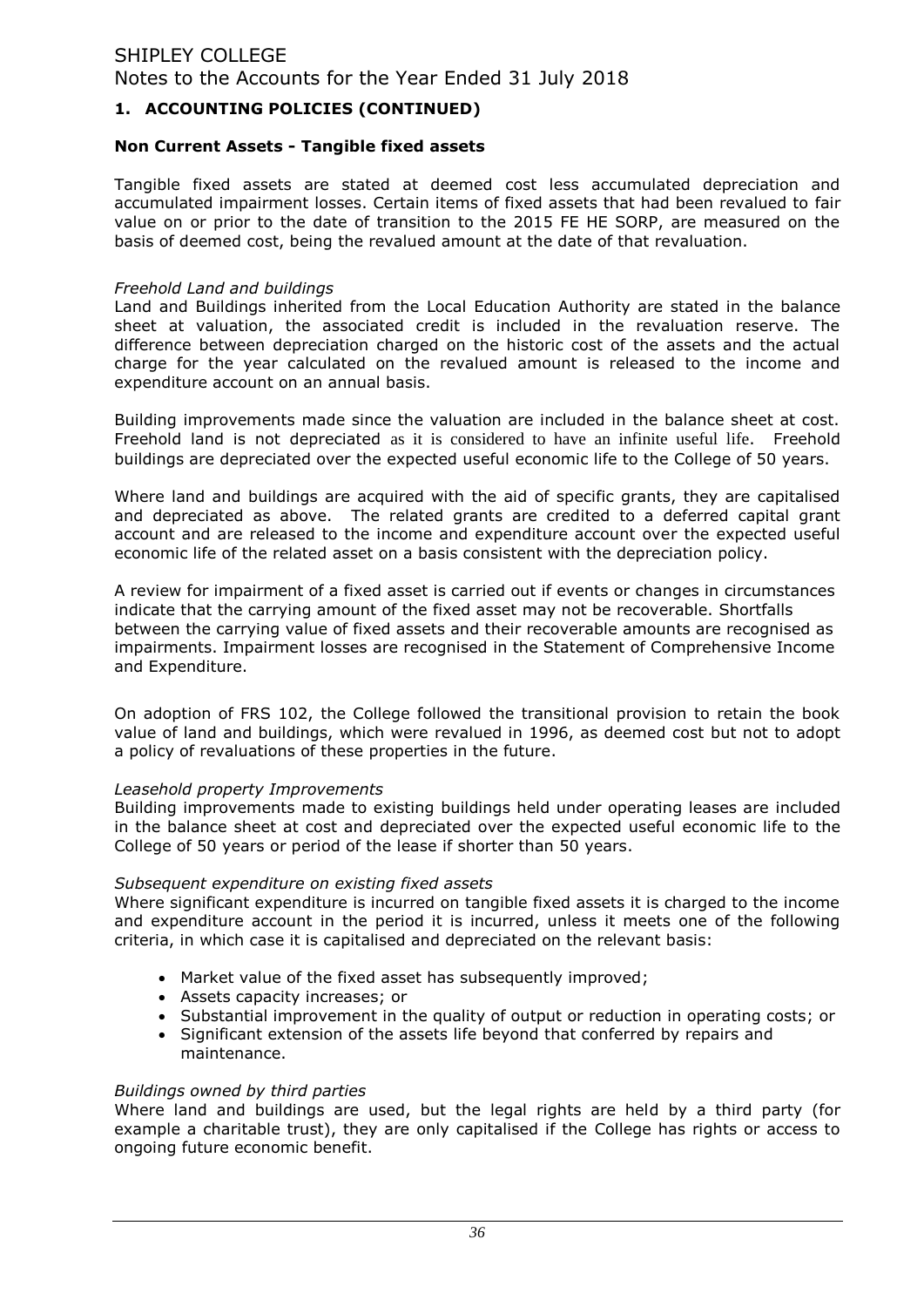### **1. ACCOUNTING POLICIES (CONTINUED)**

#### *Equipment*

Equipment is defined as any item (including furniture and sets of inter-dependent items) purchased or hired by the College which has an expected useful lifespan of at least one year. Equipment costing more than £500 and all computer workstations are capitalised at cost in the period of acquisition and depreciated over 5 years on a straight line basis.

Where equipment is acquired with the aid of specific grants it is capitalised and depreciated in accordance with the above policy, with the related grant being credited to a deferred capital grant account and released to income and expenditure account over the expected useful economic life of the related equipment.

#### *Leased assets*

Costs in respect of operating leases are charged on a straight-line basis over the lease term to the Statement of Comprehensive Income and Expenditure. Any lease premiums or incentives relating to leases signed after  $1<sup>st</sup>$  August 2014 are spread over the minimum lease term.

Leasing agreements which transfer to the College substantially all the benefits and risks of ownership of an asset are treated as finance leases.

#### *Maintenance of Premises*

The cost of routine corrective maintenance is charged to the income and expenditure account in the period it is incurred.

#### **Investment in subsidiaries**

Investments in subsidiaries are accounted for at cost less impairment in the individual financial statements.

#### **Taxation**

The College is considered to pass the tests set out in Paragraph 1 Schedule 6 Finance Act 2010 and therefore meets the definition of a charitable company for UK corporation tax purposed. Accordingly, the College is potentially exempt from taxation in respect of income or capital gains received within the categories covered by Chapter 3 Part 11 Corporation Tax Act 2010 or Section 256 of the Taxation of Chargeable Gains Act 1992, to the extent that such income or gains are applied exclusively to charitable purposes.

The College is partially exempt in respect of Value Added Tax, so it can only recover a minor element of the VAT charged on its inputs, in 2017/18 this was 5.92%. Irrecoverable VAT on inputs is included in the costs of such inputs and added to the cost of tangible fixed assets as appropriate, where the inputs themselves are tangible fixed assets by nature.

#### **Provisions and contingent liabilities**

Provisions are recognised if:

- The College has a present legal or constructive obligation as a result of a past event,
- it is probable that a transfer of economic benefit will be required to settle the obligation, and
- a reliable estimate can be made of the amount of the obligation.

Where the effect of the time value of money is material, the amount expected to be required to settle the obligation is recognised at present value using a pre-tax discount rate. The unwinding of the discount is recognised as a finance cost in the statement of comprehensive income in the period it arises.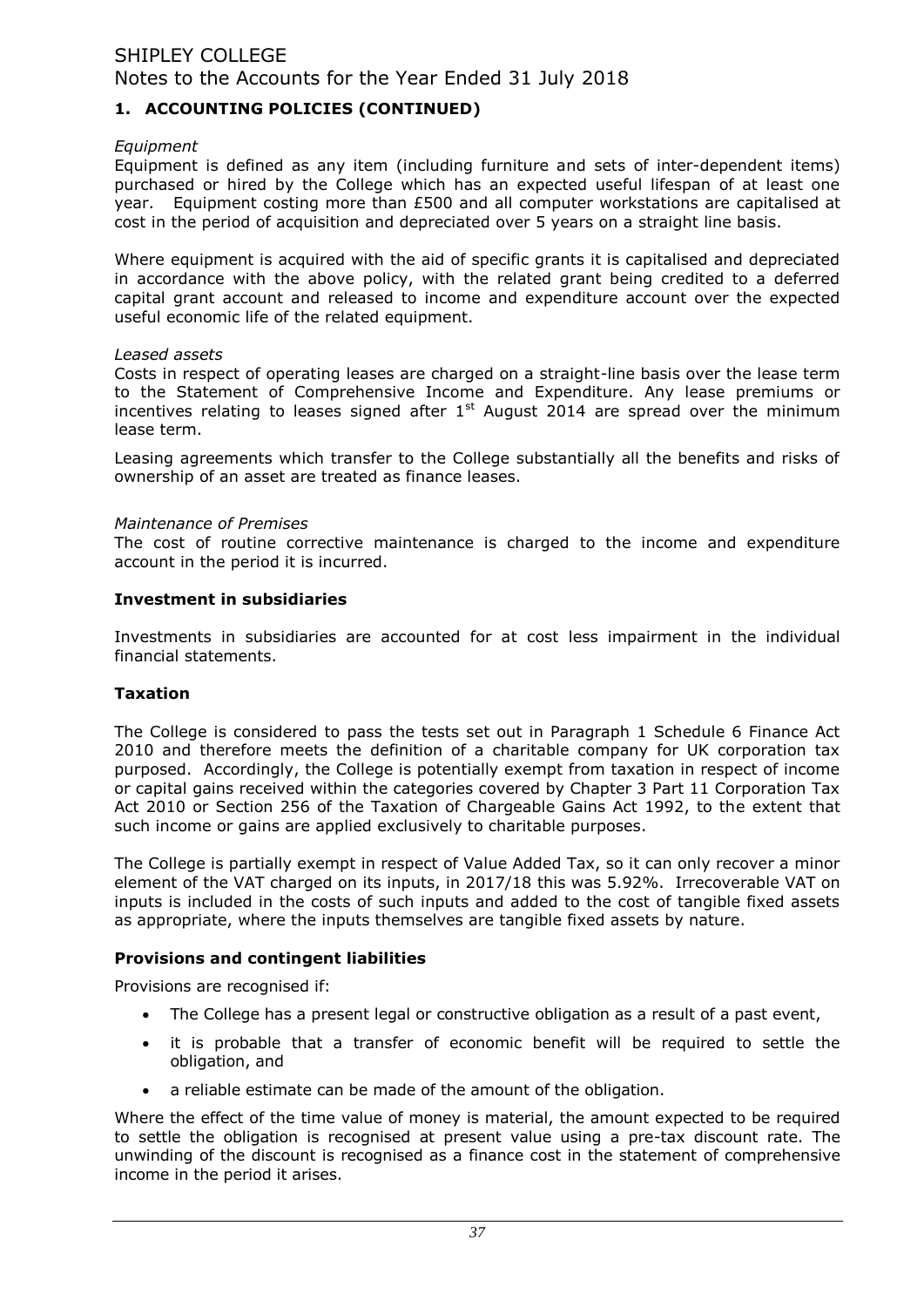### **1. ACCOUNTING POLICIES (CONTINUED)**

A contingent liability arises from a past event that gives the College a possible obligation whose existence will only be confirmed by the occurrence or otherwise of uncertain future events not wholly within the control of the College. Contingent liabilities also arise in circumstances where a provision would otherwise be made but either it is not probable that an outflow of resources will be required or the amount of the obligation cannot be measured reliably.

Contingent liabilities are not recognised in the balance sheet but are disclosed in the notes to the financial statements.

#### **Financial liabilities**

Financial liabilities are classified according to the substance of the financial instrument's contractual obligations, rather than the financial instrument's legal form.

All Financial liabilities held by the College are classified as basic financial instruments in accordance with FRS 102. These instruments are initially recorded at the transaction price less any transaction costs (historical cost). FRS 102 requires that basic financial instruments are subsequently measured at amortised cost, however the College has calculated that the difference between the historical cost and amortised cost basis is not material and so these financial instruments are stated on the balance sheet at historical cost.

#### **Cash and cash equivalents**

Cash includes cash in hand, deposits repayable on demand and overdrafts. Deposits are repayable on demand if they are in practice available within 24 hours without penalty.

Cash equivalents are short term, highly liquid investments that are readily convertible to known amounts of cash with insignificant risk of change in value. An investment qualifies as a cash equivalent when it has maturity of 3 months or less from the date of acquisition.

#### **Judgements in applying accounting policies and key sources of estimation uncertainty**

In preparing these financial statements, management have made the following judgements:

- Determine whether leases entered into by the College either as a lessor or a lessee are operating or finance leases. These decisions depend on an assessment of whether the risks and rewards of ownership have been transferred from the lessor to the lessee on a lease by lease basis.
- Determine whether there are indicators of impairment of the College's tangible assets. Factors taken into consideration in reaching such a decision include the economic viability and expected future financial performance of the asset.

Other key sources of estimation uncertainty

Tangible fixed assets

Tangible fixed assets, other than investment properties, are depreciated over their useful lives taking into account residual values, where appropriate. The actual lives of the assets and residual values are assessed annually and may vary depending on a number of factors. In re-assessing asset lives, factors such as technological innovation and maintenance programmes are taken into account. Residual value assessments consider issues such as future market conditions, the remaining life of the asset and projected disposal values.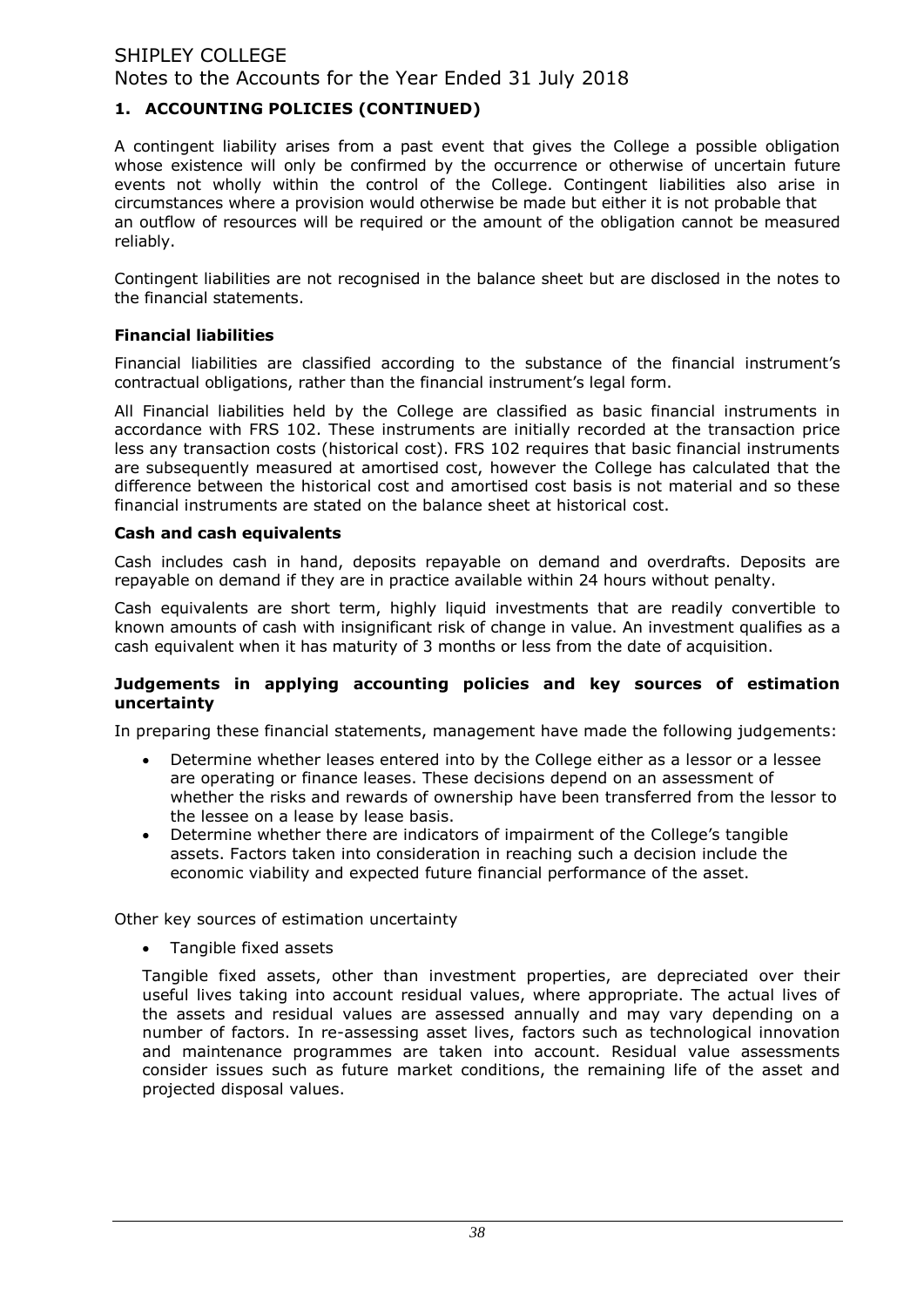### **1. ACCOUNTING POLICIES (CONTINUED)**

West Yorkshire Pension Scheme

The present value of the West Yorkshire Pension Scheme defined benefit liability depends on a number of factors that are determined on an actuarial basis using a variety of assumptions. The assumptions used in determining the net cost (income) for pensions include the discount rate. Any changes in these assumptions, which are disclosed in note 20, will impact the carrying amount of the pension liability. Furthermore a roll forward approach which projects results from the latest full actuarial valuation performed at 31 March 2016 has been used by the actuary in valuing the pensions liability at 31 July 2018. Any differences between the figures derived from the roll forward approach and a full actuarial valuation would impact on the carrying amount of the pension liability.

| <b>FUNDING BODY GRANTS</b><br>2.                    | 2018<br>£'000 | 2017<br>£'000 |
|-----------------------------------------------------|---------------|---------------|
| Funding body recurrent grant :-                     |               |               |
| Education and Skills Funding Agency 16-18           | 4,455         | 4,234         |
| Education and Skills Funding Agency Adults          | 1,711         | 1,986         |
| Release of government capital grants                | 118           | 118           |
| Education and Skills Funding Agency Apprenticeships | 622           | 378           |
| Funding body non recurrent grants                   | 182           | 292           |
|                                                     | 7,088         | 7,008         |

In 2017, 19+ apprenticeship income of £242k was included in funding body recurrent grant from the Education and Skills Funding Agency for Adults. Following changes in the funding grant arrangements, the income earned in 2018 of £316k is included in Education and Skills Funding Agency Apprenticeships income.

| 3. TUITION FEES AND EDUCATION CONTRACTS                   | 2018<br>£'000 | 2017<br>£'000 |
|-----------------------------------------------------------|---------------|---------------|
| UK Further Education Students                             | 273           | 268           |
| Apprenticeship fees                                       | 12            |               |
| Advanced Learning loans                                   | 291           | 206           |
|                                                           | 576           | 474           |
| 4. OTHER GRANTS AND CONTRACTS                             | 2018<br>£'000 | 2017<br>£'000 |
| Other Grants and contracts                                | 442           | 500           |
| <b>5. OTHER INCOME</b>                                    | 2018<br>£'000 | 2017<br>£'000 |
| Government Capital Grants release - non<br>funding bodies | 12            | 12            |
| Other income                                              | 248           | 236           |
|                                                           | 260           | 248           |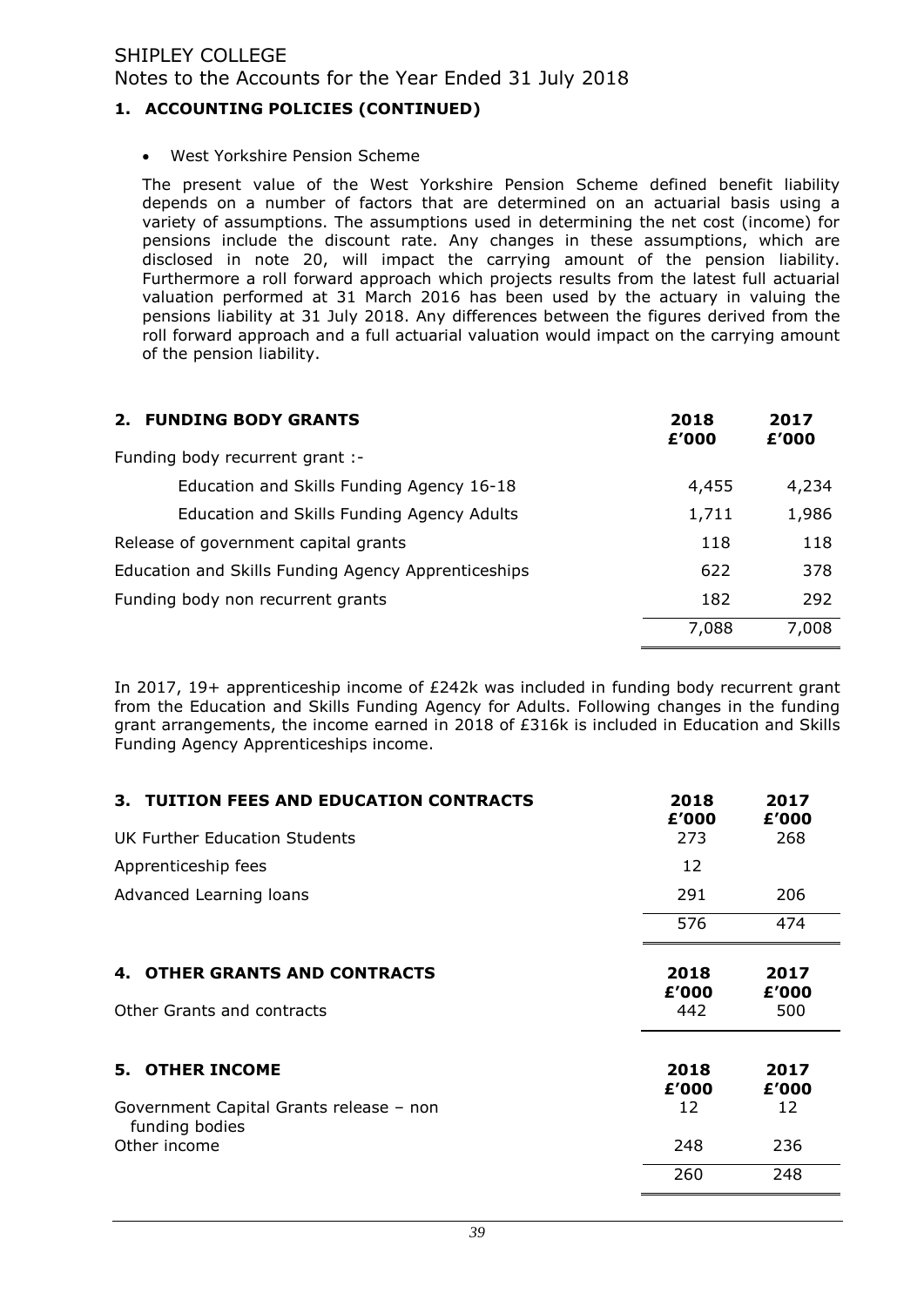### **6. STAFF COSTS**

The average number of persons (including key management personnel) employed by the College during the period, expressed as full-time equivalents, was:

| Teaching staff                                                                                 | 2018<br>No.<br>119 | 2017<br>No.<br>108 |
|------------------------------------------------------------------------------------------------|--------------------|--------------------|
| Non $-$ teaching staff                                                                         | 54                 | 54                 |
|                                                                                                | 173                | 162                |
| Staff costs for the above persons                                                              | 2018<br>£'000      | 2017<br>£'000      |
| Wages and salaries                                                                             | 4,773              | 4,480              |
| Social security costs                                                                          | 366                | 340                |
| Other pension costs (including defined benefit<br>pension<br>adjustments of £316k, 2017 £349k) | 1,058              | 1,017              |
|                                                                                                | 6,197              | 5,837              |
| Contracted out staffing services                                                               | 61                 | 26                 |
| <b>TOTAL STAFF COSTS</b>                                                                       | 6,258              | 5,863              |

#### **Key management personnel**

Key management personnel are those persons having authority and responsibility for planning, directing and controlling the activities of the College and are represented by the Senior Management team which comprises the Principal and the two Vice Principals.

#### **Emoluments of Key management personnel, Accounting Officer and other higher paid staff**

|                                                      | 2018 | 2017 |
|------------------------------------------------------|------|------|
|                                                      | No.  | No.  |
| The number of Key management personnel including the |      |      |
| Accounting Officer was:                              |      |      |

The number of key management personnel who received annual emoluments, excluding pension contributions and employer's National Insurance but including benefits in kind, in the following ranges was :-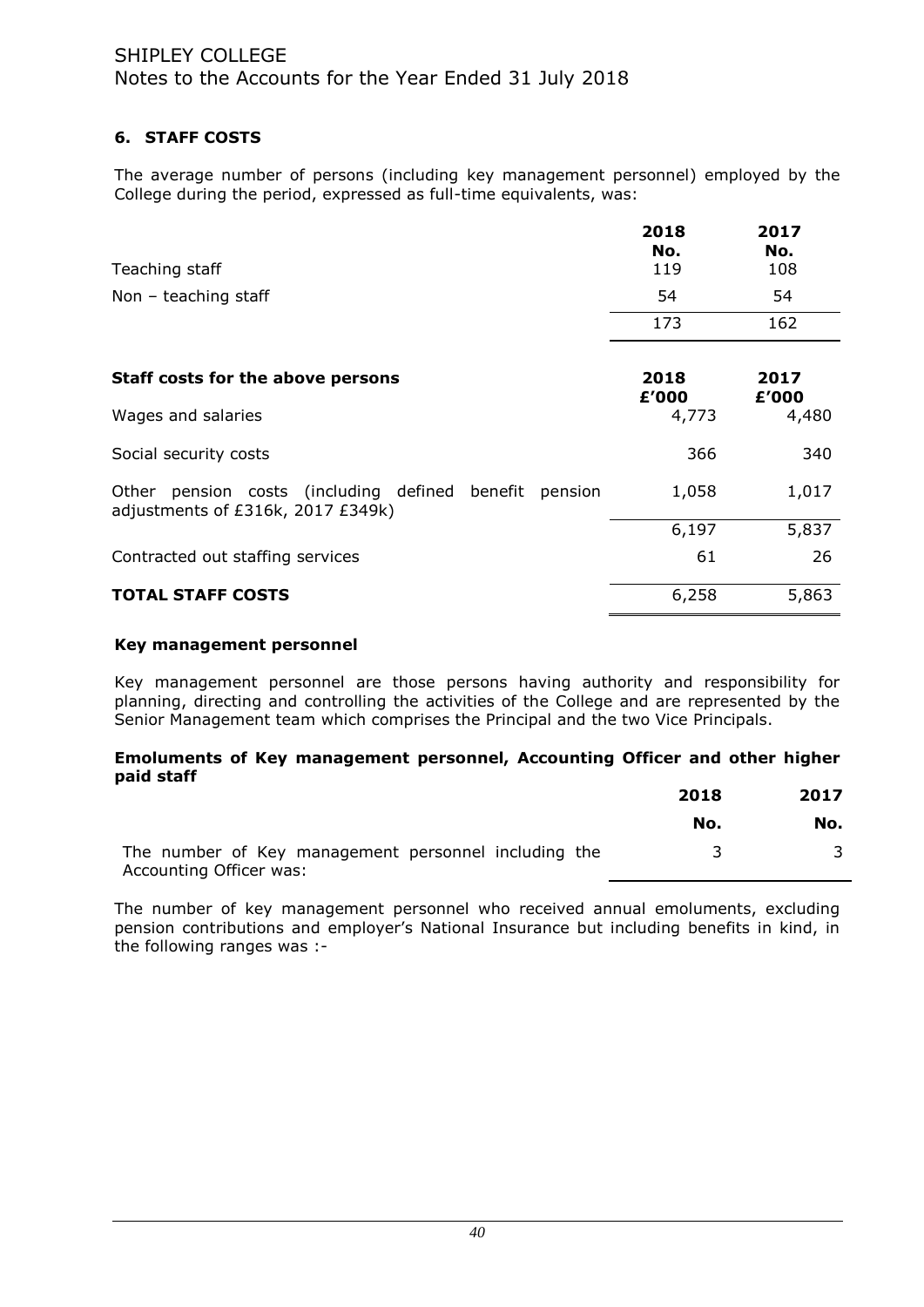## Notes to the Accounts for the Year Ended 31 July 2018

| 6. STAFF COSTS (CONTINUED) |                |                |
|----------------------------|----------------|----------------|
|                            | 2018           | 2017<br>No.    |
| Key management personnel   | No.            |                |
| £20,001 - £ 30,000         |                |                |
| £30,001 - £40,000          |                |                |
| £40,001 - £ 50,000         |                |                |
| £50,001 - £ 60,000         |                |                |
| £60,001 - £70,000          | $\overline{2}$ | $\overline{2}$ |
| £70,001 - £80,000          |                |                |
| £80,001 - £ 90,000         | 1              | 1              |
|                            | 3              | 3              |

No other staff received annual emoluments, excluding pension contributions but including benefits in kind in excess of £60,000.

| Key management personnel compensation is made up as follows | 2018  | 2017  |
|-------------------------------------------------------------|-------|-------|
|                                                             | £'000 | £'000 |
| Salary                                                      | 217   | 211   |
| Employer's national insurance contributions                 | 27    | 26    |
| Benefits in kind                                            | 4     |       |
|                                                             | 248   | 237   |
| Pension contributions                                       | 36    | 33    |
| <b>Total emoluments</b>                                     | 284   | 270   |

There were no amounts due to key management personnel that were waived in the year, nor any salary sacrifice arrangements in place. No compensation was paid to key management personnel for loss of office.

No member of the Corporation received any payment from the College for expenses incurred in the course of their duties.

The above compensation includes amounts paid to the Accounting Officer (who is also the highest paid officer) of:-

|                       | 2018  | 2017                     |
|-----------------------|-------|--------------------------|
|                       | £'000 | £'000                    |
| Salary                | 86    | 85                       |
| Benefit in kind       | 1     | $\overline{\phantom{0}}$ |
|                       | 87    | 85                       |
|                       |       |                          |
| Pension contributions | 14    | 14                       |

The Pension contributions in respect of the Principal and senior post-holders are in respect of the employer's contributions to the Teachers' Pension Scheme and West Yorkshire Pension Fund and are paid at the same rate as for other employees.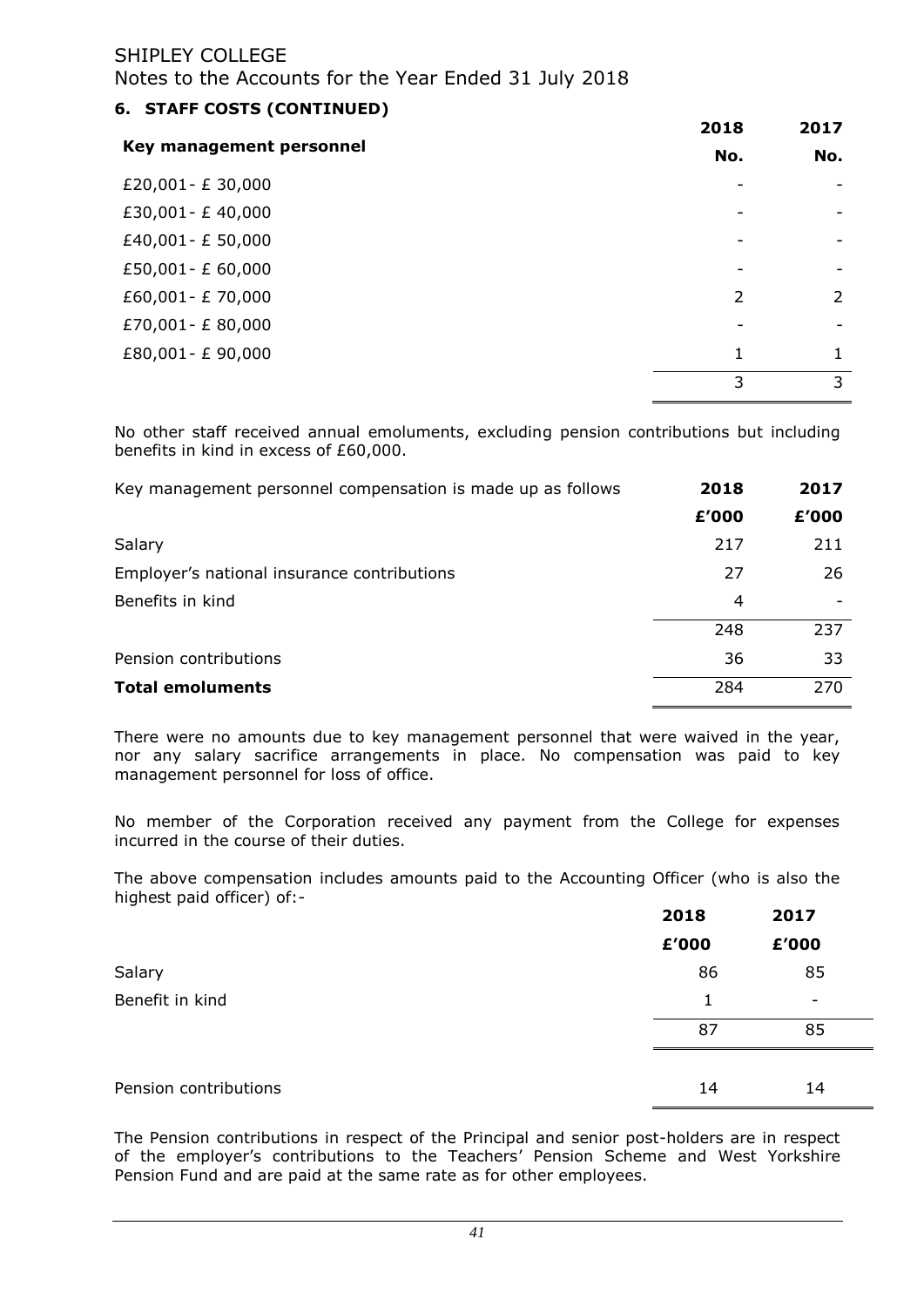Notes to the Accounts for the Year Ended 31 July 2018

## **7. OVERSEAS ACTIVITIES**

There were no costs incurred during 2017-18 in respect of overseas activities.

## **8. OTHER OPERATING EXPENSES**

|                                                     | 2018<br>£'000                  | 2017<br>£'000  |
|-----------------------------------------------------|--------------------------------|----------------|
| Teaching costs                                      | 257                            | 303            |
| Non Teaching costs                                  | 1,160                          | 1,117          |
| Premises costs                                      | 602                            | 747            |
|                                                     | 2,019                          | 2,167          |
| Other operating expenses include:                   | 2018<br>£'000                  | 2017<br>£'000  |
| <b>Operating lease rentals</b>                      |                                |                |
| Land and Buildings                                  | 110                            | 110            |
| Plant and Machinery                                 | 17                             | 18             |
| <b>Auditor's remuneration</b>                       |                                |                |
| Financial statements audit                          | 9                              | 9              |
| Regularity audit                                    | $\overline{2}$                 | $\overline{2}$ |
| <b>Teachers Pension audit</b>                       | $\mathbf{1}$<br>$\overline{7}$ | $\frac{1}{5}$  |
| Internal audit assurance                            |                                | $\overline{2}$ |
| Loss on disposal of fixed assets                    |                                |                |
| <b>INTEREST AND OTHER FINANCE COSTS</b><br>9.       |                                |                |
|                                                     | 2018<br>£'000                  | 2017<br>£'000  |
| Net interest on defined pension liability (note 20) | 86                             | 124            |

## **10. TAXATION**

The members do not believe that the College was liable for any corporation tax arising out of its activities during either year.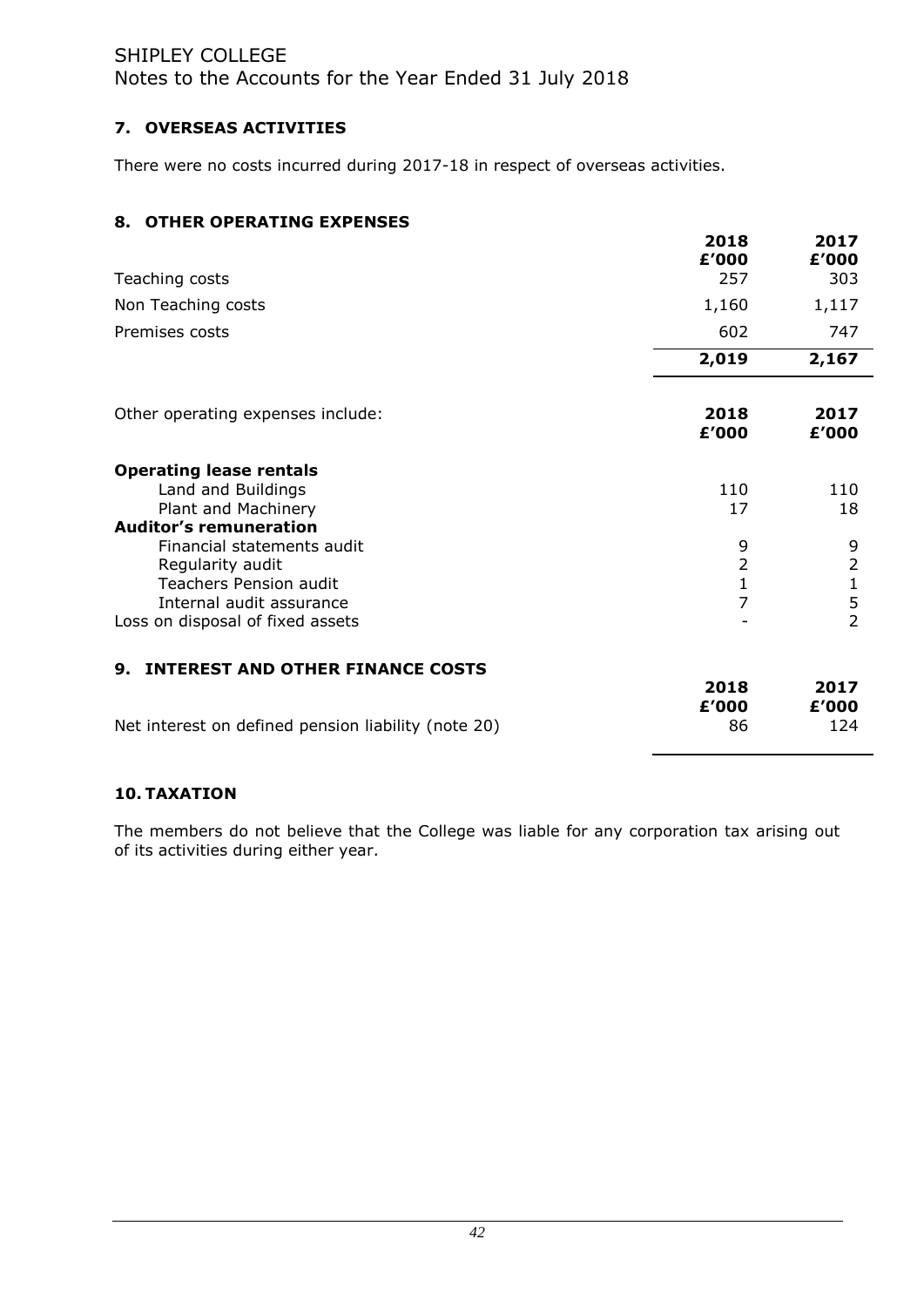### **11. TANGIBLE FIXED ASSETS**

|                               | <b>Freehold</b><br>land and<br>buildings | Long<br>leasehold<br>improvements | <b>Equipment</b> | <b>Total</b> |
|-------------------------------|------------------------------------------|-----------------------------------|------------------|--------------|
|                               | £'000                                    | £'000                             | £'000            | £'000        |
| <b>Cost or Valuation</b>      |                                          |                                   |                  |              |
| At 1 August 2017              | 1,154                                    | 5,999                             | 3,482            | 10,635       |
| Additions                     |                                          | 102                               | 40               | 142          |
| <b>Disposals</b>              |                                          |                                   | (63)             | (63)         |
| At 31 July 2018               | 1,154                                    | 6,101                             | 3,459            | 10,714       |
| <b>Depreciation</b>           |                                          |                                   |                  |              |
| At 1 August 2017              | 335                                      | 1,745                             | 3,178            | 5,258        |
| Charge for Year               | 26                                       | 106                               | 147              | 279          |
| Eliminated on disposal        |                                          |                                   | (63)             | (63)         |
| At 31 July 2018               | 361                                      | 1,851                             | 3,262            | 5,474        |
| Net book value at 31 Jul 2018 | 793                                      | 4,250                             | 197              | 5,240        |
| Net book value at 1 Aug 2017  | 819                                      | 4,254                             | 304              | 5,377        |

### **12. NON CURRENT INVESTMENTS**

| Investment in subsidiary companies | 2018<br>£'000 | 2017<br>£'000 |
|------------------------------------|---------------|---------------|
|                                    |               |               |

The College owns 100 per cent of the issued ordinary £1 shares of Shipley College Developments Limited, a company incorporated in England and Wales and 51 per cent of the issued ordinary £1 shares of Shipley College Services Limited, a company incorporated in England and Wales. The principal activity of Shipley College Developments Limited was to design and build the Jonathan Silver Building for the College. Shipley College Services Limited has been dormant since incorporation.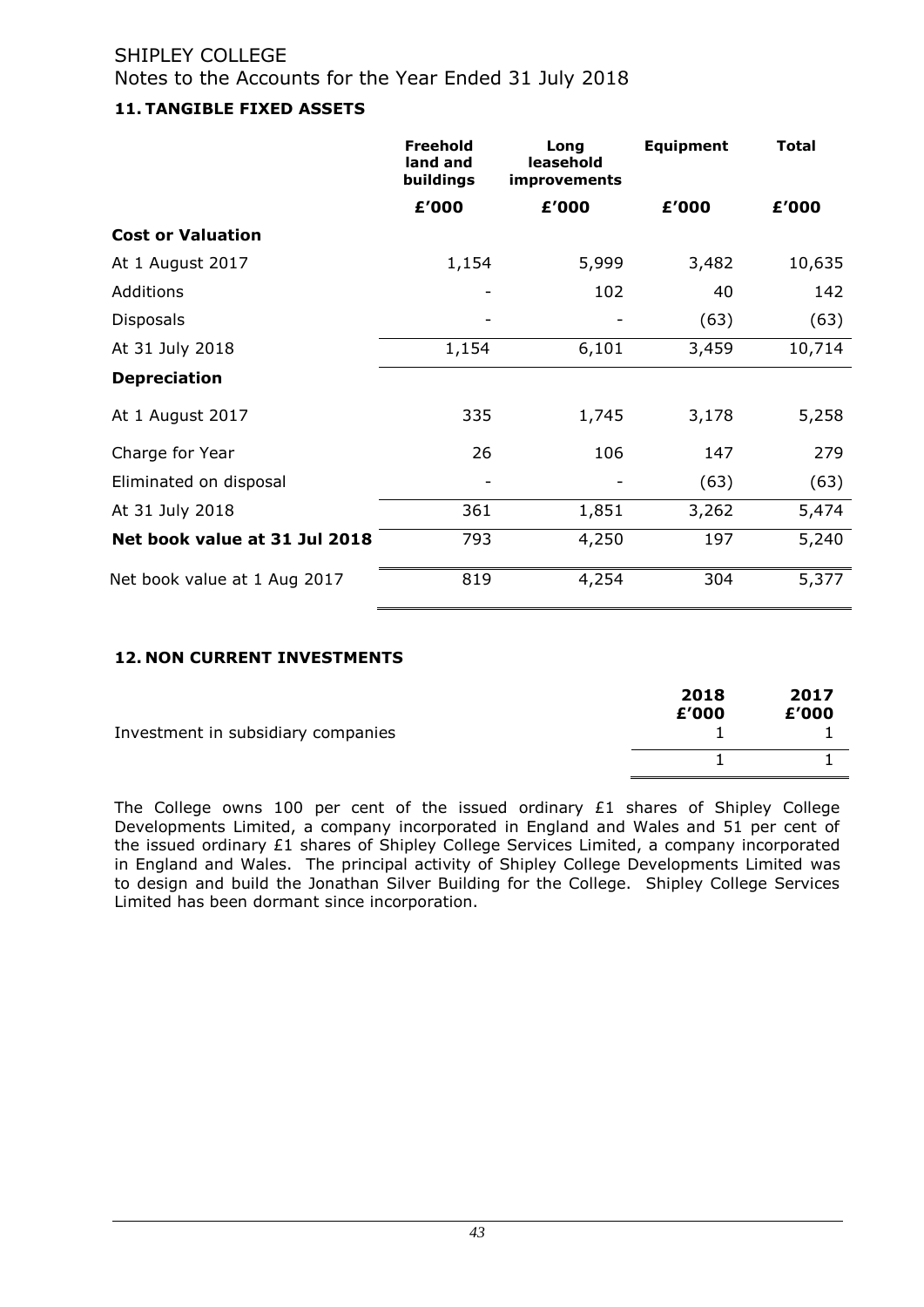### **13. TRADE AND OTHER RECEIVABLES**

|                                          | 2018<br>£'000 | 2017<br>£'000 |
|------------------------------------------|---------------|---------------|
| Amounts falling due within one year:     |               |               |
| Trade receivables                        | 31            | 40            |
| Other receivables                        | 127           | 47            |
| Amount owed from Subsidiary undertakings |               | 6             |
| Amounts owed by the funding body (ESFA)  | 98            | 74            |
| Prepayments and accrued income           | 160           | 164           |
|                                          | 416           | 331           |

### **14. CASH AND OTHER CASH EQUIVALENTS**

|                                  | At 31 July<br>2017 | Cash<br>flows | At 31 July<br>2018 |
|----------------------------------|--------------------|---------------|--------------------|
|                                  | £'000              | £'000         | £'000              |
| College Cash in hand and at bank | 471                | (16)          | 455                |
| <b>TOTAL</b>                     | 471                | (16           | 455                |

### **15. CREDITORS: AMOUNTS FALLING DUE WITHIN ONE YEAR**

|                                             | 2018<br>£'000 | 2017<br>£'000 |
|---------------------------------------------|---------------|---------------|
| Trade creditors                             | 286           | 300           |
| Taxation and social security                | 114           | 105           |
| Other creditors                             | 107           | 102           |
| Amounts owed to the funding body (ESFA)     |               | 28            |
| Deferred income - government capital grants | 89            | 130           |
| Deferred income - government revenue grants | 50            | 36            |
| Holiday pay accrual                         | 208           | 202           |
| Accruals and deferred income                | 200           | 238           |
|                                             | 1,054         | 1,141         |

### **16. CREDITORS: AMOUNTS FALLING DUE AFTER ONE YEAR**

|                                             | 2018           | 2017           |
|---------------------------------------------|----------------|----------------|
| Deferred income – government capital grants | £'000<br>2,940 | £'000<br>3,030 |
|                                             | 2.940          | 3,030          |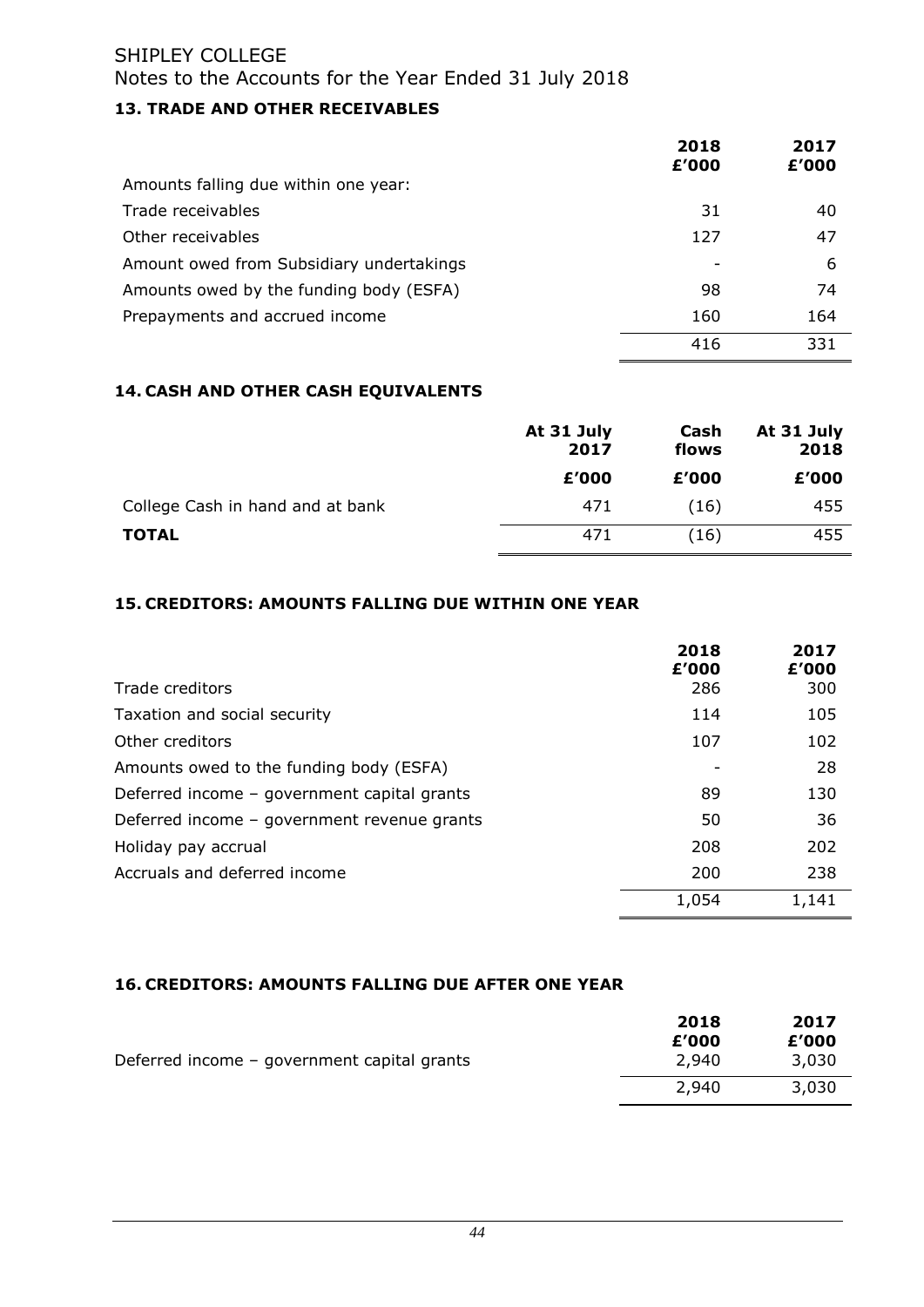### **17. PROVISIONS**

|                       | <b>Defined benefit</b><br>obligations | <b>Enhanced</b><br>pensions | <b>Total</b> |
|-----------------------|---------------------------------------|-----------------------------|--------------|
|                       | £,000                                 | £,000                       | £,000        |
| At 1 August 2017      | 3,492                                 | 260                         | 3,752        |
| Decrease in provision | (347)                                 | (17)                        | (364)        |
| At 31 July 2018       | 3,145                                 | 243                         | 3,388        |

Defined benefit obligations relate to the liabilities under the College's membership of the Local Government pension Scheme. Further details are given in Note 20.

The enhanced pension provision relates to the cost of staff who have already left the College's employ and commitments for reorganisation costs from which the College cannot reasonably withdraw at the balance sheet date. This provision has been recalculated in accordance with guidance issued by the funding bodies.

| The principal assumptions for this calculation are: | 2018<br>£'000 | 2017<br>£'000 |
|-----------------------------------------------------|---------------|---------------|
| Interest Rate                                       | 2.8%          | 2.3%          |
| Inflation Rate                                      | $2.1\%$       | 1.3%          |

### **18. OPERATING LEASES**

At 31 July 2018, the College had outstanding commitments for future minimum lease payments under non-cancellable operating leases as follows:

#### **Land and buildings**

|                                                   | 2018  | 2017  |
|---------------------------------------------------|-------|-------|
|                                                   | £'000 | £'000 |
| Due within one year                               | 110   | 110   |
| Later than one year and not later than five years | 440   | 440   |
| Later than five years                             | 924   | 1,033 |
|                                                   | 1.474 | ⊥,583 |

A total of £110k was recognised as an operating lease expense in the year (2017  $£110k$ )

#### **Equipment**

|                                                   | 2018<br>£'000 | 2017<br>£'000 |
|---------------------------------------------------|---------------|---------------|
| Due within one year                               | 17            | 16            |
| Later than one year and not later than five years | q             | 24            |
| Later than five years                             |               |               |
| Total Future minimum lease payments due           | 26            |               |

A total of £17k was recognised as an operating lease expense in the year (2017 £18k)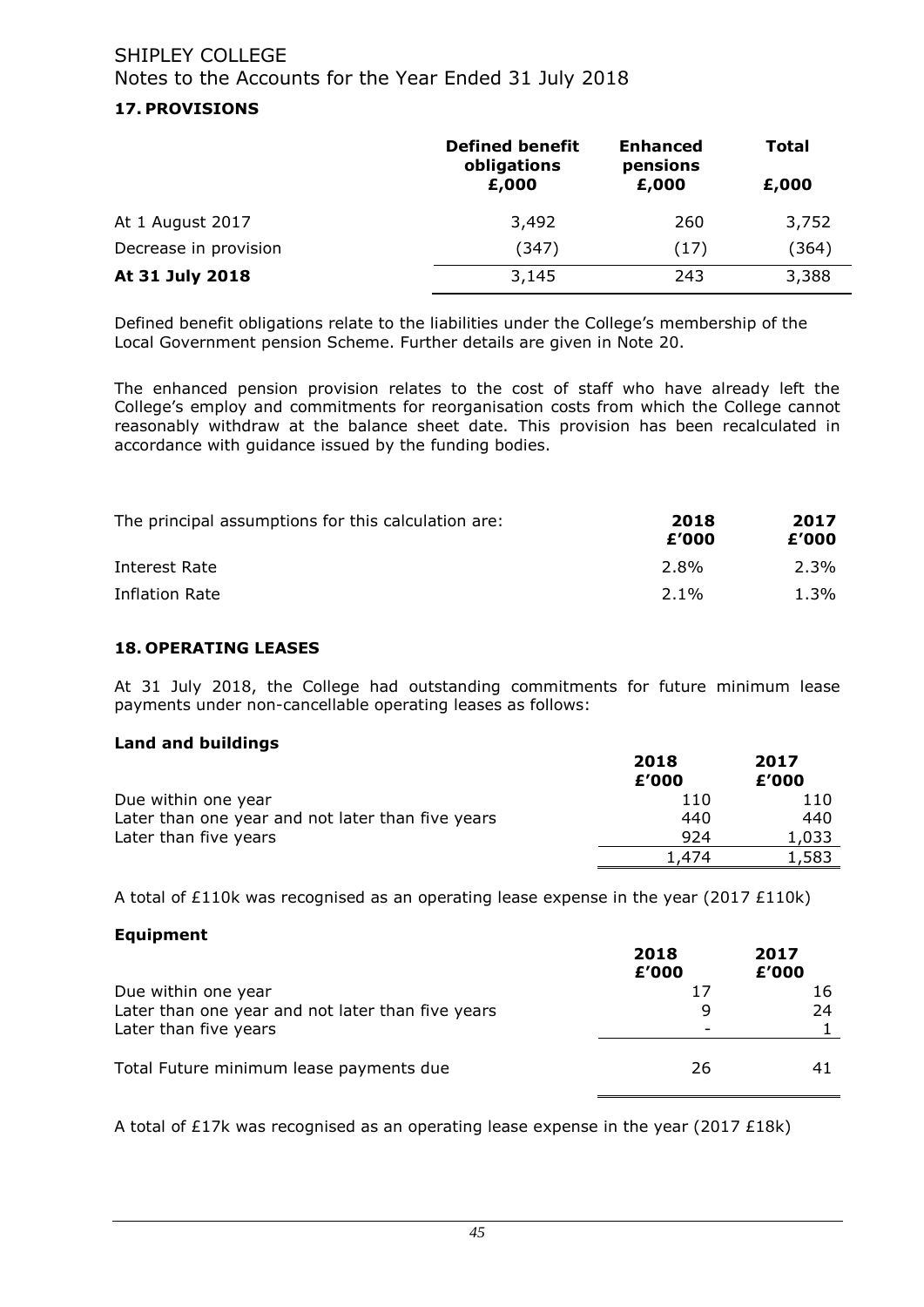### **19. FINANCIAL COMMITMENTS**

As at 31 July 2018 the College had £51k of commitments for equipment orders (2017 nil) and nil for building works (2017 £102k).

### **20. DEFINED BENEFIT OBLIGATIONS**

The College's employees belong to two principal post employment benefit plans, the Teachers' Pensions Scheme (TPS) for academic and related staff; and the West Yorkshire Pension Fund for non-teaching staff. Both are defined-benefit plans.

| The total pension cost for the period:                             | 2018<br>£'000 | 2017<br>£'000 |
|--------------------------------------------------------------------|---------------|---------------|
| Teachers' Pension Scheme: contributions paid                       | 366           | 347           |
| West Yorkshire Pension Fund -contributions paid                    | 393           | 338           |
| FRS17 Charge                                                       | 316           | 349           |
| pension charge to Statement of Comprehensive<br>Enhanced<br>income | (17)          | (17)          |
| Total pension cost for the year within staff costs                 | 1,058         | 1,017         |

The pension costs are assessed in accordance with the advice of independent qualified actuaries. The latest actuarial valuation of the TPS was 31 March 2012 and of the LGPS 31 March 2016.

Contributions amounting to £62k (2017 £59k) were payable to the schemes at 31<sup>st</sup> July and are included within creditors.

### **Teachers' Pension Scheme**

The Teachers' Pension Scheme (TPS) is a statutory, contributory, defined benefit scheme, governed by the Teachers' Pension Scheme Regulations 2014. These regulations apply to teachers in schools and other educational establishments, including colleges. Membership is automatic for teachers and lecturers at eligible institutions. Teachers and lecturers are able to opt out of the TPS.

The TPS is an unfunded scheme and members contribute on a 'pay as you go' basis – these contributions, along with those made by employers, are credited to the Exchequer under arrangements governed by the above Act. Retirement and other pension benefits are paid by public funds provided by Parliament.

Under the definitions set out in FRS 102 (28.11), the TPS is a multi-employer pension plan. The College is unable to identify its share of the underlying assets and liabilities of the plan.

Accordingly, the College has taken advantage of the exemption in FRS 102 and has accounted for its contributions to the scheme as if it were a defined-contribution plan. The College has set out above the information available on the plan and the implications for the College in terms of the anticipated contribution rates.

The valuation of the TPS is carried out in line with regulations made under the Public Service Pension Act 2013. Valuations credit the teachers' pension account with a real rate of return assuming funds are invested in notional investments that produce that real rate of return.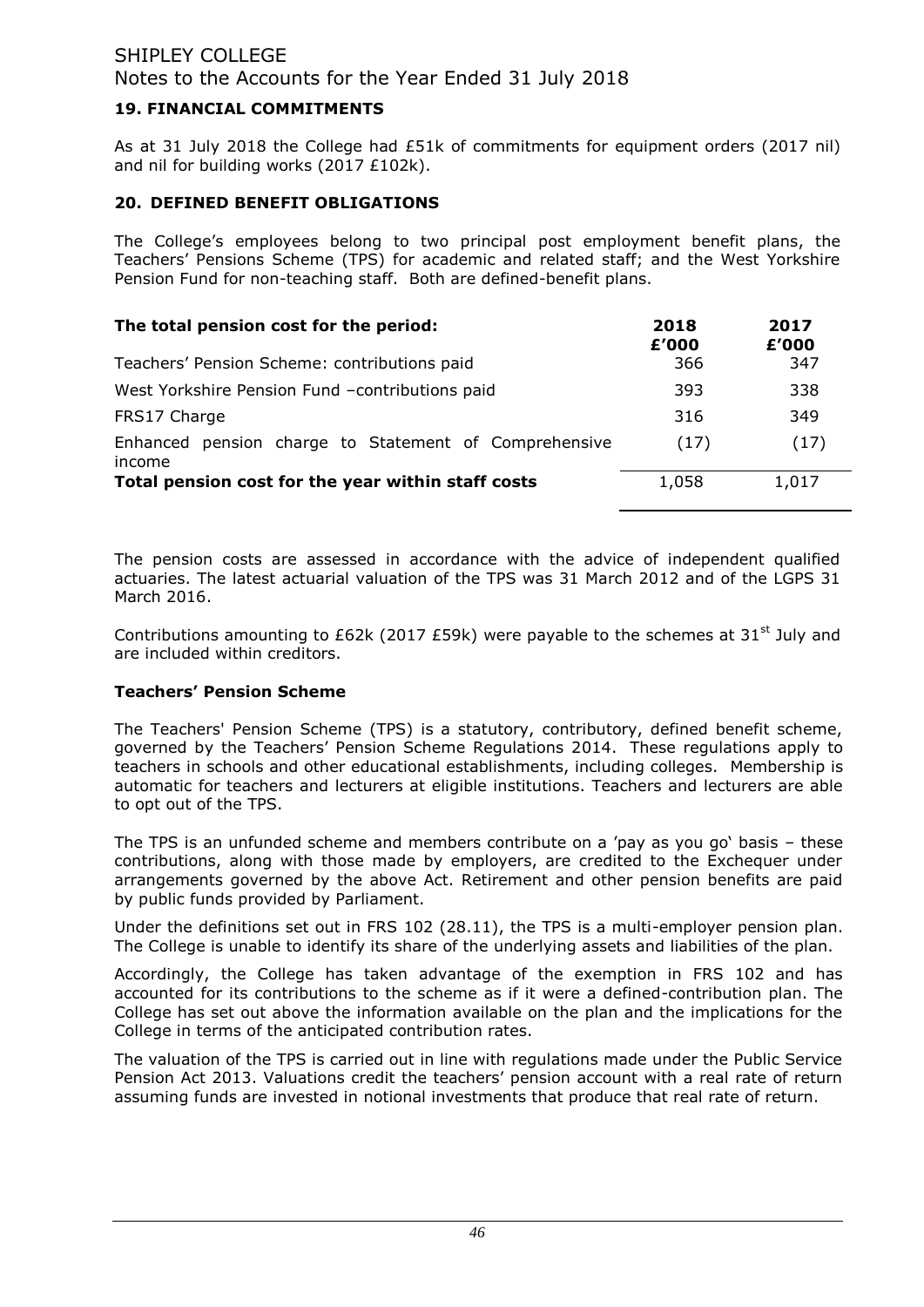## **20. DEFINED BENEFIT OBLIGATIONS (CONTINUED)**

The latest actuarial review of the TPS was carried out as at 31 March 2012. The valuation report was published by the Department for Education (the Department) on 9 June 2014. The key results of the valuation are:

- New employer contribution rates were set at 16.48% of pensionable pay (including administration fees of 0.08%);
- total scheme liabilities (pensions currently in payment and the estimated cost of future benefits) for service to the effective date of £191,500 million, and notional assets (estimated future contributions together with the notional investments held at the valuation date) of £176,600 million giving a notional past service deficit of £14,900 million;
- an employer cost cap of 10.9% of pensionable pay.
- the assumed real rate of return is 3.0% in excess of prices and 2% in excess of earnings. The rate of real earnings growth is assumed to be 2.75%. The assumed nominal rate of return is 5.06%.

The new employer contribution rate for the TPS was implemented in September 2015. The next valuation of the TPS is currently underway based on April 2016 data, whereupon the employer contribution rate is expected to be reassessed and will be payable at some point in 2019.

A full copy of the valuation report and supporting documentation can be found on the Teachers' Pension Scheme website.

The pension costs paid to TPS in the year amounted to £368k (2016: £347k)

### **FRS 102(28)**

Under the definitions set out in FRS 102 (28.11), the TPS is a multi-employer pension scheme. The College is unable to identify its share of the underlying assets and liabilities of the scheme.

Accordingly, the College has taken advantage of the exemption in FRS 102 and has accounted for its contributions to the scheme as if it were a defined contribution scheme. The College has set out above the information available on the scheme and the implications for the College in terms of the anticipated contribution rates.

#### **Local Government Pension Scheme (LGPS)**

The LGPS is a funded defined benefit scheme, with the assets held in separate funds administered by the West Yorkshire Pension Fund (WYPF). The total contribution made for the year ended 31 July 2018 was £547k of which employers' contributions totalled £393k and employee's contributions totalled £154k. In addition, the College has entered into an agreement with the LGPS to make additional contributions of a further  $£45,300$  payable over the 3 years to March 2020. The payment included in the accounts for 2017/18 was £14k. The contribution rates for 1 August 2016 to 31 March 2017 was 13.3% for employers, 5.5% -9.9% for employees based on salary levels. Employer contributions increased in April 2017 to 16.1% with no change to employee contributions.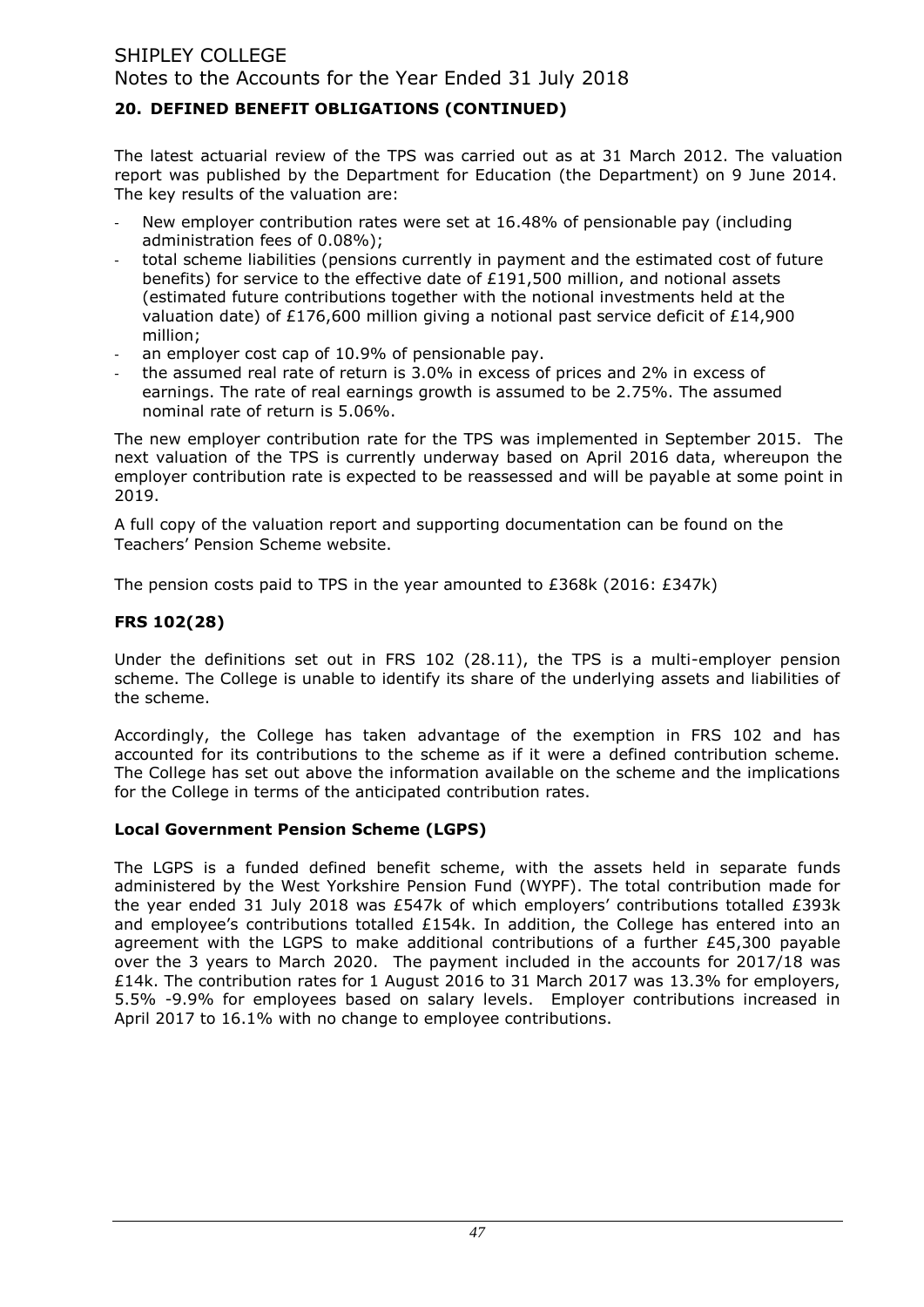### **20. DEFINED BENEFIT OBLIGATIONS (CONTINUED)**

#### **Principal Actuarial Assumptions**

The following information is based upon a full actuarial valuation of the fund at 31 March 2016 updated to 31 July 2018 by a qualified independent actuary.

|                                                    | At 31 July<br>2018 | At 31 July<br>2017 |
|----------------------------------------------------|--------------------|--------------------|
| Rate of increase in salaries                       | 3.35%              | 3.25%              |
| Rate of increase for pensions in payment/inflation | $2.1\%$            | 2.0%               |
| Discount rate for scheme liabilities               | 2.8%               | 2.6%               |
| Inflation assumption (CPI)                         | $2.1\%$            | $2.0\%$            |
| Commutation of pensions to lump sums - maximum     | 75%                | 75%                |
| cash v 3/80th cash                                 |                    |                    |

The current mortality assumptions include sufficient allowance for future improvements in mortality rates. The assumed life expectations on retirement age 65 are:

|                             | At 31 July<br>2018 | At 31 July<br>2017 |
|-----------------------------|--------------------|--------------------|
| <b>Retiring today</b>       |                    |                    |
| Males                       | 22.1               | 22.1               |
| Females                     | 25.3               | 25.2               |
| <b>Retiring in 20 years</b> |                    |                    |
| Males                       | 23.1               | 23                 |
| Females                     | 27.1               | 27                 |

The College's share of the assets and liabilities in the scheme and the expected rates of return were:

|                                                                                                | Value at 31<br><b>July 2018</b><br>£'000 | Value at 31<br><b>July 2017</b><br>£'000 |
|------------------------------------------------------------------------------------------------|------------------------------------------|------------------------------------------|
| Equities                                                                                       | 8,939                                    | 8,371                                    |
| Government Bonds                                                                               | 1,294                                    | 1,056                                    |
| Other Bonds                                                                                    | 419                                      | 424                                      |
| Property                                                                                       | 503                                      | 479                                      |
| Cash/liquidity                                                                                 | 263                                      | 185                                      |
| Other                                                                                          | 565                                      | 370                                      |
| <b>College share of total market value</b><br>of assets<br>Present value of scheme liabilities | 11,983                                   | 10,885                                   |
| <b>Funded</b>                                                                                  | (15, 108)                                | (14, 356)                                |
| Unfunded                                                                                       | (20)                                     | (21)                                     |
| Deficit in the scheme                                                                          | (3, 145)                                 | (3, 492)                                 |

**Amounts recognised in the Statement of Comprehensive Income in respect of the plan are as follows:-**

|                                 | 2018<br>£'000 | 2017<br>£'000 |
|---------------------------------|---------------|---------------|
| Amounts included in staff costs |               |               |
| Current service costs           | 709           | 687           |
| <b>Total</b>                    | 709           | 687           |
|                                 |               |               |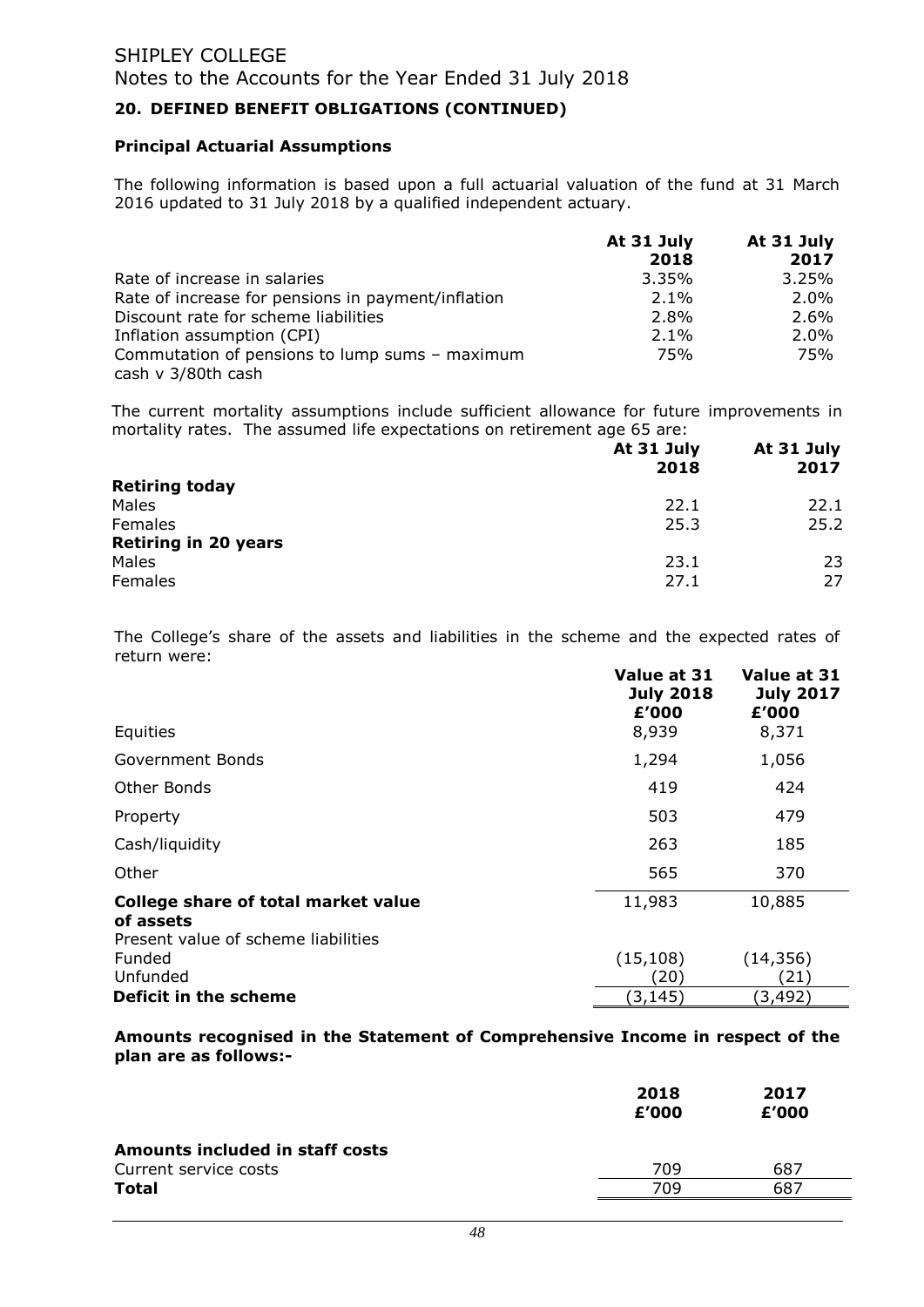## **20. DEFINED BENEFIT OBLIGATIONS (CONTINUED)**

### **Amounts included in financing costs**

| Net finance cost                                                                                                       | 86<br>86                    | 124<br>124                     |
|------------------------------------------------------------------------------------------------------------------------|-----------------------------|--------------------------------|
|                                                                                                                        |                             |                                |
| <b>Amounts recognised in Other Comprehensive Income</b>                                                                |                             |                                |
| Return on pension plan assets excluding amounts included<br>in net interest                                            | 510                         | 798                            |
| Actuarial gain on liabilities                                                                                          | 239                         | 1,503                          |
| Amounts recognised in Other Comprehensive Income                                                                       | 749                         | 2,301                          |
| Movement in net defined liability during year<br>Deficit in scheme at 1 August<br>Movement in year:                    | 2018<br>£'000<br>(3, 492)   | 2017<br>£'000<br>(5,320)       |
| Employer's service costs (net of employee contributions)<br>Employer's contributions<br>Net interest<br>Actuarial gain | (709)<br>393<br>(86)<br>749 | (687)<br>338<br>(124)<br>2,301 |
| Net defined liability at 31 July                                                                                       | (3, 145)                    | (3,492)                        |
|                                                                                                                        |                             |                                |
| <b>Asset and Liability Reconciliation</b>                                                                              | 2018<br>£'000               | 2017<br>£'000                  |
| Changes in the present value of the defined benefit<br>obligations                                                     |                             |                                |
| Defined benefit obligations at start of period                                                                         | 14,377                      | 14,905                         |
| Current service cost                                                                                                   | 709                         | 687                            |
| Interest cost                                                                                                          | 373                         | 357                            |
| Contributions by scheme participants                                                                                   | 154                         | 162                            |
| Changes in financial assumptions                                                                                       | (239)                       | (1, 503)                       |
| Estimated benefits paid                                                                                                | (246)                       | (231)                          |
| Defined benefit obligations at end of period                                                                           | 15,128                      | 14,377                         |
| Changes in the fair value of the plan assets                                                                           |                             |                                |
| Fair value of plan assets at the start of period                                                                       | 10,885                      | 9,585                          |
| Interest on plan assets                                                                                                | 287                         | 233                            |
| Return on plan assets less interest on plan assets                                                                     | 510                         | 798                            |
| <b>Employer contributions</b>                                                                                          | 393                         | 338                            |
| Contributions by scheme participants                                                                                   | 154                         | 162                            |
| Estimated benefits paid                                                                                                | (246)                       | (231)                          |
| Fair value of plan assets at the end of the period                                                                     | 11,983                      | 10,885                         |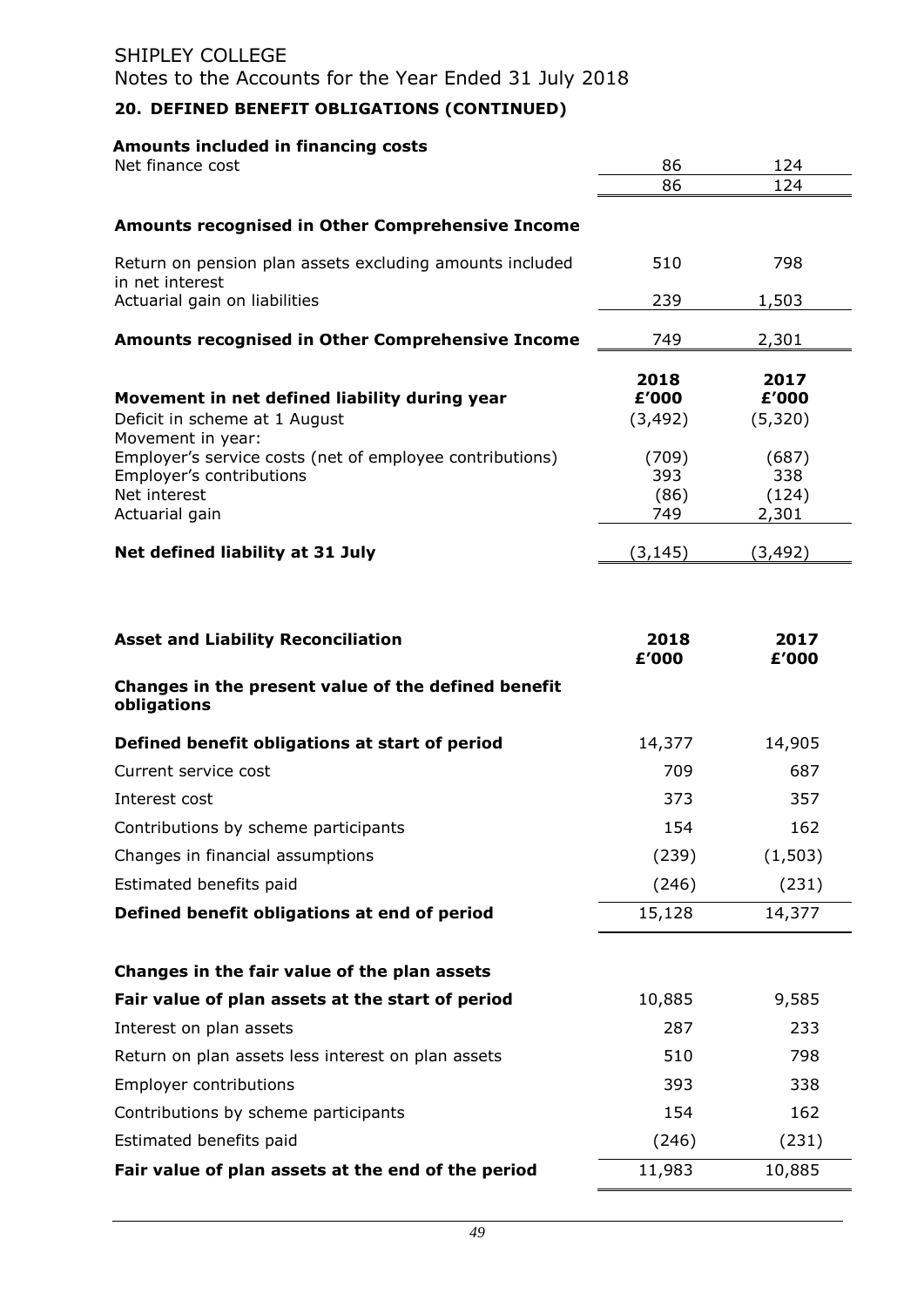### **20. DEFINED BENEFIT OBLIGATIONS (CONTINUED)**

#### **The impact of the pension liability on the College's reserves is**

|                                                 | 2018<br>£'000 | 2017<br>£'000 |
|-------------------------------------------------|---------------|---------------|
| Income and Expenditure before pension liability | 1,758         | 1,749         |
| Pension liability                               | (3, 145)      | (3, 492)      |
| Income and expenditure account                  | (1,387)       | (1,743)       |

On 26 October, the High Court handed down a judgement involving the Lloyds Banking Group's defined benefit pension schemes. The judgement concluded the schemes should be amended to equalise pension benefits for men and women in relation to guaranteed minimum pension benefits, ('GMP'). The Government will need to consider this outcome in conjunction with the Government's recent consultation on GMP indexation in public sector schemes before concluding on any changes required to LGPS schemes

#### **21. RELATED PARTY TRANSACTIONS**

Due to the nature of the College's operations and the composition of the Corporation, being drawn from local public and private sector organisations it is possible that transactions will take place in which a member of the Corporation may have an interest. All transactions are, however, conducted at arm's length, and in accordance with the College's financial regulations and normal procurement procedures.

No expenses have paid to or on behalf of the Corporation during the year for travel and subsistence expenses and other out of pocket expenses incurred in attending Corporation meetings and charity events in their official capacity.

No member of the Corporation has received any remuneration or waived payments from the College or its subsidiaries during the year (2017 – none).

Transactions with funding bodies are detailed in note 2.

During the year Shipley College Developments Limited a wholly owned subsidiary of the College made no sales to the College (2017  $E4k$ ) and gifted nil (2017  $E2,465$ ).

During the current and previous years Shipley College made no sales to Shipley College Developments Limited.

At 31 July 2018 Shipley College Developments Limited owed Shipley College nil (2017 £6k).

Shipley College is part of a joint venture agreement with West Yorkshire Consortium of Colleges Limited (WYCC) and the Principal of the College is a Director of WYCC.

The College paid subscriptions to WYCC of £1,500 in 2017/18 (2016/17 £1,500).

The College made a loan to WYCC in  $16/17$  of £5,000 which was outstanding at 31 July 2017 and is still outstanding at 31 July 2018. A provision for bad debt has been made for this debt as no repayment is currently expected.

At 31 July 2018 a debt of £7,800 for project expenditure due from WYCC is included in income and debtors.